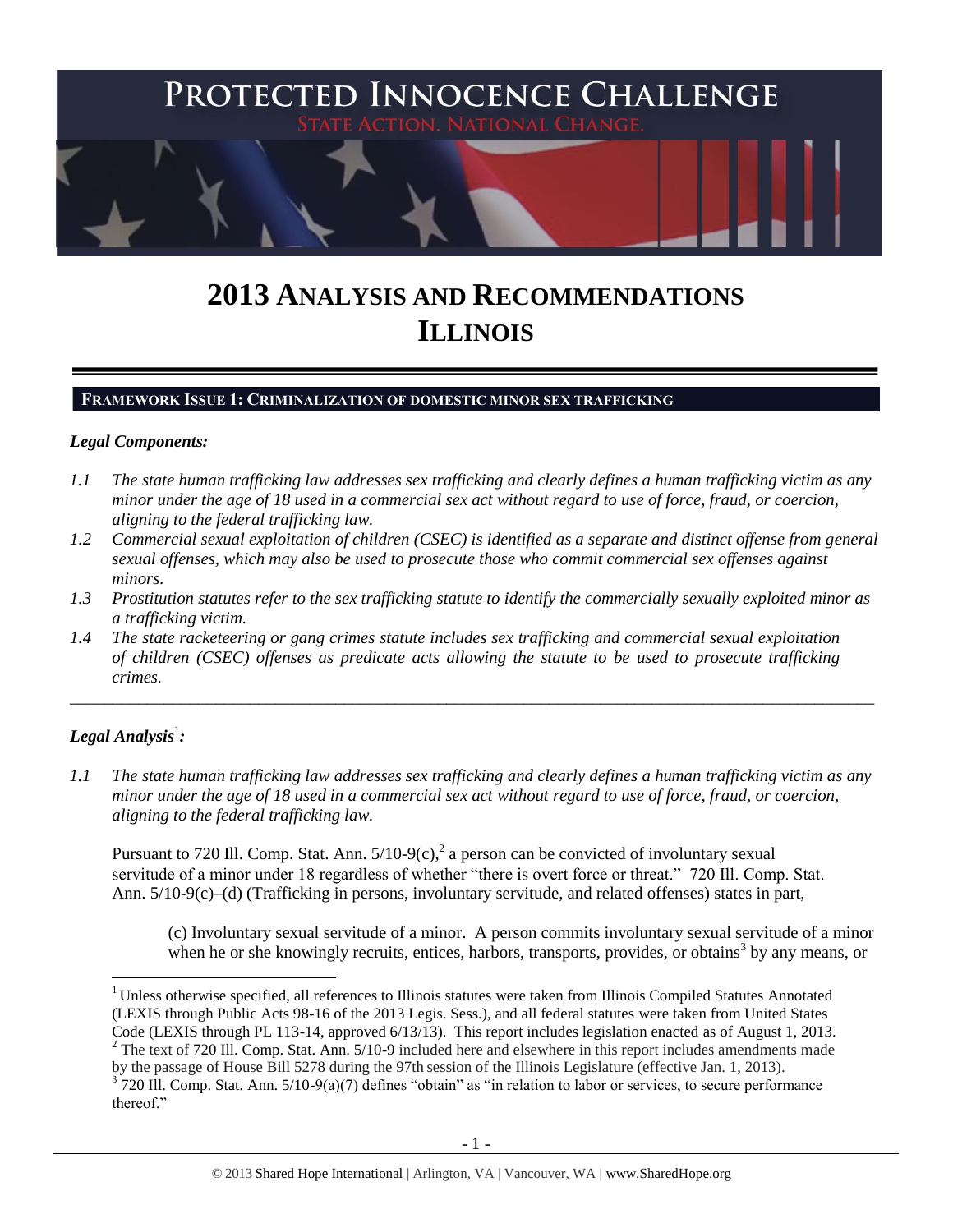attempts to recruit, entice, harbor, provide, or obtain by any means, another person under 18 years of age, knowing that the minor will engage in commercial sexual activity,<sup>4</sup> a sexually-explicit performance,<sup>5</sup> or the production of pornography, or causes or attempts to cause a minor to engage in one or more of those activities and:

(1) there is no overt force or threat and the minor is between the ages of 17 and 18 years;

(2) there is no overt force or threat and the minor is under the age of 17 years; or

(3) there is overt force or threat.

. . . .

(d) Trafficking in persons. A person commits trafficking in persons when he or she knowingly: (1) recruits, entices, harbors, transports, provides, or obtains by any means, or attempts to recruit, entice, harbor, transport, provide, or obtain by any means, another person, intending or knowing that the person will be subjected to involuntary servitude<sup>6</sup>; or

<span id="page-1-0"></span>(2) benefits, financially or by receiving anything of value, from participation in a venture that has engaged in an act of . . . involuntary sexual servitude of a minor.

. . . .

 $\overline{a}$ 

If the victim is 17 years of age and there was no overt force or threat, a conviction under subsection (c) is punishable as a Class 1 felony by imprisonment for  $4-15$  years<sup>7</sup> and a possible fine not to exceed \$25,000. 720 Ill. Comp. Stat. Ann. 5/10-9(c); 730 Ill. Comp. Stat. Ann. 5/5-4.5-30(a), 5/5-4.5-50(b). If the victim is under the age of 17 or if there was no overt force or threat, however, a conviction is punishable as a Class X felony by imprisonment for 6–30 years and a possible fine not to exceed \$25,000. 720 Ill. Comp. Stat. Ann. 5/10-9(c); 730 Ill. Comp. Stat. Ann. 5/5-4.5-25(a), 5/5-4.5-50(b). A conviction under subsection (d) is punishable as a

(6) uses any scheme, plan, or pattern intended to cause the person to believe that, if the person did not perform the labor or services, that person or another person would suffer serious harm or physical restraint. 720 Ill. Comp. Stat. Ann. 5/10-9(b).

"'Services' means activities resulting from a relationship between a person and the actor in which the person performs activities under the supervision of or for the benefit of the actor. Commercial sexual activity and sexuallyexplicit performances are forms of activities that are "services" under this Section." Comp. Stat. Ann. 5/10-9(a)(8). <sup>7</sup> Pursuant to 730 Ill. Comp. Stat. Ann. 5/5-8-2(a), a judge may sentence any offender to an "extended term" if certain aggravating circumstances are present. These aggravating circumstances include the following: receipt of compensation for the crime, prior criminal history, offense caused or threatened harm, or the offender held a position of trust with the victim. 730 Ill. Comp. Stat. Ann. 5/5-5-3.2. Extended terms result in imprisonment as follows: Class X felony: 30–60 years; Class 1 felony: 15–30 years; Class 2 felony: 7–14 years; Class 3 felony: 5– 10 years; and Class 4 felony: 3–6 years. 730 Ill. Comp. Stat. Ann. 5/5-4.5-25(a), 5/5-4.5-30(a), 5/5-4.5-35(a), 5/5- 4.5-40(a), 5/5-4.5-45(a). Additionally, this report assumes no prior convictions or aggravating factors, and only addresses base penalties. However, the passage of Senate Bill 1005 during the 2013 regular session of the Illinois Legislature includes several aggravating factors for extended-term sentencing. These factors increase minor sex trafficking and commercial sexual exploitation of children sentences.

 $4720$  Ill. Comp. Stat. Ann.  $5/10-9(a)(2)$  defines "commercial sexual activity" as "any sex act on account of which anything of value is given, promised to, or received by any person."<br>
<sup>5</sup> 720 Ill. Comp. Stat. Ann. 5/10-9(a)(9) defines "sexually-explicit performance" as "a live, recorded, broadcast

<sup>(</sup>including over the Internet), or public act or show intended to arouse or satisfy the sexual desires or appeal to the prurient interests of patrons."<br><sup>6</sup> "A person commits the offense of involuntary servitude when he or she knowingly subjects, attempts to subject, or

engages in a conspiracy to subject another person to forced labor or services obtained or maintained through any of the following means, or any combination of these means and:

<sup>(1)</sup> causes or threatens to cause physical harm to any person;

<sup>(2)</sup> physically restrains or threatens to physically restrain another person;

<sup>(3)</sup> abuses or threatens to abuse the law or legal process;

<sup>(4)</sup> knowingly destroys, conceals, removes, confiscates, or possesses any actual or purported passport other immigration document, or any other actual or purported government identification document, of another person; or

<sup>(5)</sup> uses intimidation, or uses or threatens to cause financial harm to or exerts financial control over any person; or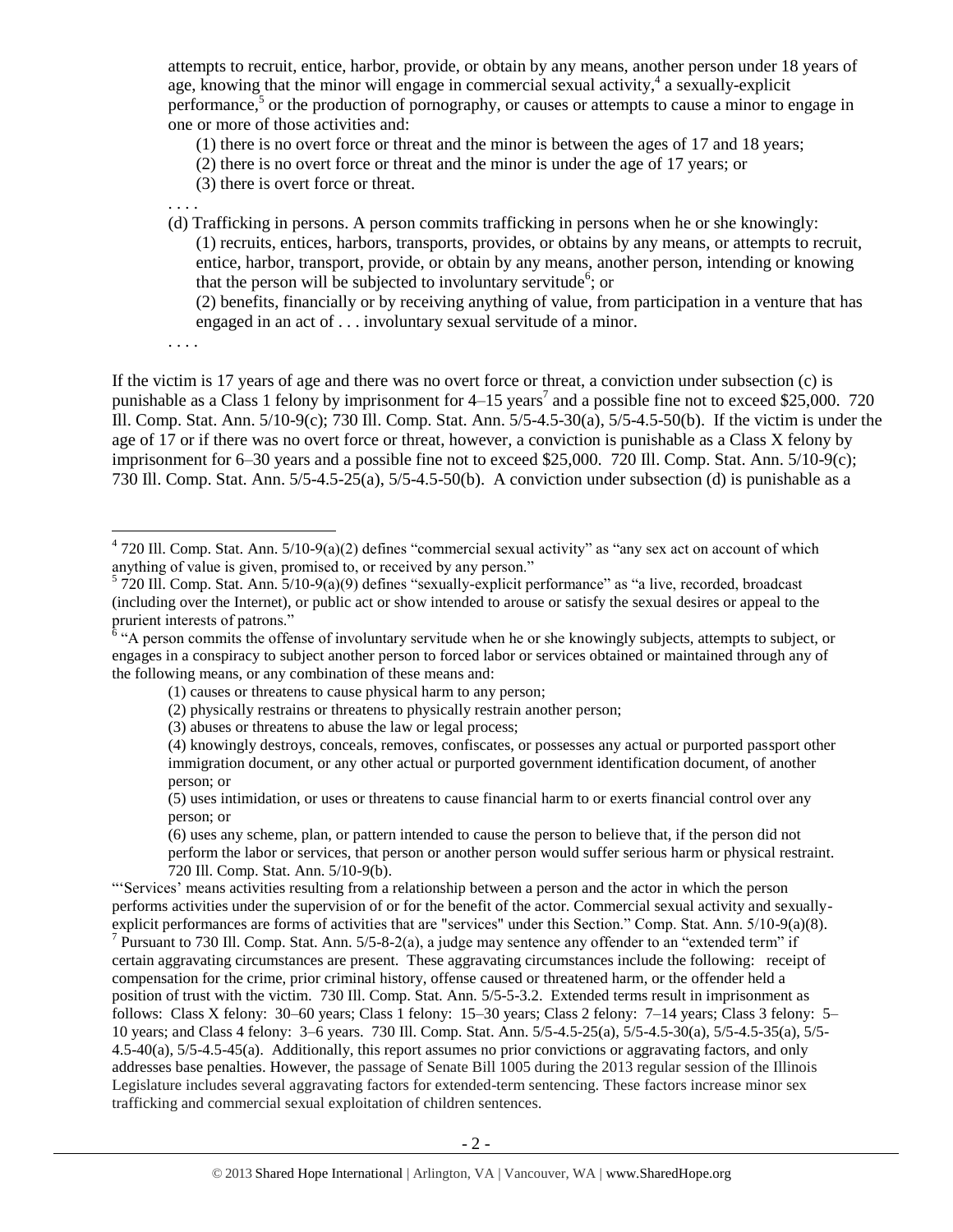Class 1 felony by imprisonment for 4–15 years and a possible fine not to exceed \$25,000. 720 Ill. Comp. Stat. Ann. 5/10-9(d); 730 Ill. Comp. Stat. Ann. 5/5-4.5-30(a), 5/5-4.5-50(b).

*1.2 Commercial sexual exploitation of children (CSEC) is identified as a separate and distinct offense from general sexual offenses, which may also be used to prosecute those who commit commercial sex offenses against minors.*

The following state laws make CSEC a distinct crime in Illinois:

1. 720 Ill. Comp. Stat. Ann. 5/11-14.1(a) (Solicitation of a sexual act) provides,

<span id="page-2-0"></span>Any person who offers a person not his or her spouse any money, property, token, object, or article or anything of value for that person or any other person not his or her spouse to perform any act of sexual penetration<sup>8</sup>... or any touching or fondling of the sex organs of one person by another person for the purpose of sexual arousal or gratification, commits solicitation of a sexual act.

A conviction under this statute, when the victim is under 18, is punishable as a Class 4 felony by imprisonment for  $1-3$  years and a possible fine up to \$25,000. 720 Ill. Comp. Stat. Ann. 5/11-14.1(b); 730 Ill. Comp. Stat. Ann. 5/5-4.5-45(a), 5/5-4.5-50(b).

2. 720 Ill. Comp. Stat. Ann.  $5/11-14.4(a)$ <sup>9</sup> (Promoting juvenile prostitution) states,

Any person who knowingly performs any of the following acts commits promoting juvenile prostitution:

<span id="page-2-1"></span>(1) advances prostitution as defined in Section 11-0.1 [720 ILCS 5/11-0.1 (Definitions)],<sup>10</sup> where the minor engaged in prostitution, or any person engaged in prostitution in the place, is under 18 years of age . . . at the time of the offense;

 $\overline{a}$ 

(1) Soliciting for a prostitute by performing any of the following acts when acting other than as a prostitute or a patron of a prostitute:

- (A) Soliciting another for the purpose of prostitution.
- (B) Arranging or offering to arrange a meeting of persons for the purpose of prostitution.

<sup>&</sup>lt;sup>8</sup> 720 Ill. Comp. Stat. Ann. 5/11-0.1 (Definitions) defines "sexual penetration" as,

any contact, however slight, between the sex organ or anus of one person and an object or the sex organ, mouth, or anus of another person, or any intrusion, however slight, of any part of the body of one person or of any animal or object into the sex organ or anus of another person, including, but not limited to, cunnilingus, fellatio, or anal penetration. Evidence of emission of semen is not required to prove sexual penetration.

<sup>&</sup>lt;sup>9</sup> The text of 720 Ill. Comp. Stat. Ann. 5/11-14.4 included here and elsewhere in this report includes amendments made by the passage of House Bill 3366 during the 97th session of the Illinois Legislature and enacted by P.A. 97- 1109 §15-55, effective Jan. 1, 2013.

 $10$  720 Ill. Comp. Stat. Ann. 5/11-0.1 (Definitions) defines "advance prostitution" as,

<sup>(</sup>C) Directing another to a place knowing the direction is for the purpose of prostitution.

<sup>(2)</sup> Keeping a place of prostitution by controlling or exercising control over the use of any place that could offer seclusion or shelter for the practice of prostitution and performing any of the following acts when acting other than as a prostitute or a patron of a prostitute:

<sup>(</sup>A) Knowingly granting or permitting the use of the place for the purpose of prostitution.

<sup>(</sup>B) Granting or permitting the use of the place under circumstances from which he or she could reasonably know that the place is used or is to be used for purposes of prostitution.

<sup>(</sup>C) Permitting the continued use of the place after becoming aware of facts or circumstances from which he or she should reasonably know that the place is being used for purposes of prostitution.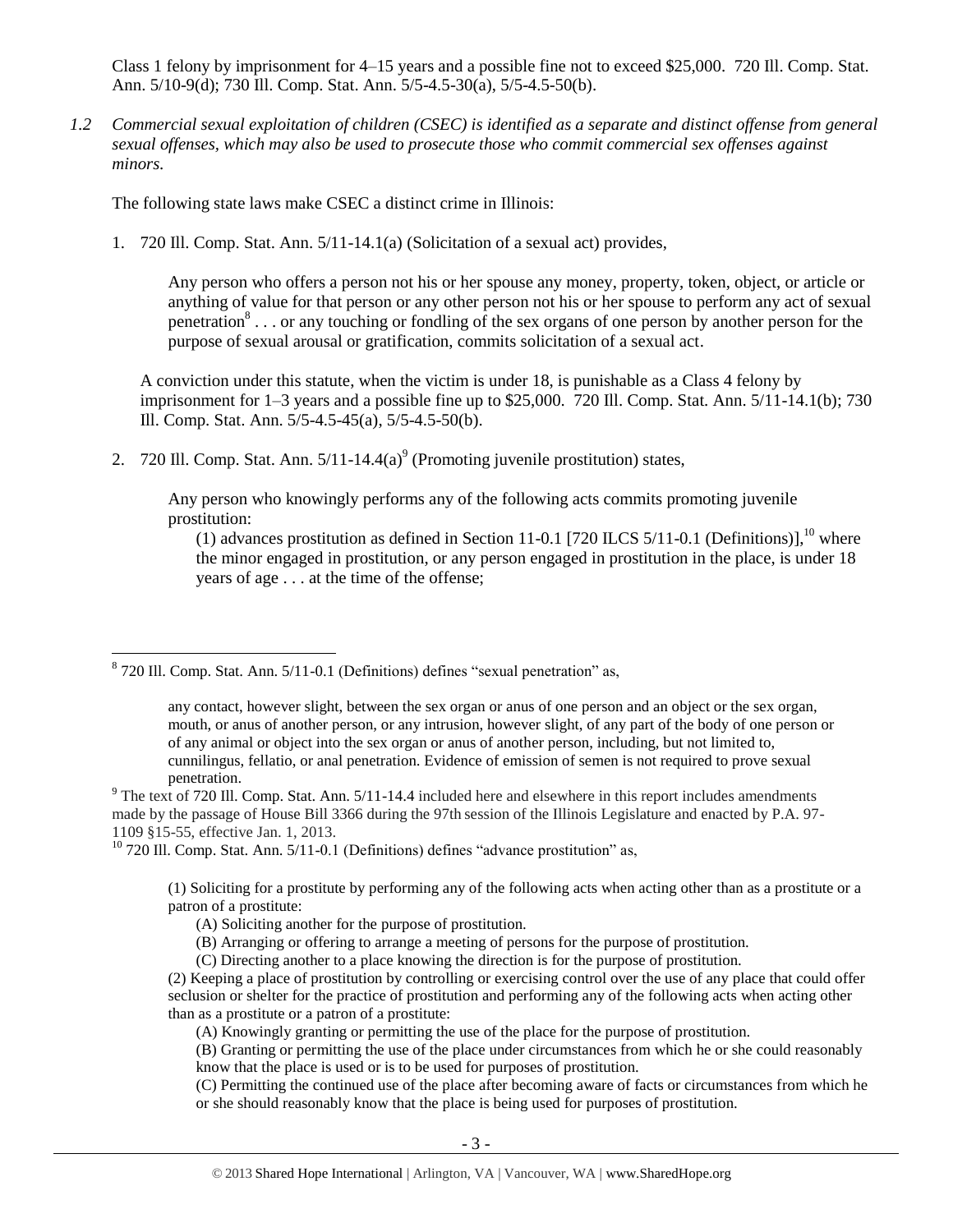(2) profits from prostitution by any means where the prostituted person<sup>11</sup> is under 18 years of age . . . at the time of the offense;

(3) profits from prostitution by any means where the prostituted person is under 13 years of age at the time of the offense;

(4) confines a child under the age of 18 . . . against his or her will by the infliction or threat of imminent infliction of great bodily harm or permanent disability or disfigurement or by administering to the child . . . without his or her consent or by threat or deception and for other than medical purposes, any alcoholic intoxicant or a drug [as defined by certain statutes] and:

(A) compels the child . . . to engage in prostitution;

- (B) arranges a situation in which the child . . . may practice prostitution; or
- (C) profits from prostitution by the child  $\dots$

A conviction under (a)(1) or (a)(2) of this statute is generally punishable as a Class 1 felony by imprisonment for 4–15 years and a possible fine up to  $$25,000$ .<sup>12</sup> 720 Ill. Comp. Stat. Ann.  $5/11$ -14.4(d); 730 Ill. Comp. Stat. Ann. 5/5-4.5-30(a), 5/5-4.5-50(b). A conviction under (a)(3) of this statute is generally punishable as a Class X felony by imprisonment for 6–30 years and a possible fine up to \$25,000. 720 Ill. Comp. Stat. Ann. 5/11-14.4(d); 730 Ill. Comp. Stat. Ann. 5/5-4.5-25(a), 5/5-4.5-50(b). A conviction under (a)(4) of this statute is punishable as a Class X felony by imprisonment for 6–60 years and a possible fine up to \$25,000. 720 Ill. Comp. Stat. Ann. 5/11-14.4(d); 730 Ill. Comp. Stat. Ann. 5/5-4.5-25(a), 5/5-4.5-  $50(b)$ <sup>13</sup>

3. 720 Ill. Comp. Stat. Ann. 5/11-18.1(a), (a-5) (Patronizing a minor engaged in prostitution) states,

<span id="page-3-1"></span>(a) Any person who engages in an act of sexual penetration<sup>14</sup> as defined in Section 11-0.1 of this Code [720 ILCS 5/11-0.1] with a person engaged in prostitution who is under 18 years of age . . . commits patronizing a minor engaged in prostitution.

<span id="page-3-0"></span>(a-5) Any person who engages in any touching or fondling, with a person engaged in prostitution who . . . is under 18 years of age . . . of the sex organs of one person by the other person, with the intent to achieve sexual arousal or gratification, commits patronizing a minor engaged in prostitution.

A conviction under this statute is punishable as a Class 3 felony by imprisonment for 2–5 years and a possible fine up to \$25,000.<sup>15</sup> 720 Ill. Comp. Stat. Ann. 5/11-18.1(c); 730 Ill. Comp. Stat. Ann. 5/5-4.5-40(a), 5/5-4.5- 50(b).

 $11$  720 Ill. Comp. Stat. Ann. 5/11-14.4(f) (Promoting juvenile prostitution) defines "prostituted person" as "any person who engages in, or agrees or offers to engage in, any act of sexual penetration as defined in Section 11-0.1 [Definitions] of this Code for any money, property, token, object, or article or anything of value, or any touching or fondling of the sex organs of one person by another person, for any money, property, token, object, or article or anything of value, for the purpose of sexual arousal or gratification."

<sup>&</sup>lt;sup>12</sup> A conviction under (a)(1) is elevated to being punishable as a Class X felony if it occurs "within 1,000 feet of real property comprising a school." 720 Ill. Comp. Stat. Ann. 5/11-14.4(d).

<sup>13</sup> Pursuant to 720 Ill. Comp. Stat. Ann. 5/11-14.4(d),

A second or subsequent violation of subdivision (a)(1), (a)(2), or (a)(3), or any combination of convictions under subdivision (a)(1), (a)(2), or (a)(3) and Sections 11-14 (prostitution), 11-14.1 (solicitation of a sexual act), 11-14.3 (promoting prostitution), 11-15 (soliciting for a prostitute) [Repealed], 11-15.1 (soliciting for a juvenile prostitute) [Repealed], 11-16 (pandering) [Repealed], 11-17 (keeping a place of prostitution) [Repealed], 11-17.1 (keeping a place of juvenile prostitution) [Repealed], 11-18 (patronizing a prostitute), 11-18.1 (patronizing a juvenile prostitute), 11-19 (pimping) [Repealed], 11-19.1 (juvenile pimping or aggravated juvenile pimping) [Repealed], or 11-19.2 (exploitation of a child) [Repealed] of this Code, is a Class X felony.

<sup>&</sup>lt;sup>14</sup> See supra note [8](#page-2-0) for the definition of "sexual penetration."

<sup>&</sup>lt;sup>15</sup> A conviction is elevated to being punishable as a Class 2 felony by imprisonment for  $3-7$  years and a possible fine up to \$25,000 if it occurs "within 1,000 feet of real property comprising a school." 720 Ill. Comp. Stat. Ann. 5/11- 18.1(c); 730 Ill. Comp. Stat. Ann. 5/5-4.5-35(a), 5/5-4.5-50(b).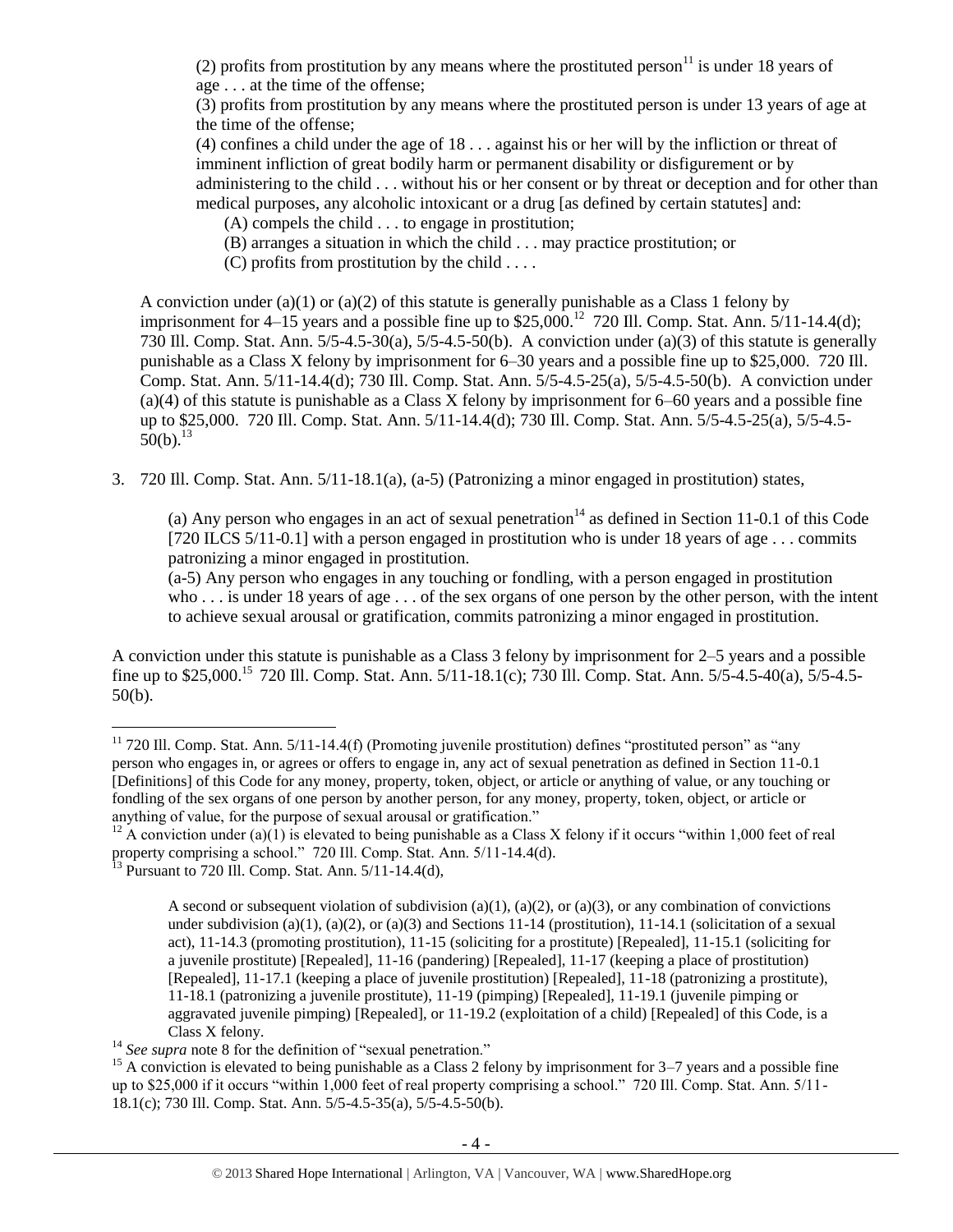4. 720 Ill. Comp. Stat. Ann.  $5/11-9.1A(a)$ ,  $(f)^{16}$  (Permitting sexual abuse of a child) states,

(a) A person responsible for a child's welfare<sup>17</sup> commits permitting sexual abuse of a child<sup>18</sup> if the person has actual knowledge<sup>19</sup> of and permits an act of sexual abuse<sup>20</sup> upon the child, or permits the child to engage in prostitution as defined in [720 Ill. Comp. Stat. Ann.  $\frac{5}{11}$ -14].<sup>21</sup> . . . .

(f) A person may not be charged with the offense of permitting sexual abuse of a child under this Section until the person who committed the offense is charged with criminal sexual assault, aggravated criminal sexual assault, predatory criminal sexual assault of a child, criminal sexual abuse, aggravated criminal sexual abuse, or prostitution.

A conviction under this statute is punishable as a Class 1 felony by imprisonment for 4–15 years and a possible fine up to \$25,000. 720 Ill. Comp. Stat. Ann. 5/11-9.1A(g); 730 Ill. Comp. Stat. Ann. 5/5-4.5- 30(a), 5/5-4.5-50(b).

5. 720 Ill. Comp. Stat. Ann. 5/11-25(a) (Grooming) states,

 $\overline{a}$ 

A person commits the offense of grooming when he or she knowingly uses a computer on-line service, Internet service, local bulletin board service, or any other device capable of electronic data storage or transmission to seduce, solicit, lure, or entice, or attempt to seduce, solicit, lure, or entice, a child, a child's guardian, or another person believed by the person to be a child or a child's guardian, to commit any sex offense as defined in [730 Ill. Comp. Stat. Ann.  $150/2$ ]<sup>22</sup> or to otherwise engage in any unlawful sexual conduct<sup>23</sup> with a child or with another person believed by the person to be a child.

<span id="page-4-0"></span>A conviction is punishable as a Class 4 felony by imprisonment for 1–3 years and a possible fine up to \$25,000. 720 Ill. Comp. Stat. Ann. 5/11-25(b); 730 Ill. Comp. Stat. Ann. 5/5-4.5-45(a), 5/5-4.5-50(b).

6. 720 Ill. Comp. Stat. Ann. 5/11-26(a) (Traveling to meet a minor) states,

A person commits the offense of traveling to meet a minor when he or she travels any distance either within this State, to this State, or from this State by any means, attempts to do so, or causes another to

<sup>&</sup>lt;sup>16</sup> The text of 720 Ill. Comp. Stat. Ann.  $5/11$ -9.1A included here and elsewhere in this report includes amendments made by the passage of House Bill 3804 during the 97th session of the Illinois Legislature and enacted by P.A. 97- 1150 §605, effective Jan. 25, 2013.

 $17720$  Ill. Comp. Stat. Ann.  $5/11-9.1A(b)$  defines "person responsible for the child's welfare" as "the child's parent, step-parent, legal guardian, or other person having custody of a child, who is responsible for the child's care at the time of the alleged sexual abuse."

 $18$  720 Ill. Comp. Stat. Ann.  $5/11-9.1A(b)$  defines "child" as "a minor under the age of 17 years."

<sup>&</sup>lt;sup>19</sup> 720 Ill. Comp. Stat. Ann. 5/11-9.1A(b) defines "actual knowledge" as "credible allegations made by the child." <sup>20</sup> 720 Ill. Comp. Stat. Ann. 5/11-9.1A(b) defines "sexual abuse" as "criminal sexual abuse or criminal sexual assault

as defined in Section 11-1.20 [Criminal sexual assault], 11-1.30 [Aggravated criminal sexual assault], 11-1.40 [Predatory criminal sexual assault of a child], 11-1.50 [Criminal sexual abuse], or 11-1.60 [Aggravated criminal sexual abuse] of this Code." 720 Ill. Comp. Stat. Ann. 5/11-9.1A(b) (citations omitted).

<sup>&</sup>lt;sup>21</sup> Pursuant to 720 Ill. Comp. Stat. Ann  $5/11-14(a)$ , "Any person who knowingly performs, offers or agrees to perform any act of sexual penetration . . . for anything of value, or any touching or fondling of the sex organs of one person by another person, for anything of value, for the purpose of sexual arousal or gratification commits an act of prostitution." *See supra* note [8](#page-2-0) for the definition of "sexual penetration."

 $^{22}$  *See infra* Section 2.10 for a full list of offenses classified as "sex offenses," which includes juvenile prostitution. <sup>23</sup> 720 III. Comp. Stat. Ann. 5/11-0.1 (Definitions) defines "sexual conduct" as "any knowing touching or fondling by the victim or the accused, either directly or through clothing, of the sex organs, anus, or breast of the victim or the accused, or any part of the body of a child under 13 years of age, or any transfer or transmission of semen by the accused upon any part of the clothed or unclothed body of the victim, for the purpose of sexual gratification or arousal of the victim or the accused."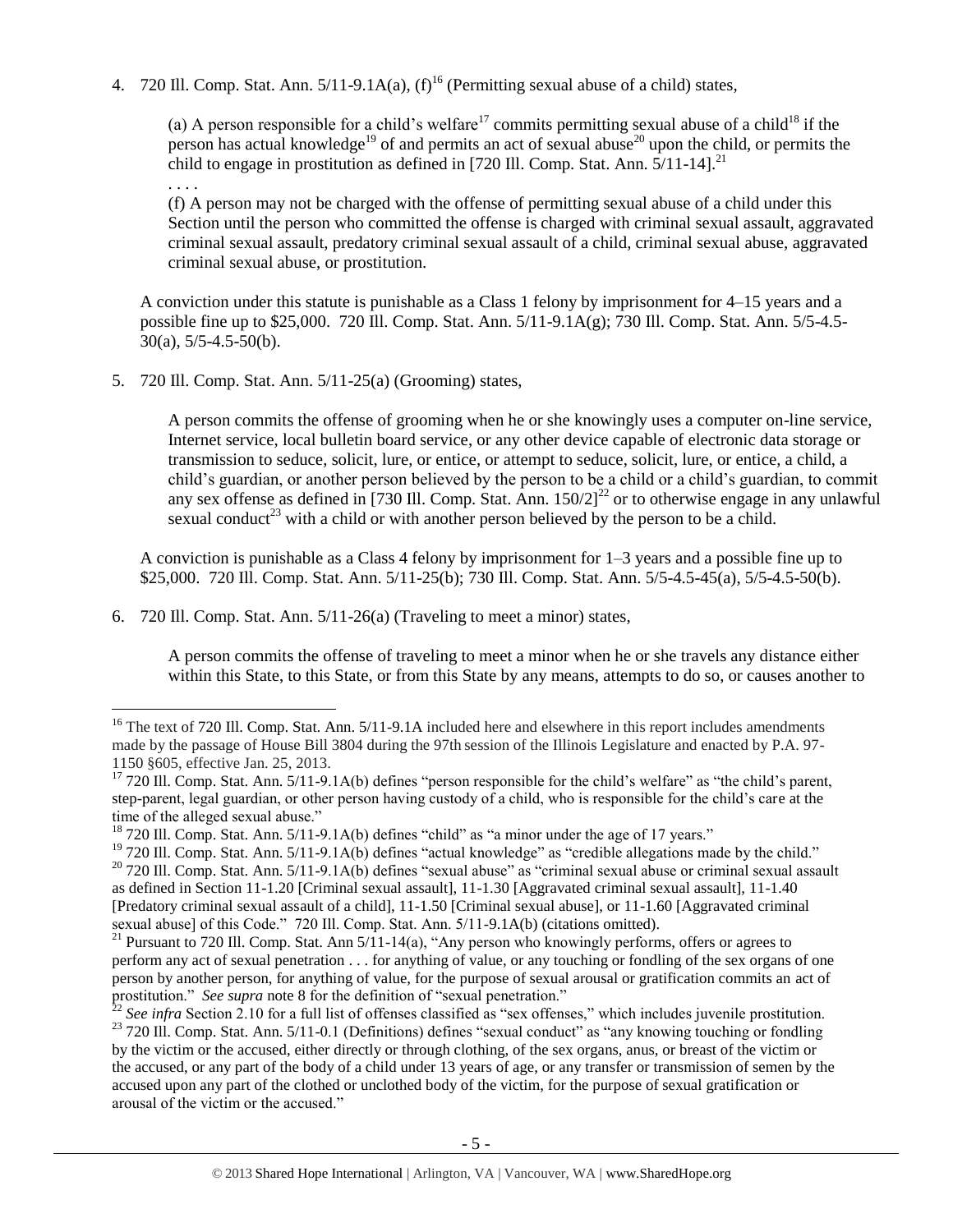do so or attempt to do so for the purpose of engaging in any sex offense as defined in [730 Ill. Comp. Stat. Ann.  $150/2$ ],<sup>24</sup> or to otherwise engage in other unlawful sexual conduct<sup>25</sup> with a child or with another person believed by the person to be a child after using a computer on-line service, Internet service, local bulletin board service, or any other device capable of electronic data storage or transmission to seduce, solicit, lure, or entice, or to attempt to seduce, solicit, lure, or entice, a child or a child's guardian, or another person believed by the person to be a child or a child's guardian, for such purpose.

A conviction is punishable as a Class 3 felony by imprisonment for 2–5 years and a possible fine up to \$25,000. 720 Ill. Comp. Stat. Ann. 5/11-26(b); 730 Ill. Comp. Stat. Ann. 5/5-4.5-40(a), 5/5-4.5-50(b).

Sexual offense laws that may apply in cases of commercial sexual exploitation of a child include the following:

1. 720 Ill. Comp. Stat. Ann. 5/11-9.1(a), (a-5) (Sexual exploitation of a child) states,

(a) A person commits sexual exploitation of a child if in the presence or virtual presence,  $^{26}$  or both, of a child<sup>27</sup> and with knowledge that a child or one whom he or she believes to be a child would view his or her acts, that person:

(1) engages in a sexual act;<sup>28</sup> or

(2) exposes his or her sex organs, anus or breast for the purpose of sexual arousal or gratification of such person or the child or one whom he or she believes to be a child.

(a-5) A person commits sexual exploitation of a child who knowingly entices, coerces, or persuades a child to remove the child's clothing for the purpose of sexual arousal or gratification of the person or the child, or both.

A conviction under this statute is punishable as a Class A misdemeanor by less than 1 year imprisonment and a possible fine up to \$2,500. 720 Ill. Comp. Stat. Ann. 5/11-9.1(c)(1); 730 Ill. Comp. Stat. Ann. 5/5- 4.5-55(a), (e). If the victim is under 13 or the offender has previously been convicted of a sex offense,  $2^9$ however, a conviction is punishable as a Class 4 felony by imprisonment for  $1-3$  years and a possible fine up to \$25,000. 720 Ill. Comp. Stat. Ann. 5/11-9.1(c)(2), (3); 730 Ill. Comp. Stat. Ann. 5/5-4.5-45(a), 5/5-  $4.5 - 50(b)$ .

2. 720 Ill. Comp. Stat. Ann. 5/11-1.40(a) (Predatory criminal sexual assault of a child) states that "[a] person commits predatory criminal sexual assault of a child if that person commits an act of sexual penetration,<sup>30</sup> is 17 years of age or older, and . . . the victim is under 13 years of age."

A conviction under this statute is generally punishable as a Class X felony by imprisonment for 6–60 years and a possible fine up to \$25,000. 720 Ill. Comp. Stat. Ann. 5/11-1.40(b)(1); 730 Ill. Comp. Stat. Ann. 5/5-

<sup>&</sup>lt;sup>24</sup> See infra Section 2.10 for a full list of offenses classified as "sex offenses," which includes juvenile prostitution.

<sup>&</sup>lt;sup>25</sup> See supra note [23](#page-4-0) for the definition of "sexual conduct."

 $26$  720 Ill. Comp. Stat. Ann.  $5/11-9.1(b)$  defines "virtual presence" as

an environment that is created with software and presented to the user and or receiver via the Internet, in such a way that the user appears in front of the receiver on the computer monitor or screen or hand held portable electronic device, usually through a web camming program. "Virtual presence" includes primarily experiencing through sight or sound, or both, a video image that can be explored interactively at a personal computer or hand held communication device, or both.

 $27$  720 Ill. Comp. Stat. Ann. 5/11-9.1(b) defines "child" as "a person under 17 years of age."

 $^{28}$  720 Ill. Comp. Stat. Ann. 5/11-9.1(b) defines "sexual act" as "masturbation, sexual conduct or sexual penetration as defined in [720 Ill. Comp. Stat. Ann. 5/11-0.1]."

 $29$  720 Ill. Comp. Stat. Ann.  $5/11-9.1(b)$  defines "sex offense" as "any violation of Article 11 of this Code or Section 12-16.2 of this Code." *See infra* Section 2.10 for a list of Article 11 offenses that are included within the classification of the term, "sex offense."

<sup>30</sup> *See supra* note [8](#page-2-0) for the definition of "sexual penetration."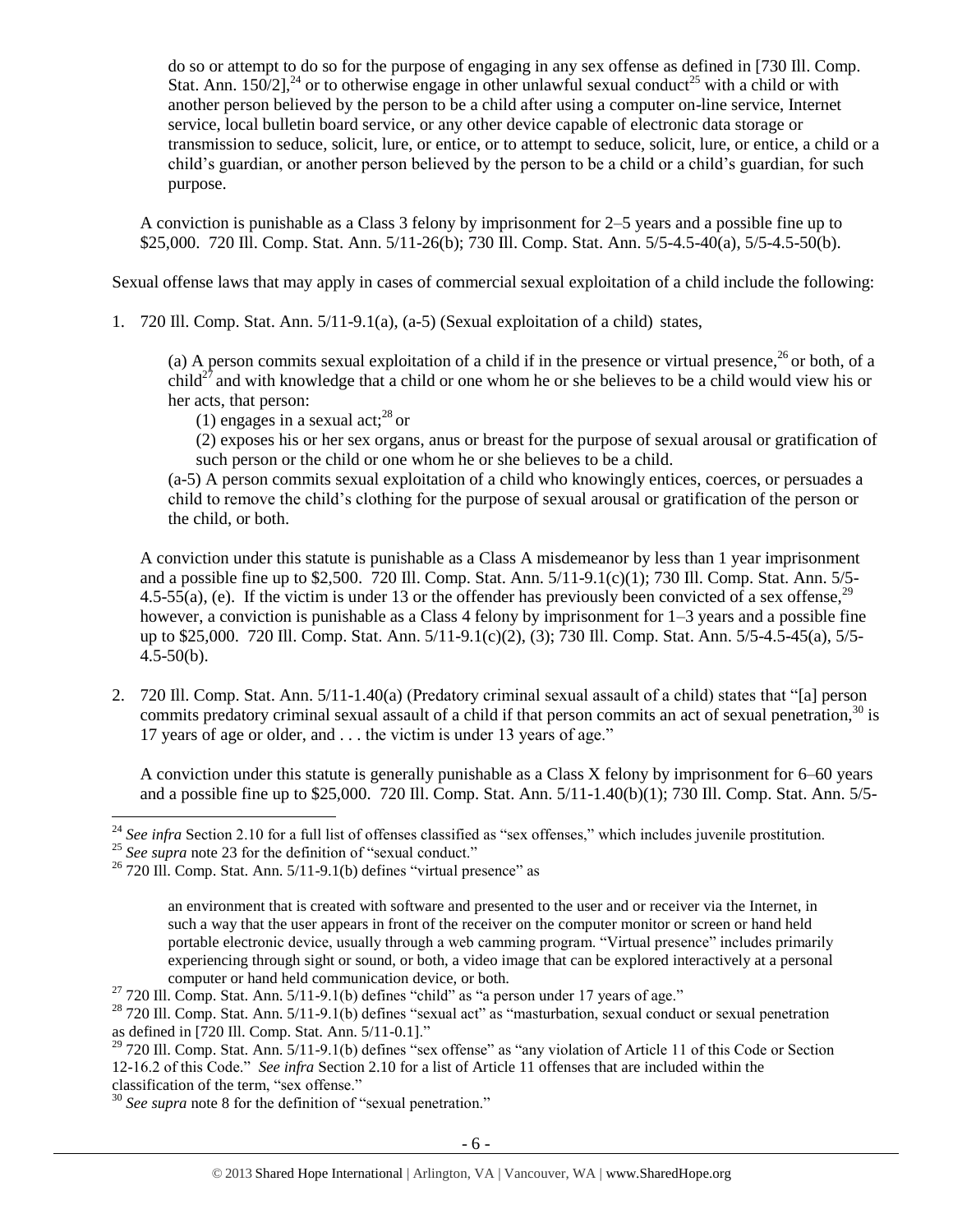4.5-50(b). If the offender was "armed with a firearm," 15 years will be added to the sentence; if the offender "personally discharges a firearm during the commission of the offense," 20 years will be added to the sentence; if the offender permanently disables or causes life threatening injury to the victim, the sentence increases to 50 years to life imprisonment; and if a controlled substance is given without the victim's consent, the sentence increases to imprisonment for 50–60 years. 720 Ill. Comp. Stat. Ann. 5/11- 1.40(b)(1), (1.1). Finally, pursuant to 720 Ill. Comp. Stat. Ann. 5/11-1.40(1.2), "A person convicted of predatory criminal sexual assault of a child committed against 2 or more persons regardless of whether the offenses occurred as the result of the same act or of several related or unrelated acts shall be sentenced to a term of natural life imprisonment."<sup>31</sup>

- 3. 720 Ill. Comp. Stat. Ann. 5/11-1.60(7)(c), (d) (Aggravated criminal sexual abuse) provides,
	- (c) A person commits aggravated criminal sexual abuse if:

. . . .

 $\overline{a}$ 

(1) that person is 17 years of age or over and: (i) commits an act of sexual conduct<sup>32</sup> with a victim who is under 13 years of age; or (ii) commits an act of sexual conduct with a victim who is at least 13 years of age but under 17 years of age and the person uses force or threat of force to commit the act; or

(d) A person commits aggravated criminal sexual abuse if that person commits an act of sexual penetration<sup>33</sup> or sexual conduct with a victim who is at least 13 years of age but under 17 years of age and the person is at least 5 years older than the victim.

A conviction is punishable as Class 2 felony by imprisonment for 3–7 years and a possible fine up to \$25,000. 720 Ill. Comp. Stat. Ann. 5/11-1.60(7)(g); 730 Ill. Comp. Stat. Ann. 5/5-4.5-35(a), 5/5-4.5-50(b).

4. 720 Ill. Comp. Stat. Ann. 5/11-6(a), (a-5) (Indecent solicitation of a child) states,

(a) A person of the age of 17 years and upwards commits indecent solicitation of a child if the person, with the intent that the offense of aggravated criminal sexual assault, criminal sexual assault, predatory criminal sexual assault of a child, or aggravated criminal sexual abuse be committed, knowingly solicits<sup>34</sup> a child<sup>35</sup> or one whom he or she believes to be a child to perform an act of sexual penetration<sup>36</sup> or sexual conduct<sup>37</sup> as defined in [720 Ill. Comp. Stat. Ann.  $5/11$ -0.1].

(a-5) A person of the age of 17 years and upwards commits indecent solicitation of a child if the person knowingly discusses an act of sexual conduct or sexual penetration with a child or with one whom he or she believes to be a child by means of the Internet with the intent that the offense of aggravated criminal sexual assault, predatory criminal sexual assault of a child, or aggravated criminal sexual abuse be committed.

A conviction under subsection (a) of this statute with the intent to commit predatory criminal sexual assault of a child or aggravated criminal sexual assault is punishable as a Class 1 felony by imprisonment for 4–15 years and a possible fine up to \$25,000; a conviction under subsection (a) with the intent to commit criminal sexual assault is punishable as a Class 2 felony by imprisonment for 3–7 years and a possible fine up to

 $31$  An offender will also face natural life imprisonment if he has previously been convicted under 720 Ill. Comp. Stat. Ann. 5/11-1.20 (Criminal sexual assault), 5/11-1.30 (Aggravated criminal sexual assault), or any law in another state that is substantially equivalent. 720 Ill. Comp. Stat. Ann. 5/11-1.40(b)(2).

<sup>&</sup>lt;sup>32</sup> See supra note [23](#page-4-0) for the definition of "sexual conduct."

<sup>&</sup>lt;sup>33</sup> See supra note [8](#page-2-0) for the definition of "sexual penetration."

<sup>&</sup>lt;sup>34</sup> 720 Ill. Comp. Stat. Ann. 5/11-6(b) defines "solicit" as "to command, authorize, urge, incite, request, or advise another to perform an act by any means including, but not limited to, in person, over the phone, in writing, by computer, or by advertisement of any kind."

 $35$  720 Ill. Comp. Stat. Ann. 5/11-6(b) defines "child" as "a person under 17 years of age."

<sup>&</sup>lt;sup>36</sup> See supra note [8](#page-2-0) for the definition of "sexual penetration."

<sup>&</sup>lt;sup>37</sup> See supra note [23](#page-4-0) for the definition of "sexual conduct."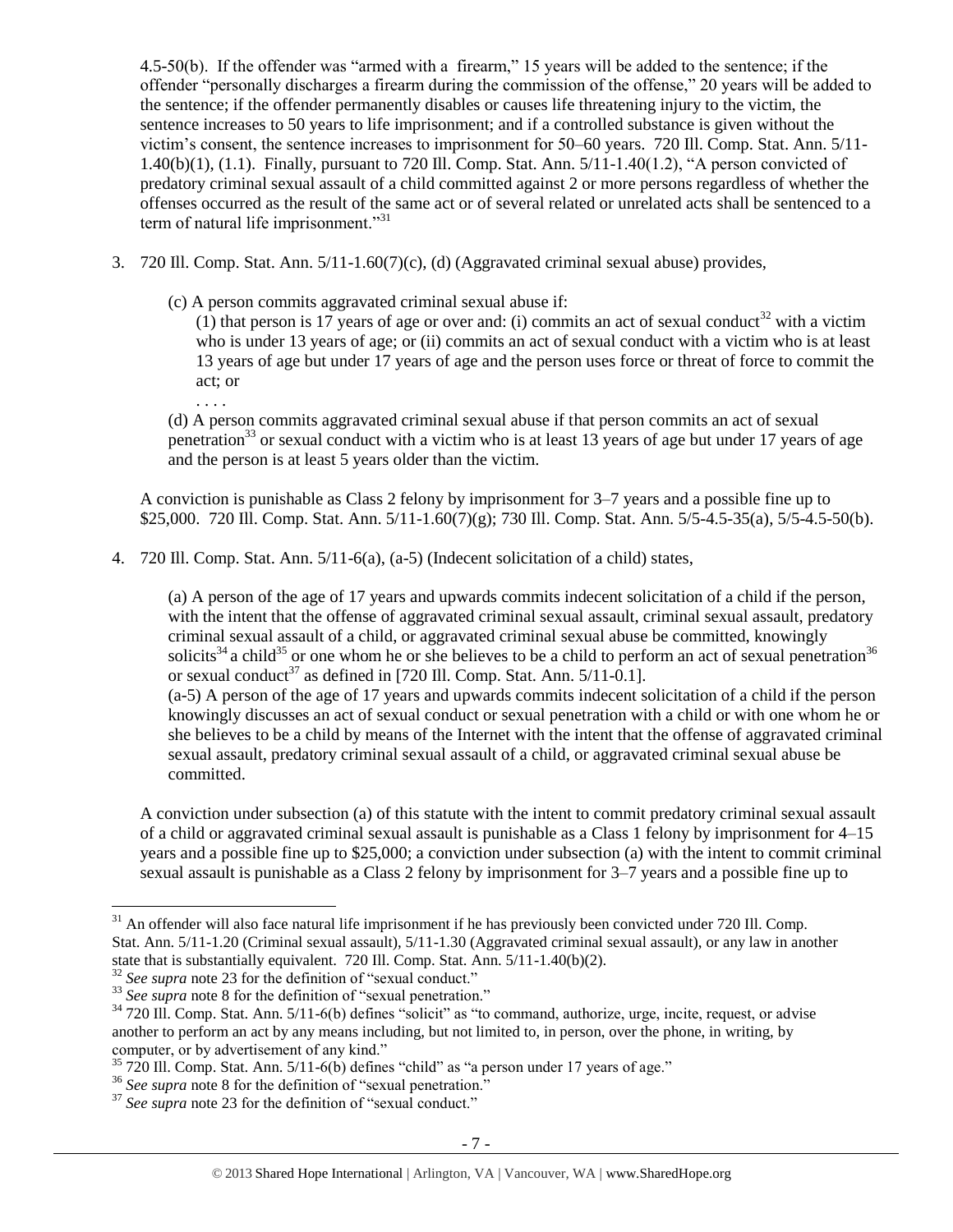\$25,000; and a conviction under subsection (a) with the intent to commit aggravated criminal sexual abuse is punishable as a Class 3 felony by imprisonment for 2–5 years and a possible fine up to \$25,000. 720 Ill. Comp. Stat. Ann. 5/11-6(c)(1)–(3); 730 Ill. Comp. Stat. Ann. 5/5-4.5-30(a), 5/5-4.5-35(a), 5/5-4.5-40(a), 5/5-4.5-50(b). A conviction under subsection (a-5) of this statute is punishable as a Class 4 felony by imprisonment for 1–3 years and a possible fine up to \$25,000. 720 Ill. Comp. Stat. Ann. 5/11-6(c); 730 Ill. Comp. Stat. Ann. 5/5-4.5-45(a), 5/5-4.5-50(b).

5. 720 Ill. Comp. Stat. Ann. 5/11-6.6(a) (Solicitation to meet a child) states,

A person of the age of 18 or more years commits the offense of solicitation to meet a child if the person while using a computer, cellular telephone, or any other device, with the intent to meet a child<sup>38</sup> or one whom he or she believes to be a child, solicits, entices, induces, or arranges with the child to meet at a location without the knowledge of the child's parent or guardian and the meeting with the child is arranged for a purpose other than a lawful purpose under Illinois law.

A conviction under this statute is punishable as a Class A misdemeanor by imprisonment up to 1 year and a possible fine up to \$2,500, except that, where the offender "believes he or she is 5 or more years older than the child," a conviction is punishable as a Class 4 felony by imprisonment for 1–3 years and a possible fine up to \$25,000. 720 Ill. Comp. Stat. Ann. 5/11-6.6(b); 730 Ill. Comp. Stat. Ann. 5/5-4.5-55(a), (e), 5/5-4.5- 45(a), 5/5-4.5-50(b).

6. 720 Ill. Comp. Stat. Ann. 5/11-6.5(a) (Indecent solicitation of an adult) states,

A person commits indecent solicitation of an adult if the person knowingly:

- (1) Arranges for a person 17 years of age or over to commit an act of sexual penetration<sup>39</sup> as defined
- in [720 Ill. Comp. Stat. Ann. 5/11-0.1] with a person:
	- (i) Under the age of 13 years; or
	- (ii) Thirteen years of age or over but under the age of 17 years; or

(2) Arranges for a person 17 years of age or over to commit an act of sexual conduct as defined in Section 11-0.1 with a person:

- (i) Under the age of 13 years; or
- (ii) Thirteen years of age or older but under the age of 17 years.

A conviction under subsection (a)(1)(i) is punishable as a Class X felony by imprisonment for  $6-30$  years and a possible fine up to \$25,000; a conviction under subsection  $(a)(1)(ii)$  is punishable as a Class 1 felony by imprisonment for 4–15 years and a possible fine up to \$25,000; a conviction under subsection (a)(2)(i) is punishable as a Class 2 felony by imprisonment for 3–7 years and a possible fine up to \$25,000; and a conviction under subsection  $(a)(2)(ii)$  is punishable as a Class A misdemeanor by imprisonment up to 1 year and a possible fine up to \$2,500. 720 Ill. Comp. Stat. Ann. 5/11-6.5(b); 730 Ill. Comp. Stat. Ann. 5/5-4.5-  $25(a)$ ,  $5/5-4.5-30(a)$ ,  $5/5-4.5-35(a)$ ,  $5/5-4.5-50(b)$ ,  $5/5-4.5-55(a)$ , (e).

*1.3 Prostitution statutes refer to the sex trafficking statute to identify the commercially sexually exploited minor as a trafficking victim.* 

The Illinois prostitution law does refer to the trafficking law. 720 Ill. Comp. Stat. Ann. 5/11-14(d) (Prostitution) states,

[I]f it is determined, after a reasonable detention for investigative purposes, that a person suspected of or charged with a violation of this Section is a person under the age of 18, that person shall be immune from prosecution for a prostitution offense under this Section, and shall be subject to the temporary

 $38\,720$  Ill. Comp. Stat. Ann.  $5/11$ -6.6(c) defines "child" as "any person under 17 years of age."

<sup>&</sup>lt;sup>39</sup> See supra note [8](#page-2-0) for the definition of "sexual penetration."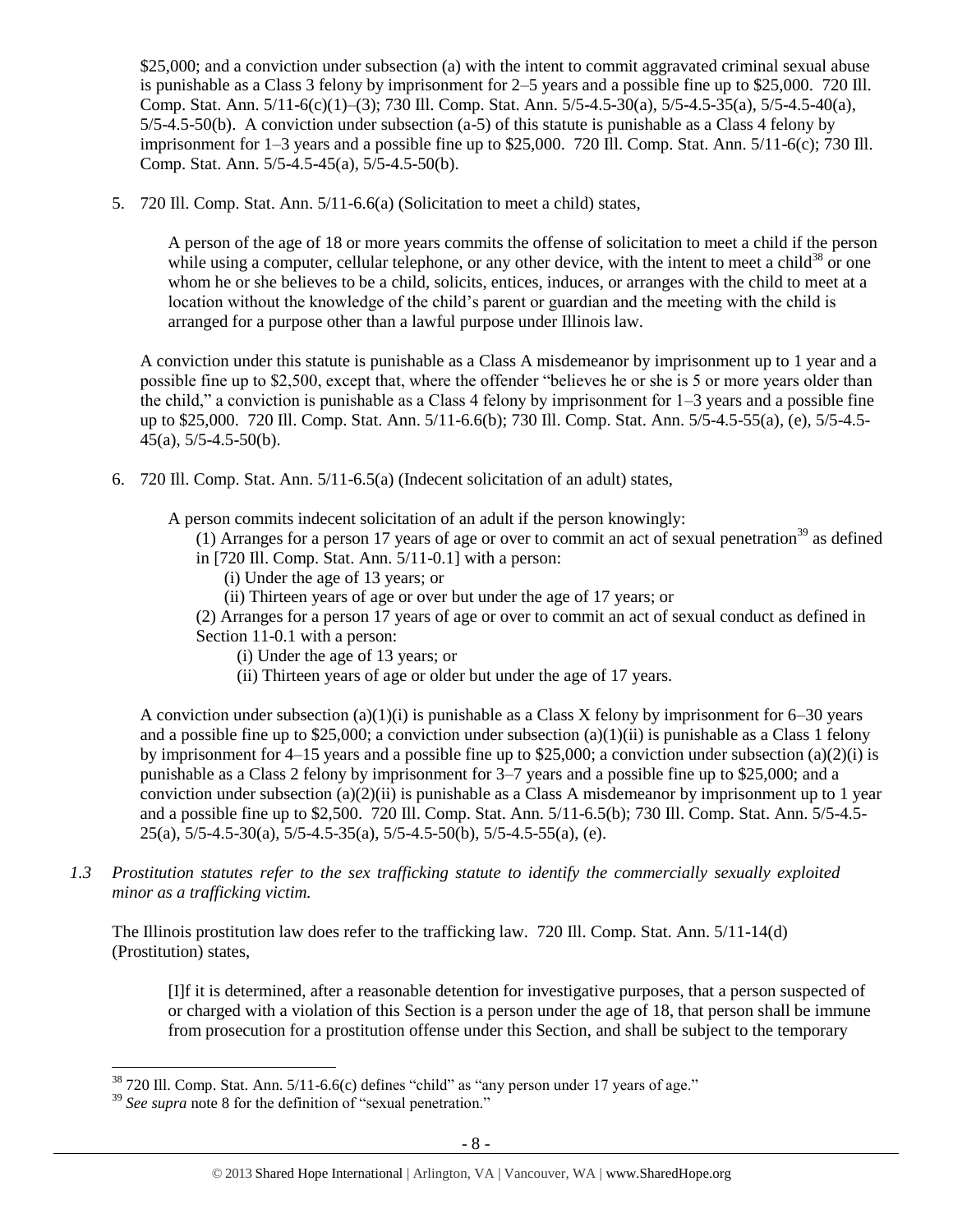protective custody provisions of [705 Ill. Comp. Stat. Ann. 405/2-5 and 405/2-6]. Pursuant to the provisions of [705 Ill. Comp. Stat. Ann. 405/2-6], a law enforcement officer who takes a person under 18 years of age into custody under this Section shall immediately report an allegation of a violation of [720 Ill. Comp. Stat. Ann. 5/10-9] to the Illinois Department of Children and Family Services State Central Register, which shall commence an initial investigation into child abuse or child neglect within 24 hours . . . .

*1.4 The state racketeering or gang crimes statute includes sex trafficking and commercial sexual exploitation of children (CSEC) offenses as predicate acts allowing the statute to be used to prosecute trafficking crimes.* 

The racketeering statute, 720 Ill. Comp. Stat. Ann. 5/33G-4 (Prohibited activities), states

(a) It is unlawful for any person, who intentionally participates in the operation or management of an enterprise, directly or indirectly, to:

(1) knowingly do so, directly or indirectly, through a pattern of predicate activity;

(2) knowingly cause another to violate this Article; or

(3) knowingly conspire to violate this Article.

Notwithstanding any other provision of law, in any prosecution for a conspiracy to violate this Article, no person may be convicted of that conspiracy unless an overt act in furtherance of the agreement is alleged and proved to have been committed by him, her, or by a coconspirator, but the commission of the overt act need not itself constitute predicate activity underlying the specific violation of this Article.

(b) It is unlawful for any person knowingly to acquire or maintain, directly or indirectly, through a pattern of predicate activity any interest in, or control of, to any degree, of any enterprise, real property, or personal property of any character, including money.

720 Ill. Comp. Stat. Ann. 5/33G-3(f) (Definitions. As used in this Article) defines "pattern of predicate activity" as,

(1) at least 3 occurrences of predicate activity that are in some way related to each other and that have continuity between them, and that are separate acts. Acts are related to each other if they are not isolated events, including if they have similar purposes, or results, or participants, or victims, or are committed a similar way, or have other similar distinguishing characteristics, or are part of the affairs of the same enterprise. There is continuity between acts if they are ongoing over a substantial period, or if they are part of the regular way some entity does business or conducts its affairs; and

(2) which occurs after the effective date of this Article, and the last of which falls within 3 years (excluding any period of imprisonment) after the first occurrence of predicate activity.

720 Ill. Comp. Stat. Ann. 5/33G-3(e) defines "predicate activity" as

any act that is a Class 2 felony or higher and constitutes a violation or violations of any of the following provisions . . . :

(1) under the Criminal Code of  $1961: \ldots 10-1$  (kidnapping),  $10-2$  (aggravated kidnapping),  $10-3.1$ (aggravated unlawful restraint), 10–4 (forcible detention), 10–5(b)(10) (child abduction), 10–9 (trafficking in persons, involuntary servitude, and related offenses),  $11-1.20$  (criminal sexual assault), 11–1.30 (aggravated criminal sexual assault), 11–1.40 (predatory criminal sexual assault of a child),  $11-1.60$  (aggravated criminal sexual abuse),  $11-6$  (indecent solicitation of a child), ...  $11-$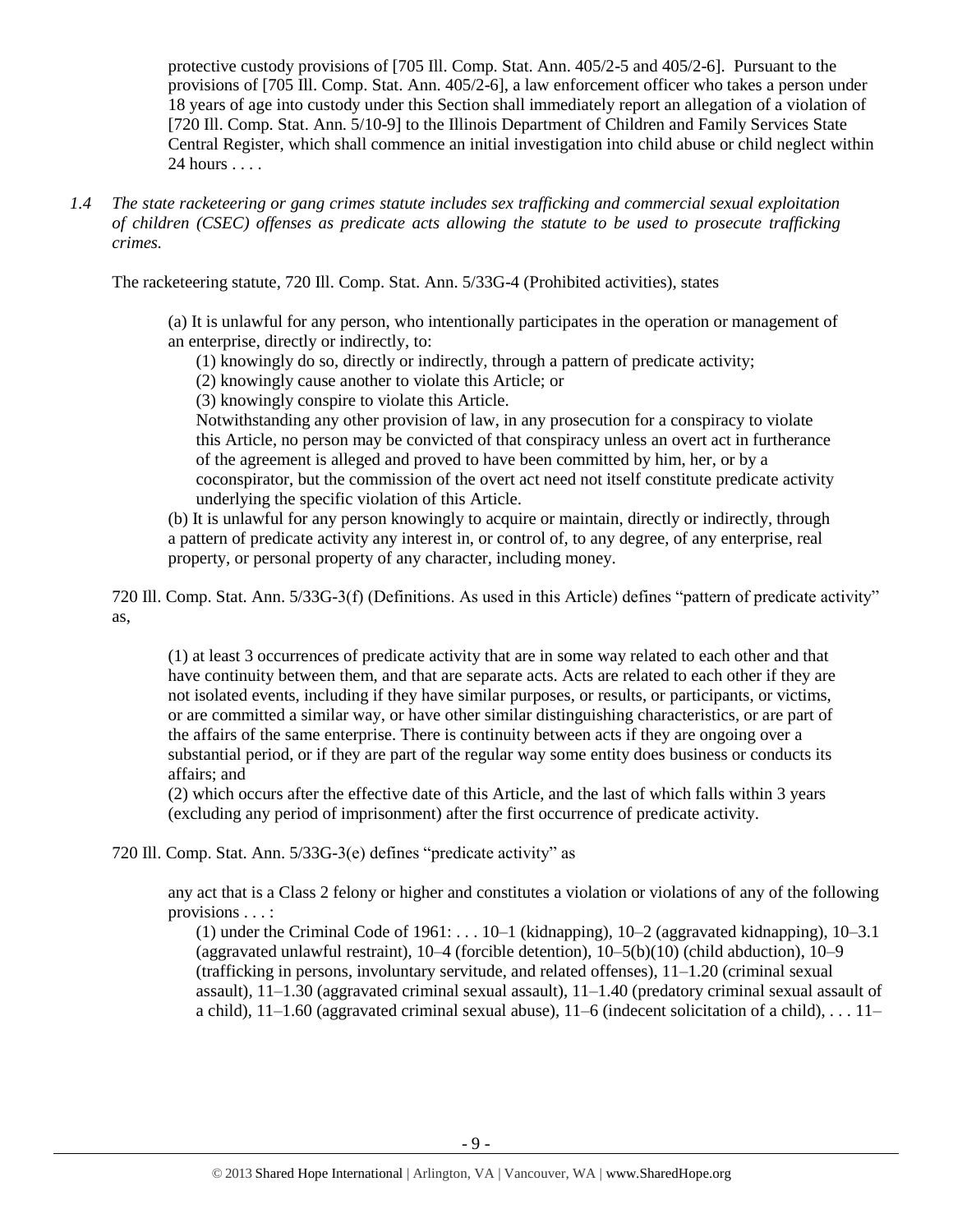$14.3(a)(2)(A)$  and  $(a)(2)(B)$  (promoting prostitution),  $11-14.4$  (promoting juvenile prostitution),  $11-$ 18.1 (patronizing a minor engaged in prostitution; patronizing a juvenile prostitute)<sup>40</sup>...

Violation of 720 Ill. Comp. Stat. Ann. 5/33G-4(a) is a Class X felony and is punishable by a prison term of 7-30 years "or the sentence applicable to the underlying predicate activity, whichever is higher, and the sentence imposed shall also include restitution, and or a criminal fine, jointly and severally, up to \$250,000 or twice the gross amount of any intended proceeds of the violation, if any, whichever is higher." 720 Ill. Comp. Stat. Ann. 5/33G-5(a). Violation of 720 Ill. Comp. Stat. Ann. 5/33G-4(b) is also a Class X felony "and the sentence imposed shall also include restitution, and or a criminal fine, jointly and severally, up to \$250,000 or twice the gross amount of any intended proceeds of the violation, if any, whichever is higher." Additionally, Illinois's racketeering statute provides for disgorgement. 720 Ill. Comp. Stat. Ann. 5/33G-6 states,

(a) The circuit court shall have jurisdiction to prevent and restrain violations of this Article by issuing appropriate orders, including:

(1) ordering any person to disgorge illicit proceeds obtained by a violation of this Article or divest himself or herself of any interest, direct or indirect, in any enterprise or real or personal property of any character, including money, obtained, directly or indirectly, by a violation of this Article;

Additionally, 720 Ill. Comp. Stat. Ann. 5/33G-4 allows courts to stack convictions:

…

 $\overline{a}$ 

(e) Any person prosecuted under this Article may be convicted and sentenced either: (1) for the offense of conspiring to violate this Article, and for any other particular offense or offenses that may be one of the objects of a conspiracy to violate this Article; or (2) for the offense of violating this Article, and for any other particular offense or offenses that may constitute predicate activity underlying a violation of this Article.

 $^{40}$ Since Illinois's racketeering statute was recently passed, it is unclear whether inclusion of the patronizing offense as predicate activity indicates an intention to apply this statute to buyers and the courts have not yet had the opportunity to determine its applicability to buyers. For comparison, the federal anti-racketeering provision has been interpreted broadly, reaching "not just [individuals in] upper management but also . . . lower rung participants in the enterprise," provided those "lower rung participants" have "participated in the operation or management of the enterprise itself." *Reves v. Ernst & Young*, 507 U.S. 170, 183-184 (1993). However, the federal law has two components which encourage a broad reading. 18 U.S.C. § 1962(c) states, "It shall be unlawful for any person employed by or associated with any enterprise . . . to conduct or participate, directly or indirectly, in the conduct of such enterprise's affairs through a pattern of racketeering activity . . . ." The two broadest phrases in this statute are "associat[ing] with any enterprise" and "participat[ing] . . . in the conduct of such enterprise's affairs," yet neither of these phrases were incorporated into the Illinois statute, which limits its reach to those who "intentionally participate[] in the operation or management of an enterprise." Courts may interpret the Illinois statute as a codification of the "operation or management test" embraced by the Supreme Court in *Reves*, but even with this broad reading, courts may hesitate to find that a buyer is involved in the "operation or management" of a trafficking enterprise because "*some* part in directing the enterprise's affairs is required" under the Supreme Court's analysis. *Reves*, 507 U.S. at 178 (emphasis in original).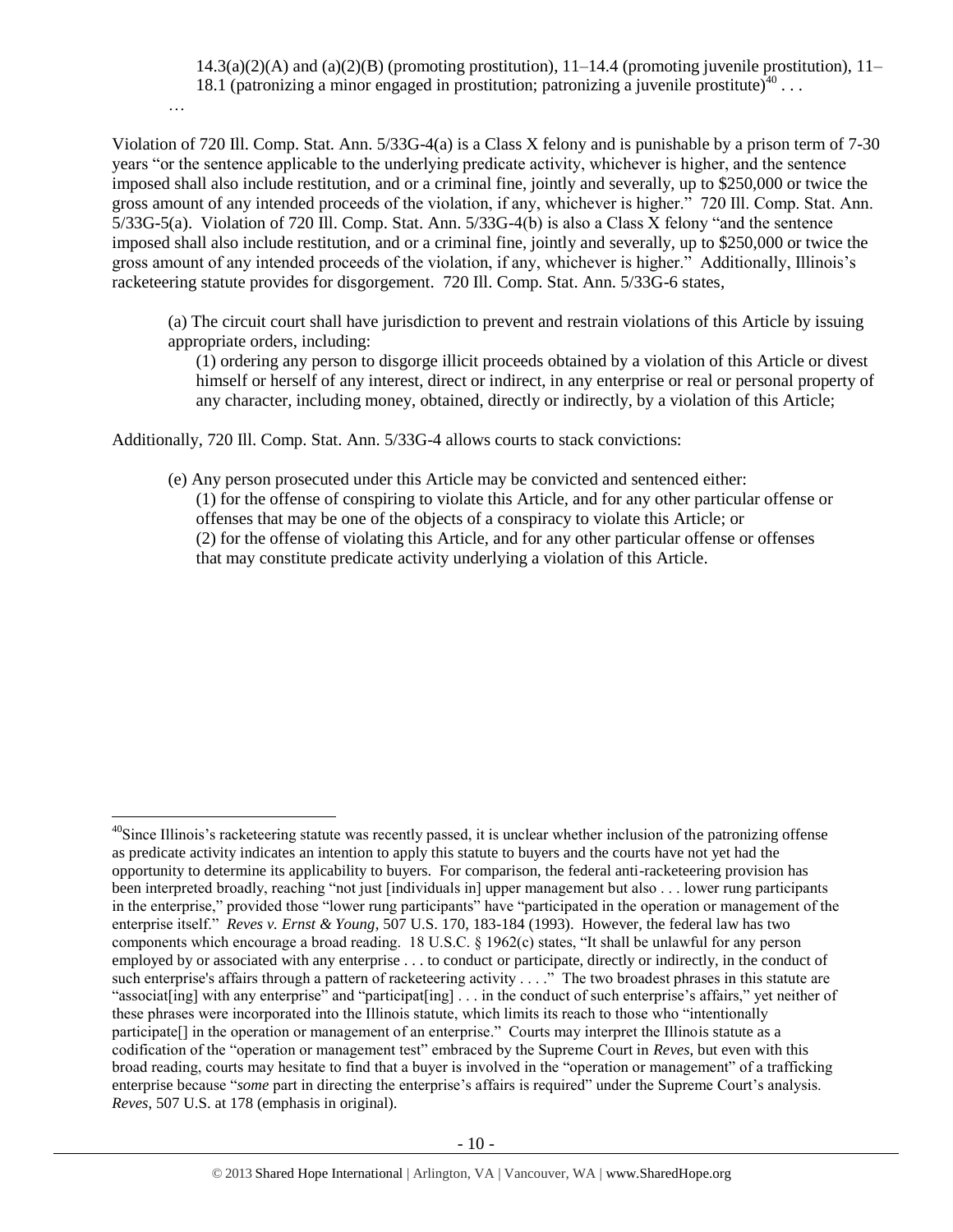#### **FRAMEWORK ISSUE 2: CRIMINAL PROVISIONS FOR DEMAND**

#### *Legal Components:*

- *2.1 The state sex trafficking law can be applied to the buyers of commercial sex acts with a victim of domestic minor sex trafficking.*
- *2.2 Buyers of commercial sex acts with a minor can be prosecuted under commercial sexual exploitation of children (CSEC) laws.*
- *2.3 Solicitation laws differentiate buying sex acts with an adult and buying sex acts with a minor under 18.*
- *2.4 Penalties for buyers of commercial sex acts with minors are as high as federal penalties.*
- *2.5 Using the Internet to lure, entice, or purchase, or attempt to lure, entice, or purchase commercial sex acts with a minor is a separate crime or results in an enhanced penalty for buyers.*
- *2.6 No age mistake defense is permitted for a buyer of commercial sex acts with any minor under 18.*
- *2.7 Base penalties for buying sex acts with a minor under 18 are sufficiently high and not reduced for older minors.*
- *2.8 Financial penalties for buyers of commercial sex acts with minors are sufficiently high to make it difficult for buyers to hide the crime.*
- *2.9 Buying and possessing child pornography carries penalties as high as similar federal offenses.*
- *2.10 Convicted buyers of commercial sex acts with minors and child pornography are required to register as sex offenders.*

\_\_\_\_\_\_\_\_\_\_\_\_\_\_\_\_\_\_\_\_\_\_\_\_\_\_\_\_\_\_\_\_\_\_\_\_\_\_\_\_\_\_\_\_\_\_\_\_\_\_\_\_\_\_\_\_\_\_\_\_\_\_\_\_\_\_\_\_\_\_\_\_\_\_\_\_\_\_\_\_\_\_\_\_\_\_\_\_\_\_\_\_\_\_

#### *Legal Analysis:*

*2.1 The state sex trafficking law can be applied to the buyers of commercial sex acts with a victim of domestic minor sex trafficking.*

720 Ill. Comp. Stat. Ann.  $5/10-9(c)^{41}$  (Trafficking in persons, involuntary servitude, and related offenses) can apply directly to buyers of sex with minors through the term "causes" or following federal precedent through the term "obtain."<sup>42</sup> Pursuant to 720 Ill. Comp. Stat. Ann.  $5/10-9(c)^{43}$  (Trafficking in persons, involuntary servitude, and related offenses),

A person commits involuntary sexual servitude of a minor when he or she knowingly recruits, entices, harbors, transports, provides, or obtains<sup>44</sup> by any means, or attempts to recruit, entice, harbor, provide, or obtain by any means, another person under 18 years of age, knowing that the minor will engage in

<sup>41</sup> *See supra* note [2.](#page-0-0)

<sup>&</sup>lt;sup>42</sup> See United States v. Jungers, 702 F.3d 1066 (8<sup>th</sup> Cir. 2013). In this case, the Eighth Circuit specifically addressed whether the federal sex trafficking law, 18 U.S.C. § 1591 (Sex trafficking of children or by force, fraud, or coercion) applies to buyers when it reversed a District of South Dakota ruling that Congress did not intend the string of verbs constituting criminal conduct under 18 U.S.C. § 1591(a)(1) ("recruits, entices, harbors, transports, provides, obtains, or maintains") to reach the conduct of buyers. United States v. Jungers, 834 F. Supp. 2d 930, 931 (D.S.D. 2011). Holding that the conduct of buyers who obtain a child for commercial sex can violate 18 U.S.C. § 1591(a)(1), the Eighth Circuit illustrated through hypothetical buyer scenarios that, under certain circumstances, most of the terms in the string of verbs constituting criminal conduct under 18 U.S.C. § 1591(a)(1) could apply to buyers. While other terms may apply to buyers' conduct under state law as well, the analysis here focuses on the term "obtains" which is most likely to apply in the majority of buyer cases.

 $43$  The text of 720 Ill. Comp. Stat. Ann.  $5/10$ -9 included here and elsewhere in this report includes amendments made by the passage of House Bill 5278 during the 97th session of the Illinois Legislature effective Jan. 1, 2013. 44 720 Ill. Comp. Stat. Ann. 5/10-9(a)(7) defines "obtain" as "in relation to labor or services, to secure performance

thereof."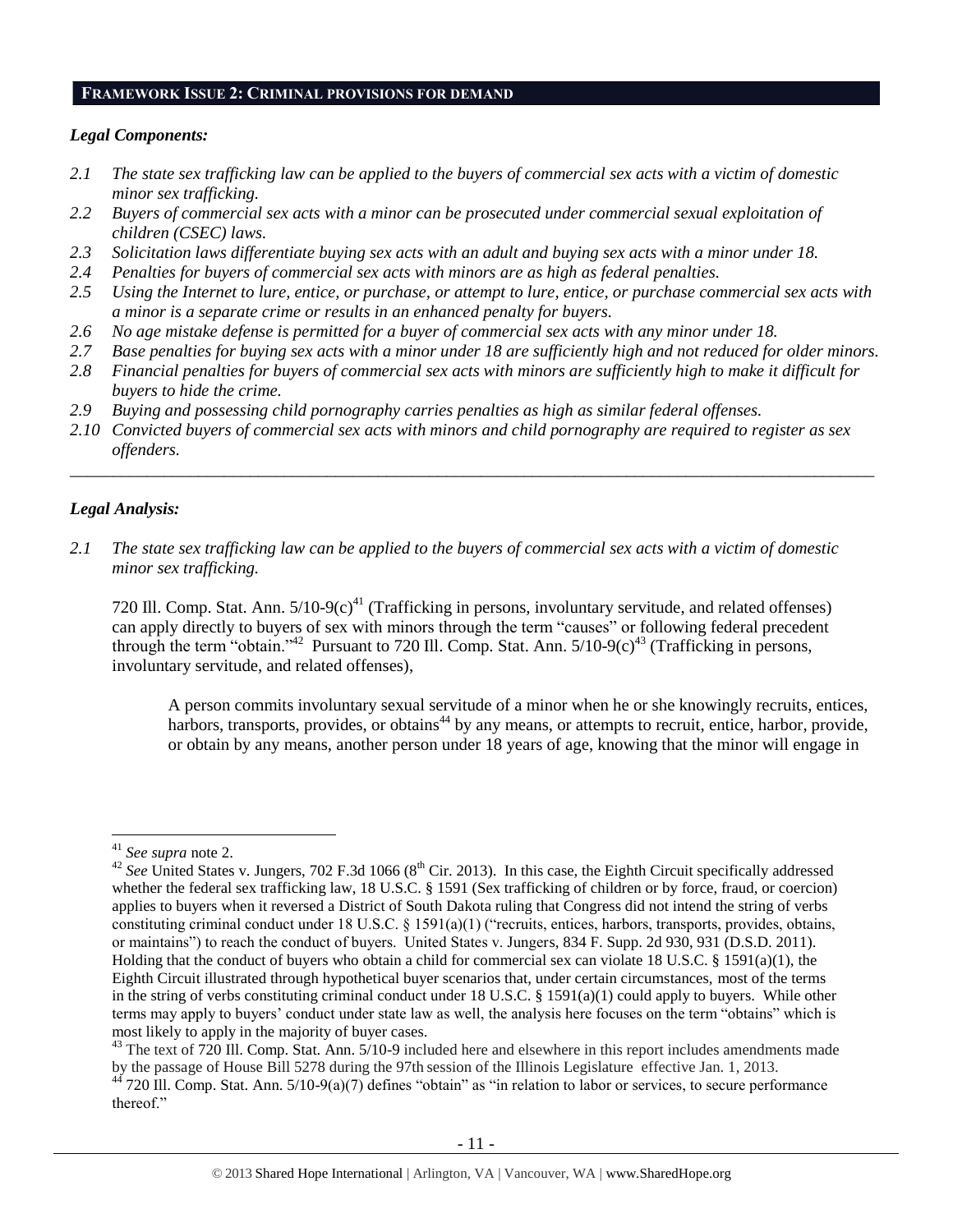commercial sexual activity,<sup>45</sup> a sexually-explicit performance,<sup>46</sup> or the production of pornography, or causes or attempts to cause a minor to engage in one or more of those activities and:

(1) there is no overt force or threat and the minor is between the ages of 17 and 18 years;

(2) there is no overt force or threat and the minor is under the age of 17 years; or . . . .

## *2.2 Buyers of commercial sex acts with a minor can be prosecuted under commercial sexual exploitation of children (CSEC) laws.*

Several Illinois CSEC laws include the crime of buying sex acts with a minor.

720 Ill. Comp. Stat. Ann. 5/11-18.1(a), (a-5) (Patronizing a minor engaged in prostitution) separately makes it a crime when a buyer "engages in an act of sexual penetration" or "engages in any touching or fondling" with a prostituted person under 18. A conviction under this statute is punishable as a Class 3 felony by imprisonment for 2–5 years and a possible fine up to  $$25,000.<sup>47</sup>$  720 Ill. Comp. Stat. Ann.  $5/11-18.1(c)$ ; 730 Ill. Comp. Stat. Ann.  $5/5 - 4.5 - 40(a)$ ,  $5/5 - 4.5 - 50(b)$ .<sup>48</sup>

Additionally, 720 Ill. Comp. Stat. Ann. 5/11-14.1(a) (Solicitation of a sexual act), Illinois's age-neutral solicitation statute, imposes a heightened penalty where the person from whom a sexual act is solicited is under 18. As a Class 4 felony, a conviction under 720 Ill. Comp. Stat. Ann. 5/11-14.1(a), where the victim is a minor, is punishable by imprisonment for 1–3 years and a possible fine up to \$25,000. 720 Ill. Comp. Stat. Ann. 5/11- 14.1(b); 730 Ill. Comp. Stat. Ann. 5/5-4.5-45(a), 5/5-4.5-50(b).

A buyer also may be prosecuted under 720 Ill. Comp. Stat. Ann. 5/11-25(a) (Grooming) for soliciting a child to "engage in any unlawful sexual conduct."<sup>49</sup> A conviction under this statute is punishable as a Class 4 felony by imprisonment for 1-3 years and a possible fine up to \$25,000. 720 Ill. Comp. Stat. Ann. 5/11-25(b); 730 Ill. Comp. Stat. Ann. 5/5-4.5-45(a), 5/5-4.5-50(b). If the buyer travels to meet a solicited child, the buyer also may be prosecuted under 720 Ill. Comp. Stat. Ann. 5/11-26(a) (Traveling to meet a minor). A conviction under this statute is punishable as a Class 3 felony by imprisonment for 2–5 years and a possible fine up to \$25,000. 720 Ill. Comp. Stat. Ann. 5/11-26(b); 730 Ill. Comp. Stat. Ann. 5/5-4.5-40(a), 5/5-4.5-50(b).

#### *2.3 Solicitation laws differentiate buying sex acts with an adult and buying sex acts with a minor under 18.*

Illinois makes buying sex with an adult and buying sex with a minor separate crimes. 720 Ill. Comp. Stat. Ann. 5/11-14.1(a) (Solicitation of a sexual act), Illinois's age-neutral solicitation statute, states that it is an offense when someone "offers a person not his or her spouse any money, property, token, object, or article or anything of value for that person or any other person not his or her spouse to perform any act of sexual penetration<sup>50</sup>... or any touching or fondling of the sex organs of one person by another person for the purpose of sexual arousal or gratification." A conviction under this statute, when the victim is under 18, is punishable as a Class 4 felony by imprisonment for 1–3 years and a possible fine up to \$25,000. 720 Ill. Comp. Stat. Ann. 5/11-14.1(b); 730 Ill. Comp. Stat. Ann. 5/5-4.5-45(a), 5/5-4.5-50(b). In contrast, when the victim is 18 or over, a conviction is punishable as a Class A misdemeanor by imprisonment up to 1 year and a possible fine up to \$2,500. 720 Ill. Comp. Stat. Ann. 5/11-14.1(b); 730 Ill. Comp. Stat. Ann. 5/5-4.5-55(a), (e).

<sup>&</sup>lt;sup>45</sup> 720 Ill. Comp. Stat. Ann.  $5/10-9(a)(2)$  defines "commercial sexual activity" as "any sex act on account of which anything of value is given, promised to, or received by any person."

 $^{46}$  720 III. Comp. Stat. Ann. 5/10-9(a)(9) defines "sexually-explicit performance" as "a live, recorded, broadcast (including over the Internet), or public act or show intended to arouse or satisfy the sexual desires or appeal to the prurient interests of patrons."

<sup>47</sup> *See supra* note [15.](#page-3-0)

<sup>&</sup>lt;sup>48</sup> See supra note [13,](#page-3-1) except that the punishment for conviction is elevated to a Class 2 felony, not a Class X felony.

<sup>&</sup>lt;sup>49</sup> See supra note [23](#page-4-0) for the definition of "sexual conduct."

<sup>50</sup> *See supra* note [8](#page-2-0) for the definition of "sexual penetration."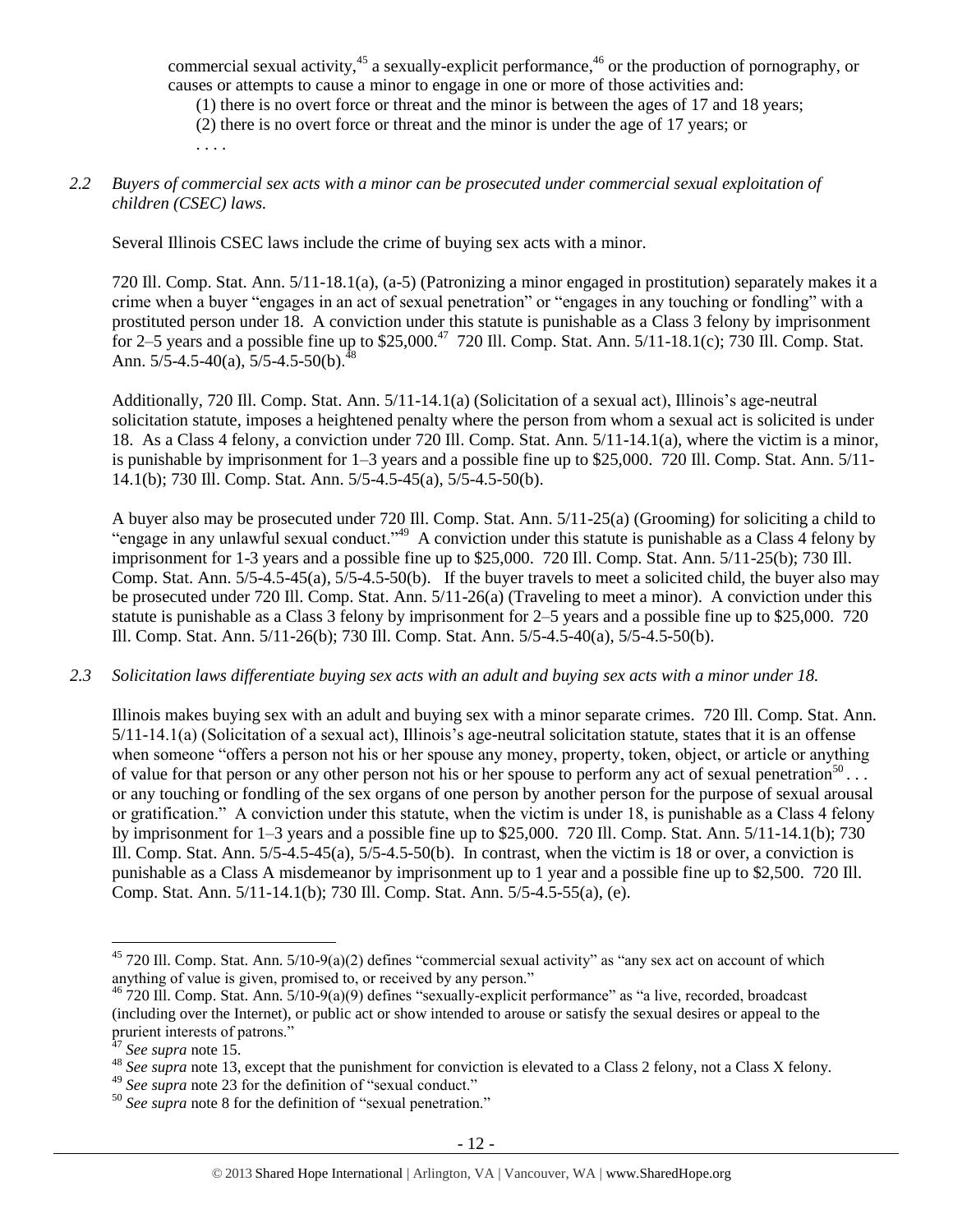Additionally, 720 Ill. Comp. Stat. Ann. 5/11-18.1(a), (a-5) (Patronizing a minor engaged in prostitution) separately makes it a crime when a buyer "engages in an act of sexual penetration" or "engages in any touching or fondling" with a prostituted person under 18. A conviction under this statute is punishable as a Class 3 felony by imprisonment for  $2-\overline{5}$  years and a possible fine up to \$25,000.<sup>51</sup> 720 Ill. Comp. Stat. Ann. 5/11-18.1(c); 730 Ill. Comp. Stat. Ann. 5/5-4.5-40(a), 5/5-4.5-50(b).<sup>52</sup>

#### *2.4 Penalties for buyers of commercial sex acts with minors are as high as federal penalties.*

Under 720 Ill. Comp. Stat. Ann. 5/10-9(c)<sup>53</sup> (Trafficking in persons, involuntary servitude, and related offenses), a conviction is punishable as a Class X felony by imprisonment for 6–30 years and a possible fine up to \$25,000, if the victim is under 17. 720 Ill. Comp. Stat. Ann. 5/10-9(c); 730 Ill. Comp. Stat. Ann. 5/5-4.5-  $25(a)$ ,  $5/5-4.5-50(b)$ .<sup>54</sup>

A conviction under 720 Ill. Comp. Stat. Ann. 5/11-18.1(a), (a-5) (Patronizing a minor engaged in prostitution) is punishable as a Class 3 felony by imprisonment for 2–5 years and a possible fine up to  $$25,000.<sup>55</sup>$  720 III. Comp. Stat. Ann. 5/11-18.1(c); 730 Ill. Comp. Stat. Ann. 5/5-4.5-40(a), 5/5-4.5-50(b).<sup>56</sup>

Buyers also may be prosecuted under 720 Ill. Comp. Stat. Ann. 5/11-25(a) (Grooming), which is punishable as a Class 4 felony by imprisonment for 1–3 years and a possible fine up to \$25,000. 720 Ill. Comp. Stat. Ann. 5/11-25(b); 730 Ill. Comp. Stat. Ann. 5/5-4.5-45(a), 5/5-4.5-50(b). Lastly, a conviction under 720 Ill. Comp. Stat. Ann. 5/11-26(a) (Traveling to meet a minor) is punishable as a Class 3 felony by imprisonment for 2–5 years and a possible fine up to \$25,000. 720 Ill. Comp. Stat. Ann. 5/11-26(b); 730 Ill. Comp. Stat. Ann. 5/5-  $4.5-40(a)$ ,  $5/5-4.5-50(b)$ .

Several sexual offenses could be used to prosecute a buyer of commercial sex acts with a minor but do not specifically criminalize the commercial sexual exploitation of a child, and do not refer to the human trafficking statute to bring these criminal offenses within the ambit of human trafficking under 720 Ill. Comp. Stat. Ann. 5/10-9.

In comparison, if the victim is under the age of 14, a conviction under the TVPA for child sex trafficking is punishable by 15 years to life imprisonment and a fine not to exceed \$250,000. 18 U.S.C. §§ 1591(b)(1),  $3559(a)(1)$ ,  $3571(b)(3)$ . If the victim is between the ages of  $14-17$ , a conviction is punishable by 10 years to life imprisonment and a fine not to exceed \$250,000. 18 U.S.C. §§ 1591(b)(2), 3559(a)(1), 3571(b)(3). A conviction is punishable by mandatory life imprisonment, however, if the buyer has a prior conviction for a federal sex offense<sup>57</sup> against a minor. 18 U.S.C. § 3559(e)(1). To the extent buyers can be prosecuted under

<span id="page-12-0"></span> $\overline{a}$ <sup>51</sup> *See supra* note [15.](#page-3-0)

<sup>&</sup>lt;sup>52</sup> See supra note [13,](#page-3-1) except that the punishment for conviction is elevated to a Class 2 felony, not a Class X felony.

<sup>53</sup> *See supra* note [2.](#page-0-0)

<sup>54</sup> *See supra* note [7.](#page-1-0)

<sup>55</sup> *See supra* note [15.](#page-3-0)

<sup>&</sup>lt;sup>56</sup> See supra note [13,](#page-3-1) except that the punishment for conviction is elevated to a Class 2 felony, not a Class X felony.

<sup>&</sup>lt;sup>57</sup> Pursuant to 18 U.S.C. § 3559(e)(2), "federal sex offense" is defined as

an offense under section 1591 [18 USCS § 1591] (relating to sex trafficking of children), 2241 [18 USCS § 2241] (relating to aggravated sexual abuse), 2242 [18 USCS § 2242] (relating to sexual abuse),  $2244(a)(1)$  [18 USCS §  $2244(a)(1)$ ] (relating to abusive sexual contact),  $2245$  [18 USCS § 2245] (relating to sexual abuse resulting in death), 2251 [18 USCS § 2251] (relating to sexual exploitation of children), 2251A [18 USCS § 2251A] (relating to selling or buying of children), 2422(b) [18 USCS § 2422(b)] (relating to coercion and enticement of a minor into prostitution), or 2423(a) [18 USCS § 2423(a)] (relating to transportation of minors).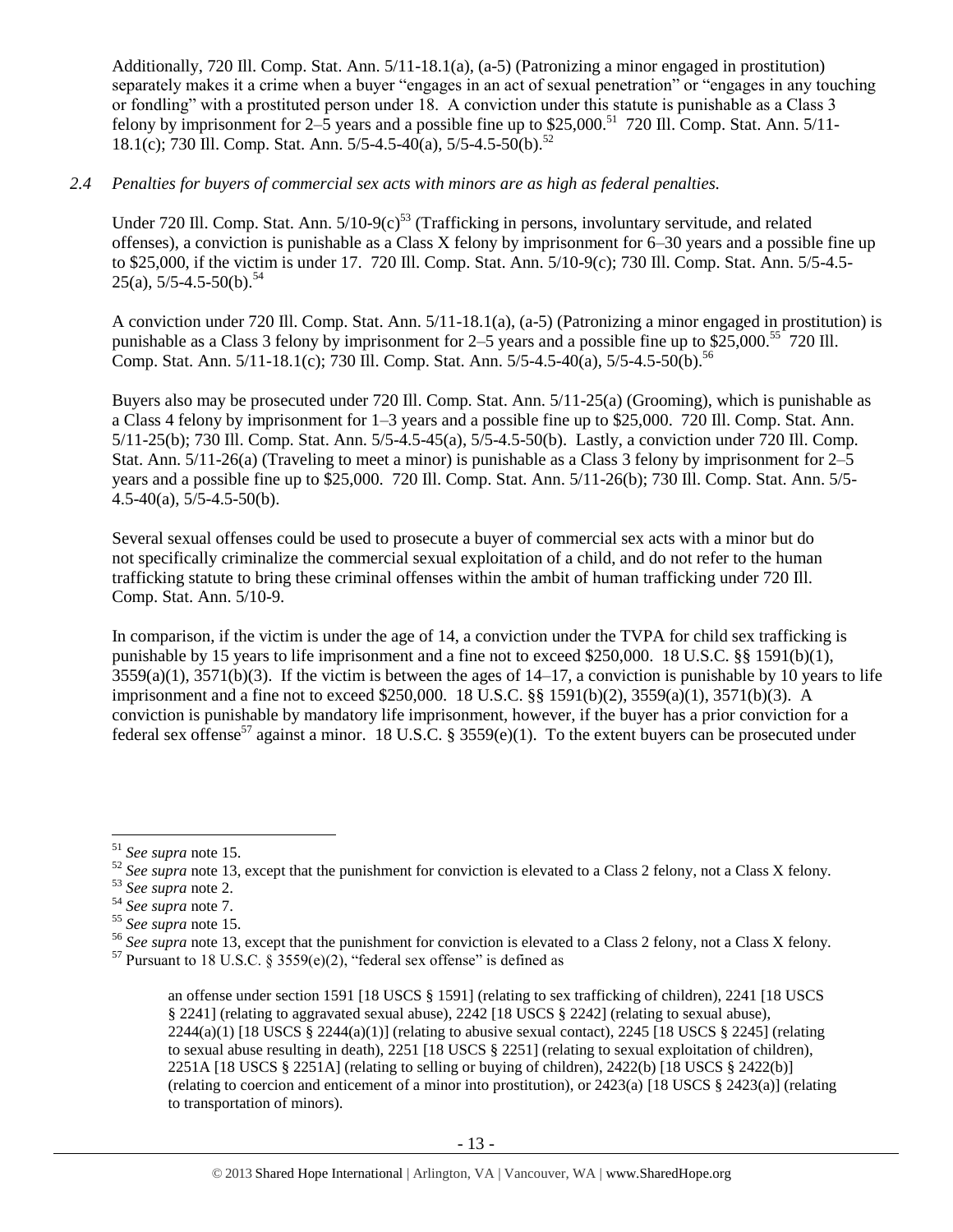other federal CSEC laws,<sup>58</sup> a conviction is punishable by penalties ranging from a fine not to exceed \$250,000 to life imprisonment and a fine not to exceed  $$250,000$ .

*2.5 Using the Internet to lure, entice, or purchase, or attempt to lure, entice, or purchase commercial sex acts with a minor is a separate crime or results in an enhanced penalty for buyers.*

Several statutes make it a crime to use the Internet to lure, entice, recruit, or purchase commercial sex acts with a minor. 720 Ill. Comp. Stat. Ann. 5/11-25(a) (Grooming) makes it a crime when a buyer "knowingly uses a computer on-line service, Internet service . . . to seduce, solicit, lure, or entice, or attempt to seduce, solicit, lure, or entice, a child . . . to commit any sex offense as defined in [730 Ill. Comp. Stat. Ann. 150/2]<sup>60</sup> or to otherwise engage in any unlawful sexual conduct."<sup>61</sup> A conviction under this statute is punishable as a Class 4 felony by imprisonment for 1–3 years and a possible fine up to \$25,000. 720 Ill. Comp. Stat. Ann. 5/11-25(b); 730 Ill. Comp. Stat. Ann. 5/5-4.5-45(a), 5/5-4.5-50(b).

720 Ill. Comp. Stat. Ann. 5/11-26(a) (Traveling to meet a minor) makes it a crime when a buyer travels to meet a child "for the purpose of engaging in any sex offense as defined in [730 Ill. Comp. Stat. Ann.  $150/2$ ],  $^{62}$  or to otherwise engage in other unlawful sexual conduct<sup>63</sup> with a child  $\ldots$  after using a computer on-line service, [or] Internet service." A conviction under this statute is punishable as a Class 3 felony by imprisonment for 2–5 years and a possible fine up to \$25,000. 720 Ill. Comp. Stat. Ann. 5/11-26(b); 730 Ill. Comp. Stat. Ann. 5/5- 4.5-40(a), 5/5-4.5-50(b).

*2.6 No age mistake defense is permitted for a buyer of commercial sex acts with any minor under 18.*

Although 720 Ill. Comp. Stat. Ann. 5/10-9(c) (Trafficking in persons, involuntary servitude, and related offenses), 5/11-25 (Grooming), and 5/11-26 (Traveling to meet a minor) are silent regarding a defense of age mistake, several of Illinois's CSEC laws expressly provide the defense of age mistake to a buyer. Specifically, 720 Ill. Comp. Stat. Ann. 5/11-14.1(b-5) (Solicitation of a sexual act) and 5/11-18.1(b) (Patronizing a minor engaged in prostitution) provide that a buyer who "reasonably believed" the child was at least 18 may assert such belief as an affirmative defense.

For the offenses that are not applicable to buyers, a mistake of age defense is available for traffickers or facilitators who violate 720 Ill. Comp. Stat. Ann.  $5/11$ -14.4<sup>64</sup> (Promoting juvenile prostitution). 720 Ill. Comp. Stat. Ann. 5/11-14.4(c).

2.6.1 Recommendation: Amend 720 Ill. Comp. Stat. Ann. 5/11-14.1(b-5) (Solicitation of a sexual act) and 5/11-18.1(b) (Patronizing a minor engaged in prostitution) to eliminate the defense of mistake of age.

 $\overline{a}$ <sup>58</sup> 18 U.S.C. §§ 2251A(b) (Selling or buying of children), 2251(a) (Sexual exploitation of children), 2423(a) (Transportation of a minor with intent for minor to engage in criminal sexual activity), 2422(a) (Coercion and enticement), 2252(a)(2), (a)(4) (Certain activities relating to material involving the sexual exploitation of minors).

<sup>59</sup> 18 U.S.C. §§ 2251A(b) (conviction punishable by imprisonment for 30 years to life and a fine), 2251(e) (conviction punishable by imprisonment for 15–30 years and a fine), 2423(a) (conviction punishable by imprisonment for 10 years to life and a fine), 2422(a) (conviction punishable by a fine, imprisonment up to 20 years, or both),  $2252(a)(2)$ , (4) (stating that a conviction under subsection (a)(2) is punishable by imprisonment for 5–20 years and a fine, while a conviction under subsection (a)(4) is punishable by imprisonment up to 10 years, a fine, or both); *see also* 18 U.S.C §§ 3559(a)(1) (classifying all of the above listed offenses as felonies), 3571(b)(3) (providing a fine up to \$250,000 for any felony conviction).

 $60$  *See infra* Section 2.10 for a list of offenses relevant to buyers that are classified as "sex offenses."

<sup>&</sup>lt;sup>61</sup> See supra note [23](#page-4-0) for the definition of "sexual conduct."

<sup>&</sup>lt;sup>62</sup> See infra Section 2.10 for a list of offenses relevant to buyers that are classified as "sex offenses."

<sup>&</sup>lt;sup>63</sup> See supra note [23](#page-4-0) for the definition of "sexual conduct."

<sup>64</sup> *See supra* note [9.](#page-2-1)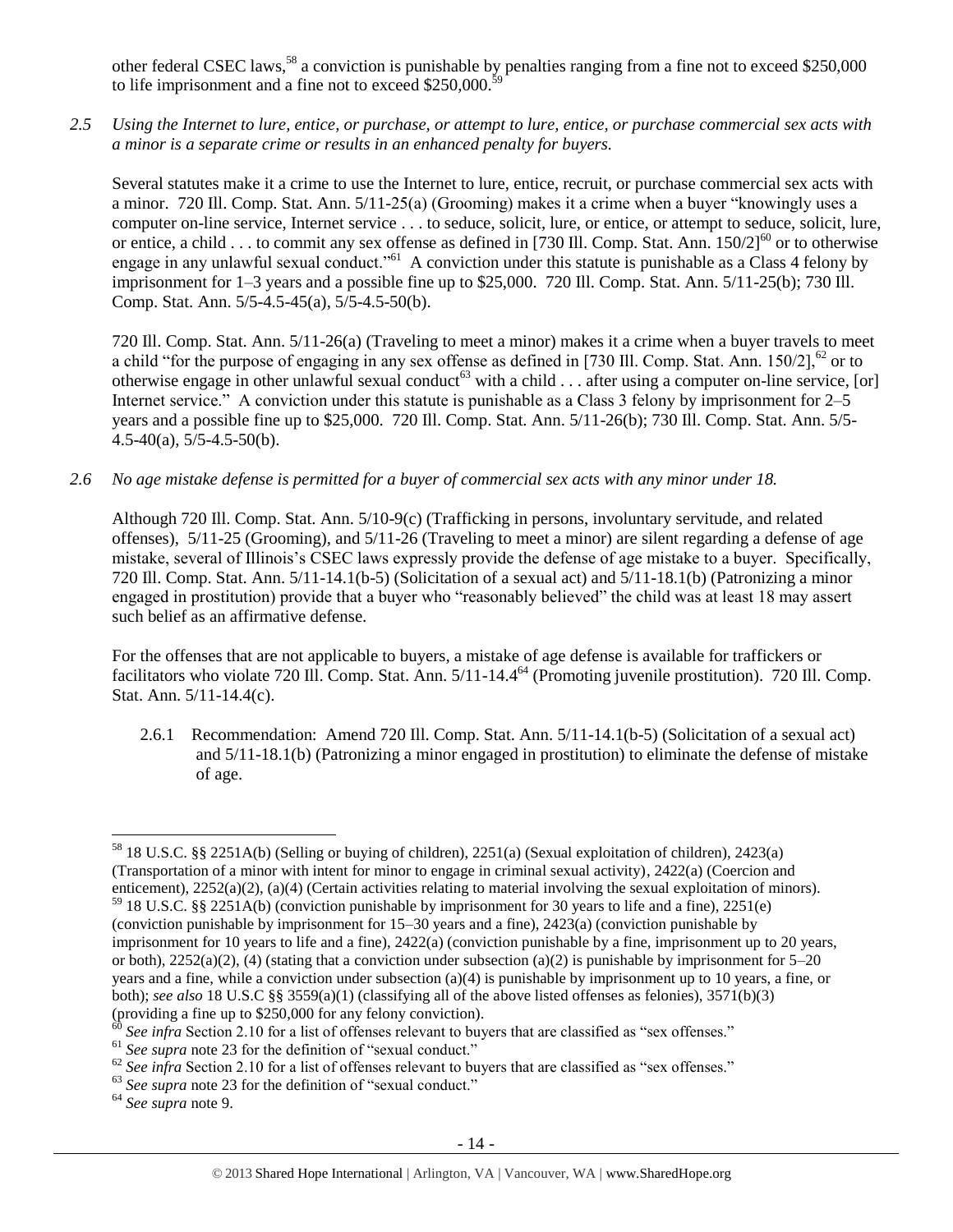- 2.6.2 Recommendation: Amend 720 Ill. Comp. Stat. Ann. 5/10-9(c) (Trafficking in persons, involuntary servitude, and related offenses), 5/11-25 (Grooming), and 5/11-26 (Traveling to meet a minor) to prohibit buyers of commercial sex with children from asserting an age mistake defense.
- *2.7 Base penalties for buying sex acts with a minor under 18 are sufficiently high and not reduced for older minors.*

720 Ill. Comp. Stat. Ann.  $5/10-9(c)^{65}$  (Trafficking in persons, involuntary servitude, and related offenses) staggers its penalties based on the age of the victim and the presence of "overt force or threat" of force. If the minor is under 17 or in the presence of "overt force or threat" of force, a conviction under subsection (c) of this statute is punishable as a Class X felony by imprisonment for 6–30 years and a possible fine up to \$25,000. 720 Ill. Comp. Stat. Ann. 5/10-9(c); 730 Ill. Comp. Stat. Ann. 5/5-4.5-25(a), (e), 5/5-4.5-50(b). If the minor is 17– 18, however, and no force or threat of force is present, a conviction under subsection (c) is punishable as a Class 1 felony by imprisonment for 4–15 years and a possible fine up to \$25,000. 720 Ill. Comp. Stat. Ann. 5/10-9(c); 730 Ill. Comp. Stat. Ann. 5/5-4.5-30(a), (e), 5/5-4.5-50(b).

Illinois CSEC laws do not stagger penalties based on the age of the minor involved.

*2.8 Financial penalties for buyers of commercial sex acts with minors are sufficiently high to make it difficult for buyers to hide the crime.* 

Buyers of sex with minors may be subject to fines, asset forfeiture, restitution, and civil remedies. To the extent that 720 Ill. Comp. Stat. Ann.  $5/10-9(c)^{66}$  (Trafficking in persons, involuntary servitude, and related offenses) applies to a buyer, a convicted buyer may be required to pay a possible fine up to \$25,000. 720 Ill. Comp. Stat. Ann. 5/10-9(c); 730 Ill. Comp. Stat. Ann. 5/5-4.5-50(b). A buyer convicted under 720 Ill. Comp. Stat. Ann. 5/11-18.1(a), (a-5) (Patronizing a minor engaged in prostitution), 5/11-14.1(a) (Solicitation of a sexual act), 5/11-25(a) (Grooming), or 5/11-26(a) (Traveling to meet a minor), all felonies, also may be required to pay a possible fine up to \$25,000. 720 Ill. Comp. Stat. Ann. 5/11-18.1(c), 5/11-14.1(b), 5/11-25(b), 5/11-26(b); 730 Ill. Comp. Stat. Ann. 5/5-4.5-50(b).

Buyers may also be subject to mandatory criminal asset forfeiture. Buyers convicted of trafficking or involuntary servitude are subject to asset forfeiture under three provisions. Pursuant to 725 Ill. Comp. Stat. Ann.  $5/124B-10^{67}$  (Applicability; offenses), the following offense is subject to forfeiture:

<span id="page-14-0"></span>(1) A violation of Section 10-9 or 10A-10 [Repealed] of the Criminal Code of 1961 or the Criminal Code of 2012 [720 ILCS 5/10-09 or 720 ILCS 5/10A-10 (repealed)] (involuntary servitude; involuntary servitude of a minor; or trafficking in persons).

720 Ill. Comp. Stat. Ann. 5/10-9(j) also provides,

<span id="page-14-1"></span>A person who commits involuntary servitude, involuntary sexual servitude of a minor, or trafficking in persons under subsection (b), (c), or (d) of this Section is subject to the property forfeiture provisions set forth in Article 124B [Forfeiture] of the Code of Criminal Procedure of 1963 [725 ILCS 5/124B-5 et seq.].

725 Ill. Comp. Stat. Ann. 5/124B-300<sup>68</sup> (Persons and property subject to forfeiture) states,

 $\overline{a}$ <sup>65</sup> *See supra* note [2.](#page-0-0)

<sup>66</sup> *See supra* note [2.](#page-0-0)

 $67$  The text of 725 Ill. Comp. Stat. Ann.  $5/124B-10$  included here and elsewhere in this report includes amendments made by the passage of House Bill 3804 during the 97th session of the Illinois Legislature and enacted by P.A. 97- 1150 §635, effective Jan. 25, 2013.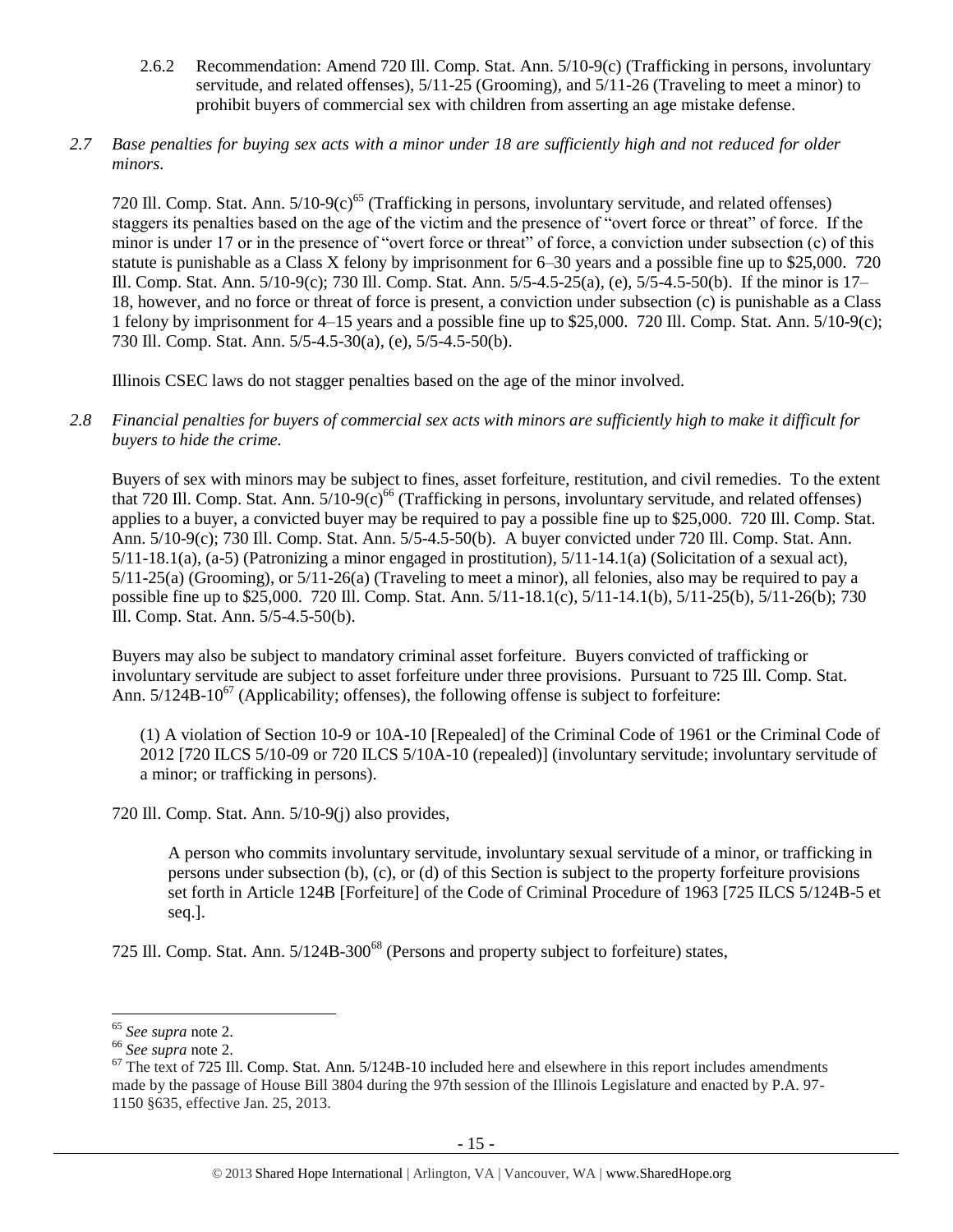<span id="page-15-0"></span>A person who commits the offense of involuntary servitude, involuntary servitude of a minor, or trafficking of persons for forced labor or services. . . shall forfeit to the State of Illinois any profits or proceeds and any property he or she has acquired or maintained in [the] violation . . . that the sentencing court determines, after a forfeiture hearing under this Article, to have been acquired or maintained as a result of maintaining a person in involuntary servitude or participating in trafficking of persons for forced labor or services.

<span id="page-15-2"></span>Buyers may also be subject to the forfeiture laws found under Article 124B (Forfeiture) for repeatedly offending child pornography laws. Pursuant to 725 Ill. Comp. Stat. Ann. 5/124B-10 (Applicability; offenses), forfeiture applies to violations of 720 Ill. Comp. Stat. Ann. 5/11-20.1 (Child pornography).<sup>69</sup> 725 Ill. Comp. Stat. Ann.  $5/124B-500(3)<sup>70</sup>$  (Persons and property subject to forfeiture) states that a person who commits child pornography or aggravated child pornography must forfeit, among other things, "[a]ny computer that contains a depiction of child pornography in any encoded or decoded format."

Pursuant to 725 Ill. Comp. Stat. Ann. 5/124B-150, "Upon application of the State, the circuit court presiding over the trial of the person or persons charged with the offense giving rise to forfeiture may enter a restraining order or injunction, or take other appropriate action, to preserve the availability of property for forfeiture under this Article." Distribution of the property and sale proceeds is governed by  $725$  Ill. Comp. Stat. Ann.  $5/124B-305<sup>71</sup>$  which states,

All moneys and the sale proceeds of all other property forfeited and seized under this Part 300 shall be distributed as follows:

<span id="page-15-1"></span>(1) 50% shall be divided equally between all State agencies and units of local government whose officers or employees conducted the investigation that resulted in the forfeiture.

(2) 50% shall be deposited into the DHS State Projects Fund and targeted to services for victims of the offenses of involuntary servitude, involuntary sexual servitude of a minor, and trafficking in persons.

Additionally, pursuant to 720 Ill. Comp. Stat. Ann.  $5/36.5-5(a)$ ,  $(b)^{72}$  (Vehicle impoundment),

 $\overline{a}$ 

(a) In addition to any other penalty provided by law, a peace officer who arrests a person for a violation of Section 10-9 (Trafficking in persons, involuntary servitude, and related offenses), 11-14 (Prostitution), 11-14.1 (Solicitation of a sexual act), . . . 11-14.4 (Promoting juvenile prostitution), . . . or 11-18.1 (Patronizing a minor engaged in prostitution) . . . may tow and impound any vehicle used by the person in the commission of the offense. The person arrested for one or more such violations shall be charged a \$ 1,000 fee, to be paid to the unit of government that made the arrest. The person may

 $72$  The text of 720 Ill. Comp. Stat. Ann. 5/36.5-5 included here and elsewhere in this report includes amendments made by the passage of House Bill 3366 during the 97th session of the Illinois Legislature and enacted by P.A. 97- 1109 §15-55 (effective Jan. 1, 2013).

 $68$  The text of 725 Ill. Comp. Stat. Ann.  $5/124B-300$  included here and elsewhere in this report includes amendments made by the passage of House Bill 3804 during the 97th session of the Illinois Legislature and enacted by P.A. 97- 1150 §635 (effective Jan. 25, 2013).

<sup>69</sup> In *People v. Alexander*, the Supreme Court of Illinois held the definition of "child pornography" listed in 720 Ill. Comp. Stat. Ann. 5/11-20.1(f)(7) unconstitutional because the definition could include virtual images of children that the Supreme Court of the United States held in *Ashcroft v. Free Speech Coalition*, 535 U.S. 234 (2003) were protected under the First Amendment. 791 N.E.2d 506, 513-14 (Ill. 2003). The rest of the statute remains valid because subsection (f)(7) was held to be severable. *Id.* at 514.

<sup>&</sup>lt;sup>70</sup> The text of 725 Ill. Comp. Stat. Ann. 5/124B-500 included here and elsewhere in this report includes amendments made by the passage of House Bill 3804 during the 97th session of the Illinois Legislature and enacted by P.A. 97- 1150 §635 (effective Jan. 25, 2013).

 $71$  The text of 725 Ill. Comp. Stat. Ann.  $5/124B-305$  included here and elsewhere in this report includes amendments made by the passage of House Bill 5278 during the 97th session of the Illinois Legislature and enacted by P.A. 97- 897 §20 (effective Jan. 1, 2013).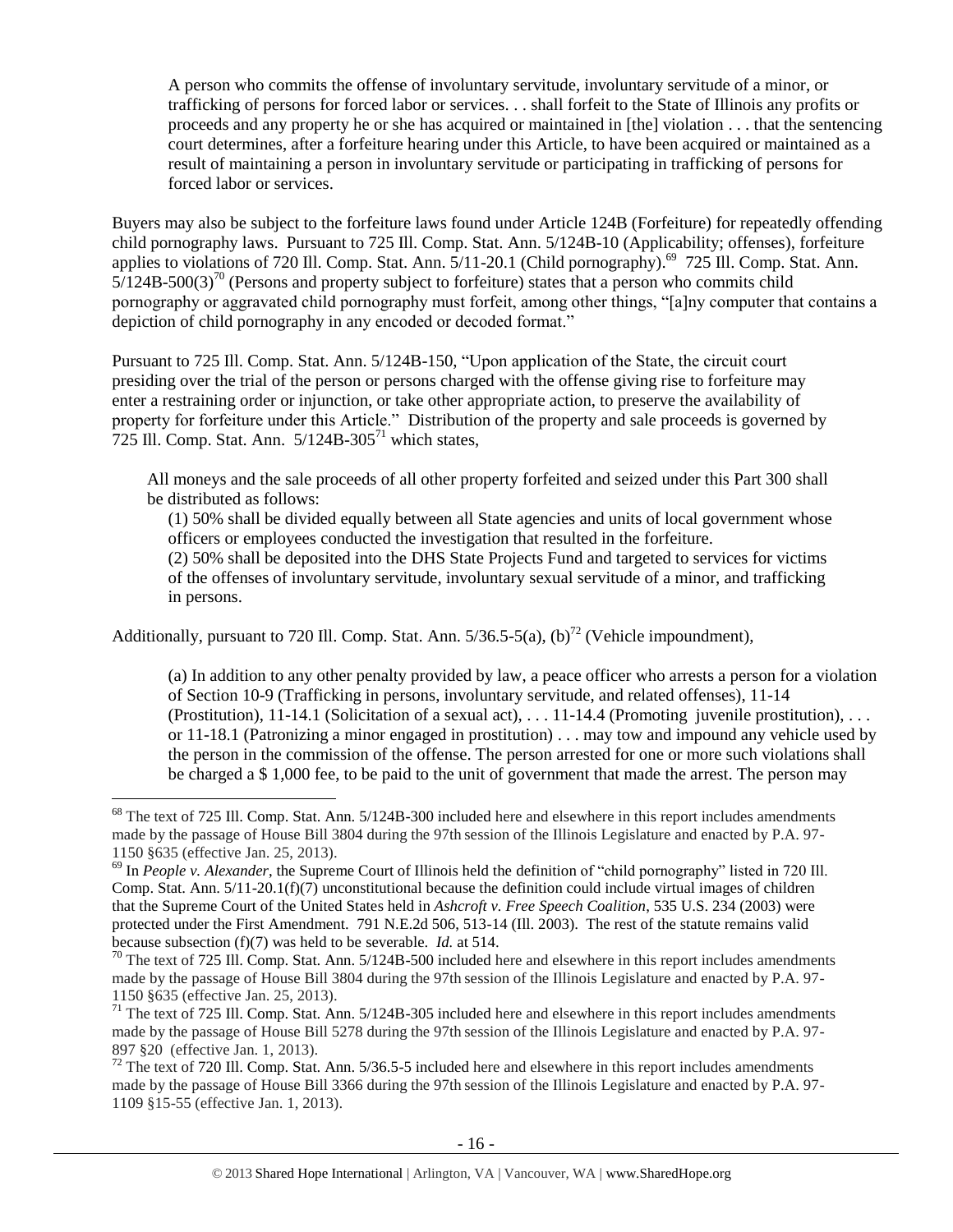recover the vehicle from the impound after a minimum of 2 hours after arrest upon payment of the fee. (b) \$ 500 of the fee shall be distributed to the unit of government whose peace officers made the arrest, for the costs incurred by the unit of government to tow and impound the vehicle. Upon the defendant's conviction of one or more of the offenses in connection with which the vehicle was impounded and the fee imposed under this Section, the remaining \$ 500 of the fee shall be deposited into the DHS State Projects Fund and shall be used by the Department of Human Services to make grants to nongovernmental organizations to provide services for persons encountered during the course of an investigation into any violation of [the above listed offenses], provided such persons constitute prostituted persons or other victims of human trafficking.

Buyers convicted of trafficking in persons are required to make restitution to their victims. 720 Ill. Comp. Stat. Ann. 5/10-9(g) states,

Restitution is mandatory under this Section. In addition to any other amount of loss identified, the court shall order restitution including the greater of (1) the gross income or value to the defendant of the victim's labor or services or (2) the value of the victim's labor as guaranteed under the Minimum Wage Law and overtime provisions of the Fair Labor Standards Act (FLSA) [29 U.S.C. § 201 et seq.] or the Minimum Wage Law [820 ILCS 105/1 et seq.], whichever is greater.

Furthermore, 730 Ill. Comp. Stat. Ann. 5/5-5-6 (Restitution) states that the court shall order restitution for all convictions for violations of its Criminal Code that result in injury to the victim's person or "damage to his or her real or personal property." In addition, the offender may be required to pay the victim's long-term physical health care costs, which also includes mental health care costs. 730 Ill. Comp. Stat. Ann. 5/5-5-6(f-1). An offender may also be required to "meet all or any portion of the financial obligations of treatment, including but not limited to medical, psychiatric, or rehabilitative treatment or psychological counseling, prescribed for the victim or victims of the offense." 730 Ill. Comp. Stat. Ann. 5/5-5-6(g).

## *2.9 Buying and possessing child pornography carries penalties as high as similar federal offenses.*

Possessing child pornography portraying a minor 13–18 years of age is illegal under 720 Ill. Comp. Stat. Ann.  $5/11-20.1(a)(6)$  (Child pornography),<sup>73</sup> which makes it a crime when any person

with knowledge of the nature or content thereof, possesses any film, videotape, photograph or other similar visual reproduction or depiction by computer of any child . . . whom the person knows or reasonably should know to be under the age of 18 and at least 13 years of age . . . engaged in any activity described in subparagraphs (i) through (vii) of paragraph (1) of this subsection;  $7^4$ ...

A conviction under this statute that involves a "film, videotape, or other moving depiction" is punishable as a Class 2 felony by imprisonment for 3–7 years and a fine of \$1,000–\$100,000; otherwise, a conviction is punishable as a Class 3 felony by imprisonment for 2–5 years and a fine of \$1,000–\$100,000. 720 Ill. Comp. Stat. Ann. 5/11-20.1(c); 730 Ill. Comp. Stat. Ann. 5/5-4.5-35(a), 5/5-4.5-40(a).

Buyers who violate 720 Ill. Comp. Stat. Ann. 5/11-20.1(a)(6) will also be subject to the forfeiture provisions listed in Chapter 725, Article 124B (Forfeiture)<sup>75</sup> and will therefore be required to forfeit the child pornography in their possession. 720 Ill. Comp. Stat. Ann. 5/11-20.1(e).

In comparison, a federal conviction for possession of child pornography<sup>76</sup> is generally punishable by imprisonment for 5–20 years and a fine not to exceed \$250,000.<sup>77</sup> Subsequent convictions, however, are punishable by imprisonment up to 40 years and a fine not to exceed \$250,000.<sup>78</sup>

<sup>73</sup> *See supra* note [69.](#page-15-0)

<sup>74</sup> *See infra* Section 3.2 for the provisions of 720 Ill. Comp. Stat. Ann. 5/11-20.1(a)(1)(i)–(vii).

<sup>75</sup> *See supra* Section 2.8 for a discussion of the applicable forfeiture provisions.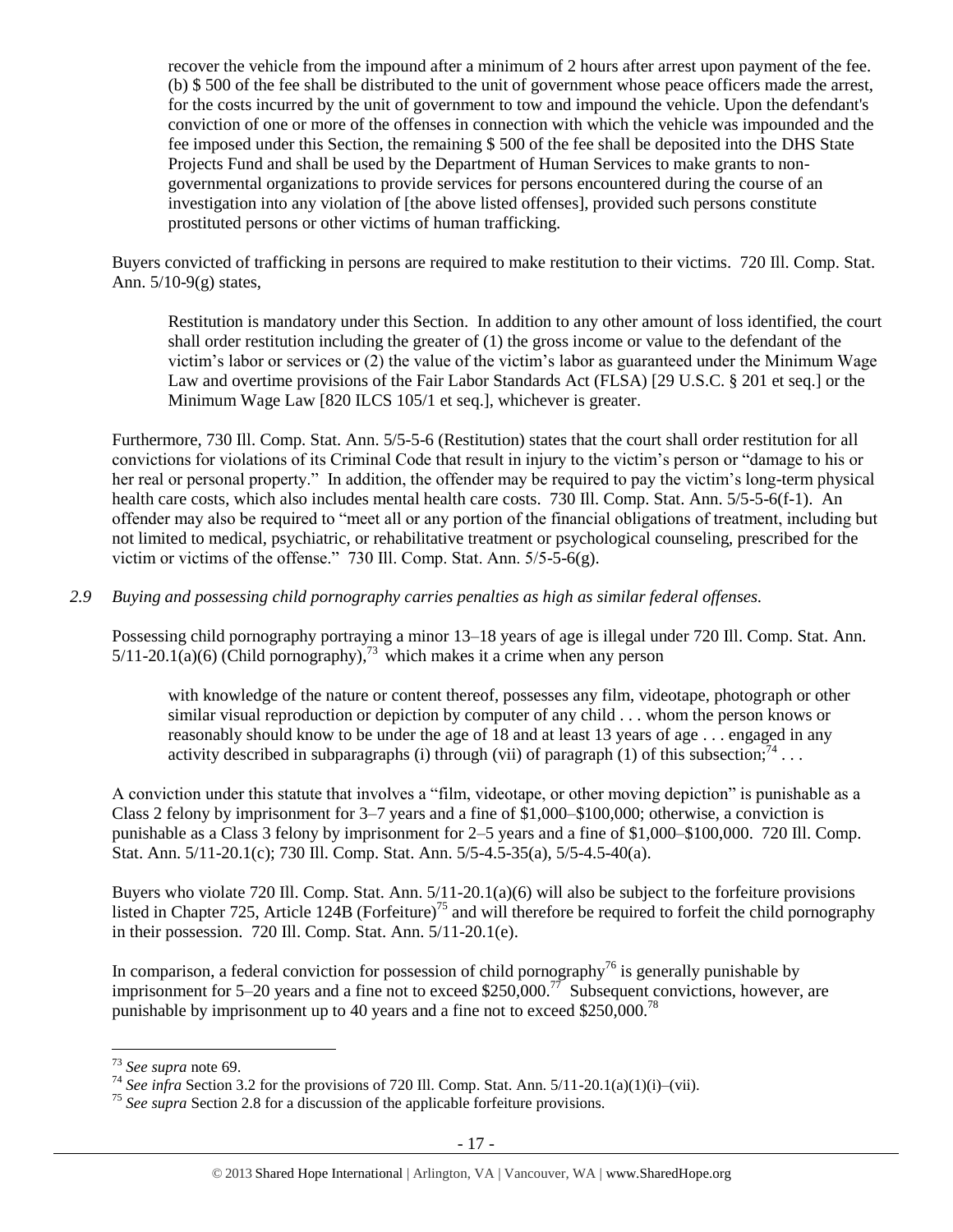2.9.1 Recommendation: Amend 720 Ill. Comp. Stat. Ann. 5/11-20.1(a)(6) (Child pornography) to align penalties closer to federal penalties and reflect the seriousness of the offense.

## *2.10 Convicted buyers of commercial sex acts with minors and child pornography are required to register as sex offenders.*

Buyers convicted of certain offenses are required to register as sex offenders or sexual predators. 730 Ill. Comp. Stat. Ann. 150/3(a) (Duty to register) states that "[a] sex offender, as defined in Section 2 of this Act [730 ILCS 150/2], or sexual predator shall . . . register in person and provide accurate information as required by the Department of State Police."

730 Ill. Comp. Stat. Ann. 150/2(A) (Definitions) defines "sex offender" as "any person who is . . . charged pursuant to Illinois law . . . with a sex offense set forth in subsection (B) of this Section or the attempt to commit an included sex offense, and . . . is convicted of such offense or an attempt to commit such offense."

730 Ill. Comp. Stat. Ann. 150/2(B) defines "sex offense" as a violation of or attempt to commit a violation of, among others, 720 Ill. Comp. Stat. Ann. 5/11-20.1 (Child pornography), 5/11-18.1 (Patronizing a minor engaged in prostitution), 5/11-25 (Grooming), 5/11-26 (Traveling to meet a minor), or 5/11-1.40 (Predatory criminal sexual assault of a child).

730 Ill. Comp. Stat. Ann. 150/2(E) defines "sexual predator" as "any person who, after July 1, 1999, is . . . [c]onvicted of a violation or attempted violation of," among others, 720 Ill. Comp. Stat. Ann. 5/11-20.1 or 5/11- 1.40 (Predatory criminal sexual assault of a child).

<sup>&</sup>lt;sup>76</sup> 18 U.S.C. §§ 2252(a)(2), (a)(4) (Certain activities relating to material involving the sexual exploitation of minors),  $2252A(a)(2)$ –(3) (Certain activities relating to material constituting or containing child pornography), 1466A(a), (b) (Obscene visual representations of the sexual abuse of children).

 $77$  18 U.S.C. §§ 2252(b) (stating that a conviction under subsection (a)(2) is punishable by imprisonment for 5–20 years and a fine, while a conviction under subsection (a)(4) is punishable by imprisonment up to 10 years, a fine, or both), 2252A(b)(1) (a conviction is punishable by imprisonment for 5–20 years and a fine), 1466A(a), (b) (stating that a conviction under subsection (a) is "subject to the penalties provided in section  $2252A(b)(1)$ ," imprisonment for 5–20 years and a fine, while a conviction under subsection (b) is "subject to the penalties provided in section 2252A(b)(2)," imprisonment up to 10 years, a fine, or both); *see also* 18 U.S.C §§ 3559(a)(1) (classifying all of the above listed offenses as felonies), 3571(b)(3) (providing a fine up to \$250,000 for any felony conviction). <sup>78</sup> 18 U.S.C. §§ 2252(b) (stating if a person has a prior conviction under subsection (a)(2), or a list of other statutes, a conviction is punishable by a fine and imprisonment for 15–40 years, but if a person has a prior conviction under subsection (a)(4), or a list of other statutes, a conviction is punishable by a fine and imprisonment for  $10-20$  years),  $2252A(b)(1)$  (stating if a person has a prior conviction under subsection (a)(2), (a)(3), or a list of other statutes, a conviction is punishable by a fine and imprisonment for  $15-40$  years),  $1466A(a)$ , (b) (stating that the penalty scheme for section 2252A(b) applies); *see also* 18 U.S.C §§ 3559(a)(1) (classifying all of the above listed offenses as felonies), 3571(b)(3) (providing a fine up to \$250,000 for any felony conviction).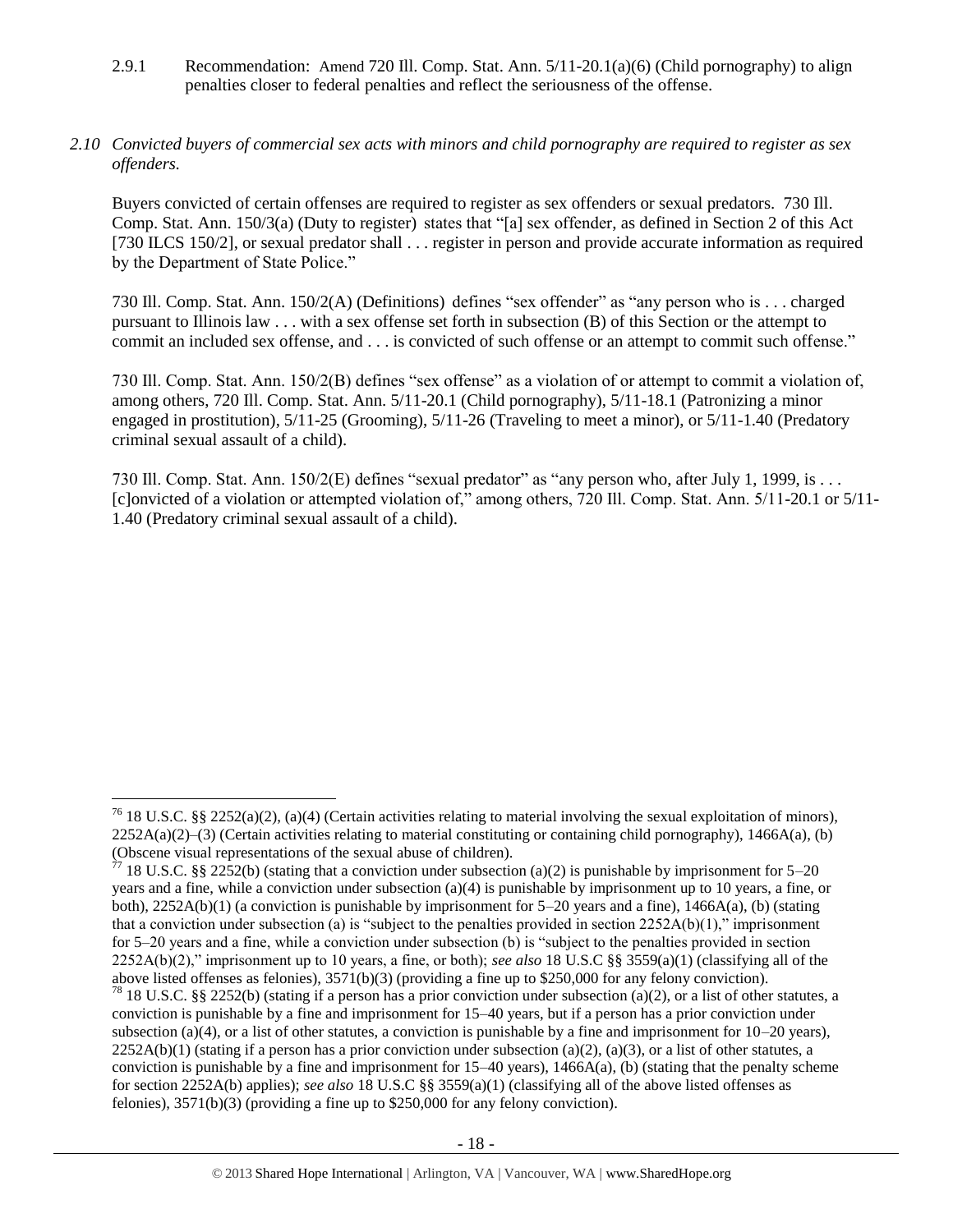#### **FRAMEWORK ISSUE 3: CRIMINAL PROVISIONS FOR TRAFFICKERS**

#### *Legal Components:*

- *3.1 Penalties for trafficking a child for sexual exploitation are as high as federal penalties.*
- *3.2 Creating and distributing child pornography carries penalties as high as similar federal offenses.*
- *3.3 Using the Internet to lure, entice, recruit or sell commercial sex acts with a minor is a separate crime or results in an enhanced penalty for traffickers.*
- *3.4 Financial penalties for traffickers, including asset forfeiture, are sufficiently high.*
- *3.5 Convicted traffickers are required to register as sex offenders.*
- *3.6 Laws relating to termination of parental rights for certain offenses include sex trafficking or commercial sexual exploitation of children (CSEC) offenses in order to remove the children of traffickers from their control and potential exploitation.*

*\_\_\_\_\_\_\_\_\_\_\_\_\_\_\_\_\_\_\_\_\_\_\_\_\_\_\_\_\_\_\_\_\_\_\_\_\_\_\_\_\_\_\_\_\_\_\_\_\_\_\_\_\_\_\_\_\_\_\_\_\_\_\_\_\_\_\_\_\_\_\_\_\_\_\_\_\_\_\_\_\_\_\_\_\_\_\_\_\_\_\_\_\_\_*

#### *Legal Analysis:*

*3.1 Penalties for trafficking a child for sexual exploitation are as high as federal penalties.* 

A conviction under subsection (c) of 720 Ill. Comp. Stat. Ann.  $5/10-9^{79}$  (Trafficking in persons, involuntary servitude, and related offenses), $80$  if the victim is under 17 or in the presence of "overt force or threat" of force, is punishable as a Class X felony by imprisonment for 6–30 years and a possible fine up to \$25,000; if the victim is 17–18, with no force or threat, a conviction under subsection (c) is punishable as a Class 1 felony by imprisonment for 4–15 years and a possible fine up to \$25,000. 720 Ill. Comp. Stat. Ann. 5/10-9(c); 730 Ill. Comp. Stat. Ann. 5/5-4.5-25(a), 5/5-4.5-30(a), 5/5-4.5-50(b). A conviction under subsection (d) is punishable as a Class 1 felony by imprisonment for 4–15 years and a possible fine up to \$25,000. 720 Ill. Comp. Stat. Ann.  $5/10-9(d)$ ; 730 Ill. Comp. Stat. Ann.  $5/5-4.5-30(a)$ ,  $5/5-4.5-50(b)$ .<sup>81</sup>

A trafficker who violates 720 Ill. Comp. Stat. Ann.  $5/11-14.4(a)^{82}$  (Promoting juvenile prostitution) will be guilty of either a Class X felony or Class 1 felony. A conviction under (a)(1) or (a)(2) of this statute is generally punishable as a Class 1 felony by imprisonment for 4–15 years and a possible fine up to \$25,000.<sup>83</sup> 720 Ill. Comp. Stat. Ann. 5/11-14.4(d); 730 Ill. Comp. Stat. Ann. 5/5-4.5-30(a), 5/5-4.5-50(b). A conviction under (a)(3) of this statute is punishable as a Class X felony by imprisonment for 6–30 years and a possible fine up to \$25,000. 720 Ill. Comp. Stat. Ann. 5/11-14.4(d); 730 Ill. Comp. Stat. Ann. 5/5-4.5-25(a), 5/5-4.5-50(b). A conviction under (a)(4) of this statute is punishable as a Class X felony by imprisonment for 6–60 years and a possible fine up to \$25,000. 720 Ill. Comp. Stat. Ann. 5/11-14.4(d); 730 Ill. Comp. Stat. Ann. 5/5-4.5-25(a),  $5/5-4.5-50(b)$ .

To the extent that the trafficker has custody of a child and is responsible for the child's care, the trafficker may be convicted under 720 Ill. Comp. Stat. Ann. 5/11-9.1A(a), (f) (Permitting sexual abuse of a child), which is punishable as a Class 1 felony by imprisonment for 4–15 years and a possible fine up to \$25,000. 720 Ill. Comp. Stat. Ann. 5/11-9.1A(g); 730 Ill. Comp. Stat. Ann. 5/5-4.5-30(a), 5/5-4.5-50(b).

720 Ill. Comp. Stat. Ann. 5/11-25(a) (Grooming) and 5/11-26(a) (Traveling to meet a minor) may be used to prosecute traffickers who solicit or attempt to solicit a child for the purpose of committing a violation of 720 Ill.

<sup>79</sup> *See supra* note [2.](#page-0-0)

<sup>80</sup> *See supra* Section 1.1 for the provisions of 720 Ill. Comp. Stat. Ann. 5/10-9(c), (d).

<sup>81</sup> *See supra* note [7.](#page-1-0)

<sup>82</sup> *See supra* note [9.](#page-2-1)

<sup>&</sup>lt;sup>83</sup> A conviction under (a)(1) is elevated to being punishable as a Class X felony if it occurs "within 1,000 feet of real property comprising a school." 720 Ill. Comp. Stat. Ann. 5/11-14.4(d).

<sup>84</sup> *See supra* note [13.](#page-3-1)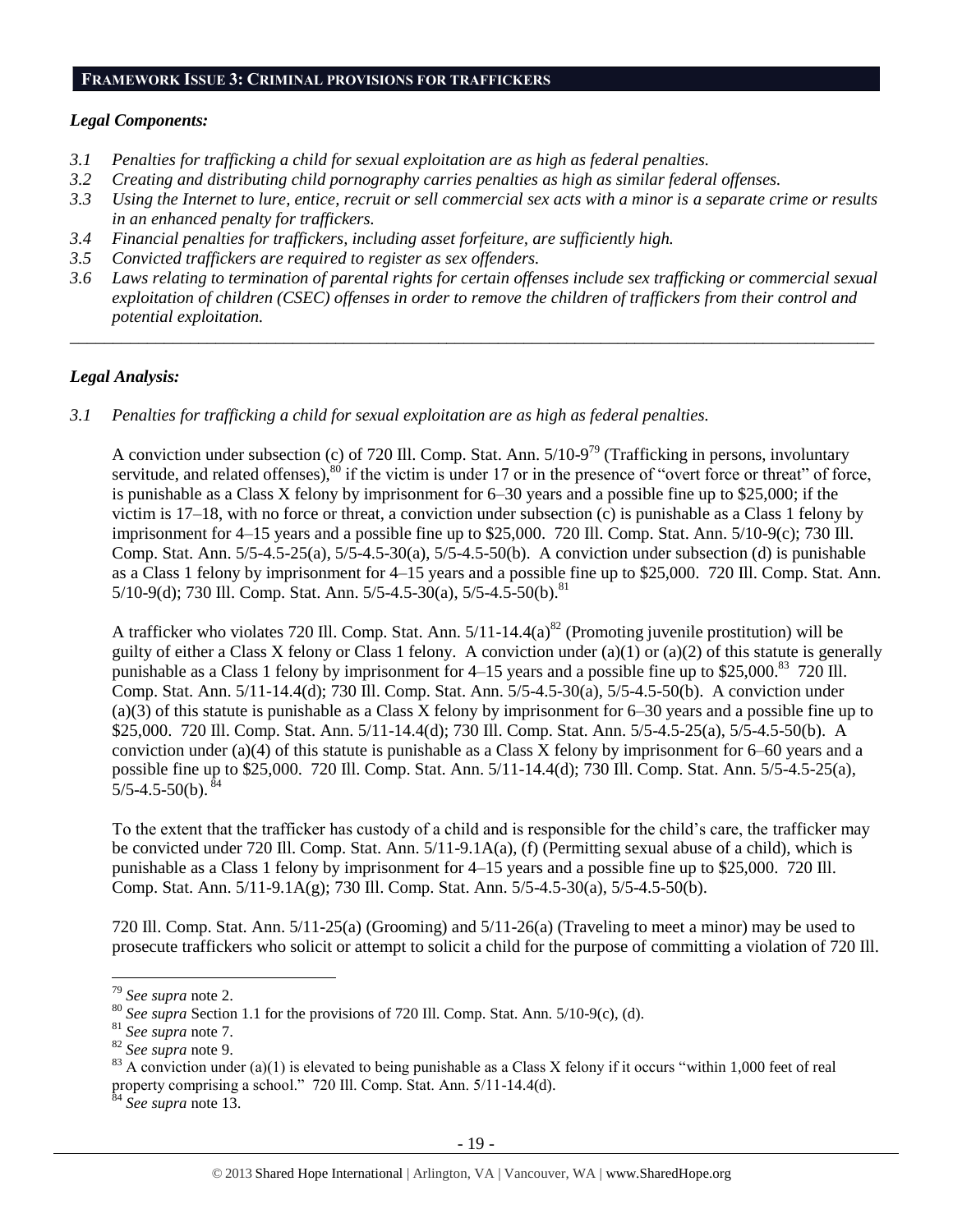Comp. Stat. Ann. 5/11-14.4 (Promoting juvenile prostitution). A conviction under 720 Ill. Comp. Stat. Ann. 5/11-25(a) is punishable as a Class 4 felony by imprisonment for 1–3 years and a possible fine up to \$25,000. 720 Ill. Comp. Stat. Ann. 5/11-25(b); 730 Ill. Comp. Stat. Ann. 5/5-4.5-45(a), 5/5-4.5-50(b). A conviction under 720 Ill. Comp. Stat. Ann. 5/11-26(a) is punishable as a Class 3 felony by imprisonment for 2–5 years and a possible fine up to \$25,000. 720 Ill. Comp. Stat. Ann. 5/11-26(b); 730 Ill. Comp. Stat. Ann. 5/5-4.5-40(a),  $5/5-4.5-50(b)$ .

A trafficker may also be convicted under 720 Ill. Comp. Stat. Ann. 5/29B-1(a)(1), (1.5) (Money laundering), which provides,

A person commits the offense of money laundering:

(1) when, knowing that the property involved in a financial transaction represents the proceeds of some form of unlawful activity, he or she conducts or attempts to conduct such a financial transaction which in fact involves criminally derived property:

(A) with the intent to promote the carrying on of the unlawful activity from which the criminally derived property was obtained; or

(B) where he or she knows or reasonably should know that the financial transaction is designed in whole or in part:

(i) to conceal or disguise the nature, the location, the source, the ownership or the control of the criminally derived property;<sup>85</sup> or

(ii) to avoid a transaction reporting requirement under State law; or

(1.5) when he or she transports, transmits, or transfers, or attempts to transport, transmit, or transfer a monetary instrument:

(A) with the intent to promote the carrying on of the unlawful activity from which the criminally derived property was obtained; or

(B) knowing, or having reason to know, that the financial transaction is designed in whole or in part:

(i) to conceal or disguise the nature, the location, the source, the ownership or the control of the criminally derived property; or

(ii) to avoid a transaction reporting requirement under State law; or

The felony classifications for violations of 720 Ill. Comp. Stat. Ann. 29B-1(a) vary based on the value of the laundered property. Specifically, 720 Ill. Comp. Stat. Ann. 29B-1(c) provides,

(1) Laundering of criminally derived property of a value not exceeding \$10,000 is a Class 3 felony; (2) Laundering of criminally derived property of a value exceeding \$10,000 but not exceeding \$100,000 is a Class 2 felony;

(3) Laundering of criminally derived property of a value exceeding \$100,000 but not exceeding \$500,000 is a Class 1 felony;

. . .

 $\overline{a}$ 

(5) Laundering of criminally derived property of a value exceeding \$500,000 is a Class 1 nonprobationable felony;

(6) In a prosecution under clause (a) $(1.5)(B)(ii)$  of this Section, the sentences are as follows:

(A) Laundering of property of a value not exceeding \$10,000 is a Class 3 felony;

(B) Laundering of property of a value exceeding \$10,000 but not exceeding \$100,000 is a Class 2 felony;

 $85$  720 Ill. Comp. Stat. Ann.  $5/29B-1(b)(4)$  defines "criminally derived property" as

<sup>(</sup>A) any property, real or personal, constituting or derived from proceeds obtained, directly or indirectly, from activity that constitutes a felony under State, federal, or foreign law; or (B) any property represented to be property constituting or derived from proceeds obtained, directly or indirectly, from activity that constitutes a felony under State, federal, or foreign law.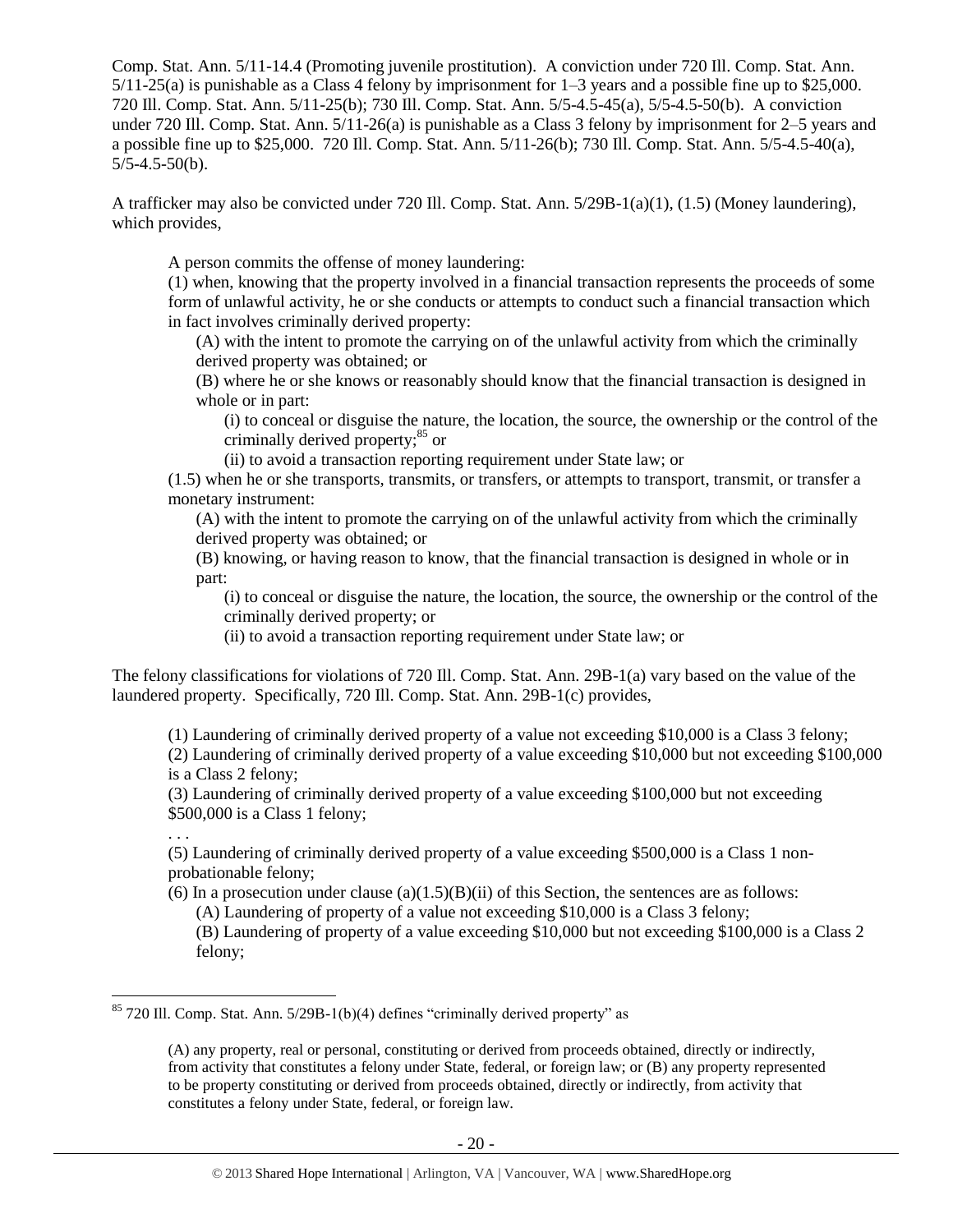(C) Laundering of property of a value exceeding \$100,000 but not exceeding \$500,000 is a Class 1 felony;

(D) Laundering of property of a value exceeding \$500,000 is a Class 1 non‑probationable felony.

Class 3 felonies are punishable by imprisonment for 2–5 years, Class 2 felonies are punishable by imprisonment for 3–7 years, Class 1 felonies are punishable by imprisonment for 4–15 years, and Class X felonies are punishable by imprisonment for 6–30 years. 730 Ill. Comp. Stat. Ann. 5/5-4.5-40(a), 5/5-4.5-35(a), 5/5-4.5- 30(a), 5/5-4.5-25(a). In addition to terms of imprisonment, punishments for all felonies involve possible fines up to \$25,000. 730 Ill. Comp. Stat. Ann. 5/5-4.5-50(b).

In comparison, if the victim is under the age of 14, a conviction under the Trafficking Victims Protection Act (TVPA) for child sex trafficking is punishable by 15 years to life imprisonment and a fine not to exceed \$250,000. 18 U.S.C. §§ 1591(b)(1), 3559(a)(1), 3571(b)(3). If the victim is between the ages of 14–17, a conviction is punishable by 10 years to life imprisonment and a fine not to exceed \$250,000. 18 U.S.C. §§ 1591(b)(2), 3559(a)(1), 3571(b)(3). A conviction is punishable by mandatory life imprisonment, however, if the trafficker has a prior conviction for a federal sex offense<sup>86</sup> against a minor.

# *3.2 Creating and distributing child pornography carries penalties as high as similar federal offenses.*

720 Ill. Comp. Stat. Ann.  $5/11$ -20.1 (Child pornography)<sup>87</sup> makes it illegal for a trafficker to create and distribute child pornography depicting a child 13–18 years old. 720 Ill. Comp. Stat. Ann. 5/11-20.1(a) states,

A person commits child pornography who:

(1) films, videotapes, photographs, or otherwise depicts or portrays by means of any similar visual medium or reproduction or depicts by computer any child whom he or she knows or reasonably should know to be under the age of 18 and at least 13 years of age  $\dots$  where such child  $\dots$  is:

(i) actually or by simulation engaged in any act of sexual penetration or sexual conduct with any person or animal; or

(ii) actually or by simulation engaged in any act of sexual penetration or sexual conduct involving the sex organs of the child . . . and the mouth, anus, or sex organs of another person or animal; or which involves the mouth, anus or sex organs of the child . . . and the sex organs of another person or animal; or

(iii) actually or by simulation engaged in any act of masturbation; or

(iv) actually or by simulation portrayed as being the object of, or otherwise engaged in, any act of lewd fondling, touching, or caressing involving another person or animal; or

(v) actually or by simulation engaged in any act of excretion or urination within a sexual context; or (vi) actually or by simulation portrayed or depicted as bound, fettered, or subject to sadistic, masochistic, or sadomasochistic abuse in any sexual context; or

<span id="page-20-1"></span><span id="page-20-0"></span>(vii) depicted or portrayed in any pose, posture or setting involving a lewd exhibition of the unclothed or transparently clothed genitals, pubic area, buttocks, or, if such person is female, a fully or partially developed breast of the child or other person; or

(2) with the knowledge of the nature or content thereof, reproduces, $88$  disseminates, $89$  offers to disseminate, exhibits or possesses with intent to disseminate any film, videotape, photograph or other similar visual reproduction or depiction by computer of any child . . . whom the person knows or reasonably should know to be under the age of 18 and at least 13 years of age . . . engaged in any activity described in subparagraphs (i) through (vii) of paragraph (1) of this subsection; or

<sup>86</sup> *See supra* note [57](#page-12-0) for the definition of "federal sex offense."

<sup>87</sup> *See supra* note [69.](#page-15-0)

 $88\,720\,$  III. Comp. Stat. Ann.  $5/11-20.1(f)(3)$  defines "reproduce" as "to make a duplication or copy."

 $89$  720 Ill. Comp. Stat. Ann.  $5/11$ -20.1(f)(1) defines "disseminate" as "(i) to sell, distribute, exchange or transfer possession, whether with or without consideration or (ii) to make a depiction by computer available for distribution or downloading through the facilities of any telecommunications network or through any other means of transferring computer programs or data to a computer."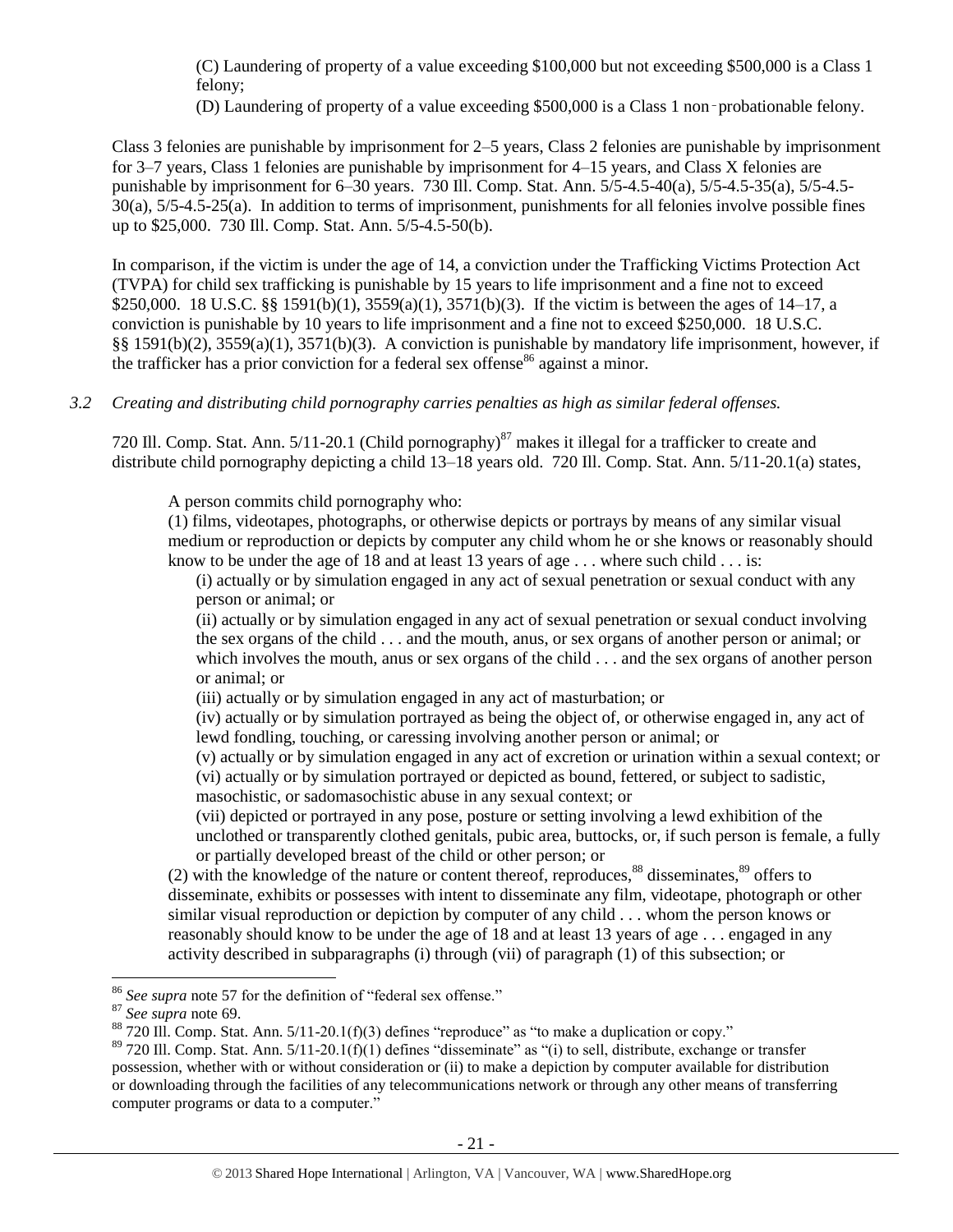(3) with knowledge of the subject matter or theme thereof, produces<sup>90</sup> any stage play, live performance, film, videotape or other similar visual portrayal or depiction by computer which includes a child whom the person knows or reasonably should know to be under the age of 18 and at least 13 years of age . . . engaged in any activity described in subparagraphs (i) through (vii) of paragraph (1) of this subsection; or

(4) solicits, uses, persuades, induces, entices, or coerces any child whom he or she knows or reasonably should know to be under the age of 18 and at least 13 years of age . . . to appear in any stage play, live presentation, film, videotape, photograph or other similar visual reproduction or depiction by computer in which the child . . . is or will be depicted, actually or by simulation, in any act, pose or setting described in subparagraphs (i) through (vii) of paragraph (1) of this subsection; or

. . .

(7) solicits, or knowingly uses, persuades, induces, entices, or coerces, a person to provide a child under the age of 18 and at least 13 years of age . . . to appear in any videotape, photograph, film, stage play, live presentation, or other similar visual reproduction or depiction by computer in which the child . . . will be depicted, actually or by simulation, in any act, pose, or setting described in subparagraphs (i) through (vii) of paragraph (1) of this subsection.

A conviction under any of the above provisions is punishable as a Class X felony by imprisonment for 6–30 years and a fine of \$2,000–\$100,000 in cases where "the violation involves a film, videotape, or other moving depiction." 720 Ill. Comp. Stat. Ann. 5/11-20.1(c); 730 Ill. Comp. Stat. Ann. 5/5-4.5-25(a). Otherwise, a conviction is punishable as a Class 1 felony by imprisonment for 4–15 years and a fine of \$2,000–\$100,000. 720 Ill. Comp. Stat. Ann. 5/11-20.1(c); 730 Ill Comp. Stat. Ann. 5/5-4.5-30(a). However, the minimum fine for convictions under subsection (a)(3) is \$1,500, and the minimum fine for convictions under subsection (a)(2) is \$1,000. 720 Ill. Comp. Stat. Ann. 5/11-20.1(c).

In comparison, if the victim is under the age of 14, a conviction under the TVPA for child sex trafficking is punishable by 15 years to life imprisonment and a fine not to exceed \$250,000. 18 U.S.C. §§ 1591(b)(1),  $3559(a)(1)$ ,  $3571(b)(3)$ . If the victim is between the ages of  $14-17$ , a conviction is punishable by 10 years to life imprisonment and a fine not to exceed \$250,000. 18 U.S.C. §§ 1591(b)(2), 3559(a)(1), 3571(b)(3). A conviction is punishable by mandatory life imprisonment, however, if the trafficker has a prior conviction for a federal sex offense<sup>91</sup> against a minor. Additionally, a federal conviction for distribution of child pornography<sup>92</sup> is generally punishable by imprisonment for  $5-20$  years and a fine not to exceed \$250,000.<sup>93</sup> Subsequent convictions, however, are punishable by imprisonment up to 40 years and a fine not to exceed \$250,000.<sup>94</sup>

 $\overline{a}$  $90$  720 Ill. Comp. Stat. Ann.  $5/11$ -20.1(f)(2) defines "produce" as "to direct, promote, advertise, publish, manufacture, issue, present or show."

<sup>&</sup>lt;sup>91</sup> See supra note [57](#page-12-0) for the definition of "federal sex offense."

<sup>&</sup>lt;sup>92</sup> 18 U.S.C. §§ 2252(a)(1), (a)(2), (a)(3) (Certain activities relating to material involving the sexual exploitation of minors), 2252A(a)(2)–(3) (Certain activities relating to material constituting or containing child pornography), 1466A(a) (Obscene visual representations of the sexual abuse of children).

<sup>&</sup>lt;sup>93</sup> 18 U.S.C. §§ 2252(b) (stating that a conviction under subsection (a)(1), (a)(2), or (a)(3) is punishable by imprisonment for 5–20 years and a fine), 2252A(b)(1) (a conviction is punishable by imprisonment for 5–20 years and a fine),  $1466A(a)$ , (b) (stating that a conviction under subsection (a) is "subject to the penalties provided in section 2252A(b)(1)," imprisonment for 5–20 years and a fine, while a conviction under subsection (b) is "subject to the penalties provided in section 2252A(b)(2)," imprisonment up to 10 years, a fine, or both); *see also* 18 U.S.C §§ 3559(a)(1) (classifying all of the above listed offenses as felonies),  $3571(b)(3)$  (providing a fine up to \$250,000 for any felony conviction).

<sup>&</sup>lt;sup>94</sup> 18 U.S.C. §§ 2252(b) (stating if a person has a prior conviction under subsection (a)(1), (a)(2), or (a)(3) or a list of other statutes, a conviction is punishable by a fine and imprisonment for 15–40 years), 2252A(b)(1) (stating if a person has a prior conviction under subsection (a)(2), (a)(3), or a list of other statutes, a conviction is punishable by a fine and imprisonment for  $15-40$  years),  $1466A(a)$ , (b) (stating that the penalty scheme for section  $2252A(b)$ applies); *see also* 18 U.S.C §§ 3559(a)(1) (classifying all of the above listed offenses as felonies), 3571(b)(3) (providing a fine up to \$250,000 for any felony conviction).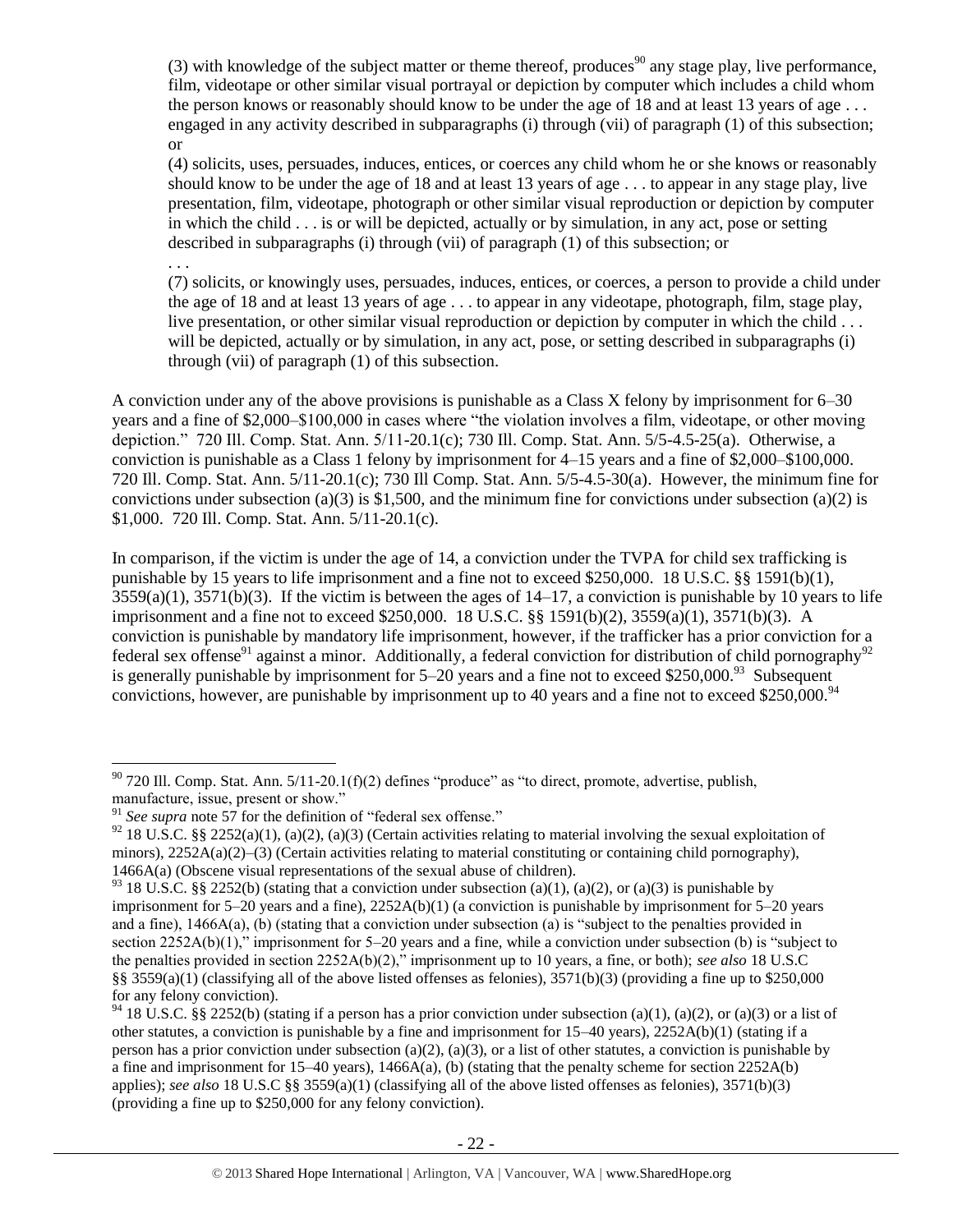*3.3 Using the Internet to lure, entice, recruit or sell commercial sex acts with a minor is a separate crime or results in an enhanced penalty for traffickers.*

Several statutes make it a crime to use the Internet to lure, entice, recruit, or purchase commercial sex acts with a minor. 720 Ill. Comp. Stat. Ann. 5/11-25(a) (Grooming) makes it a crime when a person "knowingly uses a computer on-line service, Internet service . . . to seduce, solicit, lure or entice or attempt to seduce, solicit, lure, or entice, a child . . . to commit any sex offense as defined in [730 Ill. Comp. Stat. Ann. 150/2]."<sup>95</sup> A conviction under this statute is punishable as a Class 4 felony by imprisonment for 1–3 years and a possible fine up to \$25,000. 720 Ill. Comp. Stat. Ann. 5/11-25(b); 730 Ill. Comp. Stat. Ann. 5/5-4.5-45(a), 5/5-4.5-50(b).

720 Ill. Comp. Stat. Ann. 5/11-26(a) (Traveling to meet a minor) makes it a crime when a person travels to meet a child "for the purpose of engaging in any sex offense as defined in [730 Ill. Comp. Stat. Ann.  $150/2$ ]<sup>96</sup>... after using a computer on-line service, [or] Internet service." A conviction under this statute is punishable as a Class 3 felony by imprisonment for 2–5 years and a possible fine up to \$25,000. 720 Ill. Comp. Stat. Ann. 5/11- 26(b); 730 Ill. Comp. Stat. Ann. 5/5-4.5-40(a), 5/5-4.5-50(b).

# *3.4 Financial penalties for traffickers, including asset forfeiture, are sufficiently high.*<sup>97</sup>

A trafficker who violates any of the felony trafficking or CSEC offenses, including 720 Ill. Comp. Stat. Ann.  $5/10-9(c)$ , (d)<sup>98</sup> (Trafficking in persons, involuntary servitude, and related offenses),  $5/11-14.4(a)^{99}$  (Promoting juvenile prostitution), 5/11-9.1A(a), (f) (Permitting sexual abuse of a child), 5/11-25(a) (Grooming), 5/11-26(a) (Traveling to meet a minor ), or 5/29B-1(a) (Money laundering) may be required to pay a fine up to \$25,000 for each felony offense. 720 Ill. Comp. Stat. Ann. 5/10-9(c), (d), 5/11-14.4(d), 5/11-9.1A(g), 5/11-25(b), 5/11- 26(b), 5/29B-1(c); 730 Ill. Comp. Stat. Ann. 5/5-4.5-50(b).

Traffickers may also be required to make restitution to their victims. Section 720 Ill. Comp. Stat. Ann. 5/10- 9(g) requires a trafficker convicted of violating 720 Ill. Comp. Stat. Ann. 5/10-9(c), (d) to make restitution to the victim.<sup>100</sup> Furthermore, 730 Ill. Comp. Stat. Ann.  $5/5$ -5-6 (Restitution)<sup>101</sup> requires the court to order a trafficker convicted of violating Illinois's criminal laws to make restitution to a victim who suffered "any injury to his or her person or damage to his or her real or personal property as a result of the criminal act" of the trafficker.

Traffickers are subject to mandatory criminal asset forfeiture for a variety of offenses. Pursuant to 725 Ill. Comp. Stat. Ann.  $5/124B-10^{102}$  (Applicability; offenses) the following offenses are subject to forfeiture:

(1) A violation of Section 10-9 or 10A-10 [Repealed] of the Criminal Code of 1961 or the Criminal Code of 2012 [720 ILCS 5/10-09 or 720 ILCS 5/10A-10 (repealed)] (involuntary servitude; involuntary servitude of a minor; or trafficking in persons).

(2) A violation of subdivision (a)(1) of Section 11-14.4 of the Criminal Code of 1961 or the Criminal Code of 2012 [720 ILCS 5/11-14.4] (promoting juvenile prostitution) or a violation of Section 11-17.1 of the Criminal Code of 1961 (keeping a place of juvenile prostitution) [Repealed] .

(3) A violation of subdivision (a)(4) of Section 11-14.4 of the Criminal Code of 1961 or the Criminal Code of 2012 (promoting juvenile prostitution) or a violation of Section 11-19.2 of the Criminal Code of 1961 (exploitation of a child) [Repealed].

<sup>&</sup>lt;sup>95</sup> See infra Section 3.5 for a list of offenses applicable to traffickers that are classified as "sex offenses."

<sup>&</sup>lt;sup>96</sup> See infra Section 3.5 for a list of offenses applicable to traffickers that are classified as "sex offenses."

<sup>&</sup>lt;sup>97</sup> Heightened penalties under the following statues may apply: 730 Ill. Comp. Stat. Ann. 5/5-4.5-95 (General

Recidivism Provisions), 5/5-9-1.7(b)(2) (Sexual assault fines) and 5/5-9-1.15(a) (Sex offender fines).

<sup>98</sup> *See supra* note [2.](#page-0-0)

<sup>99</sup> *See supra* note [9.](#page-2-1)

<sup>&</sup>lt;sup>100</sup> *See supra* Section 2.8 for the substantive provisions of 720 Ill. Comp. Stat. Ann. 5/10-9(g).

<sup>&</sup>lt;sup>101</sup> *See supra* Section 2.8 for the substantive provisions of 730 Ill. Comp. Stat. Ann. 5/5-5-6.

<sup>102</sup> *See supra* note [67.](#page-14-0)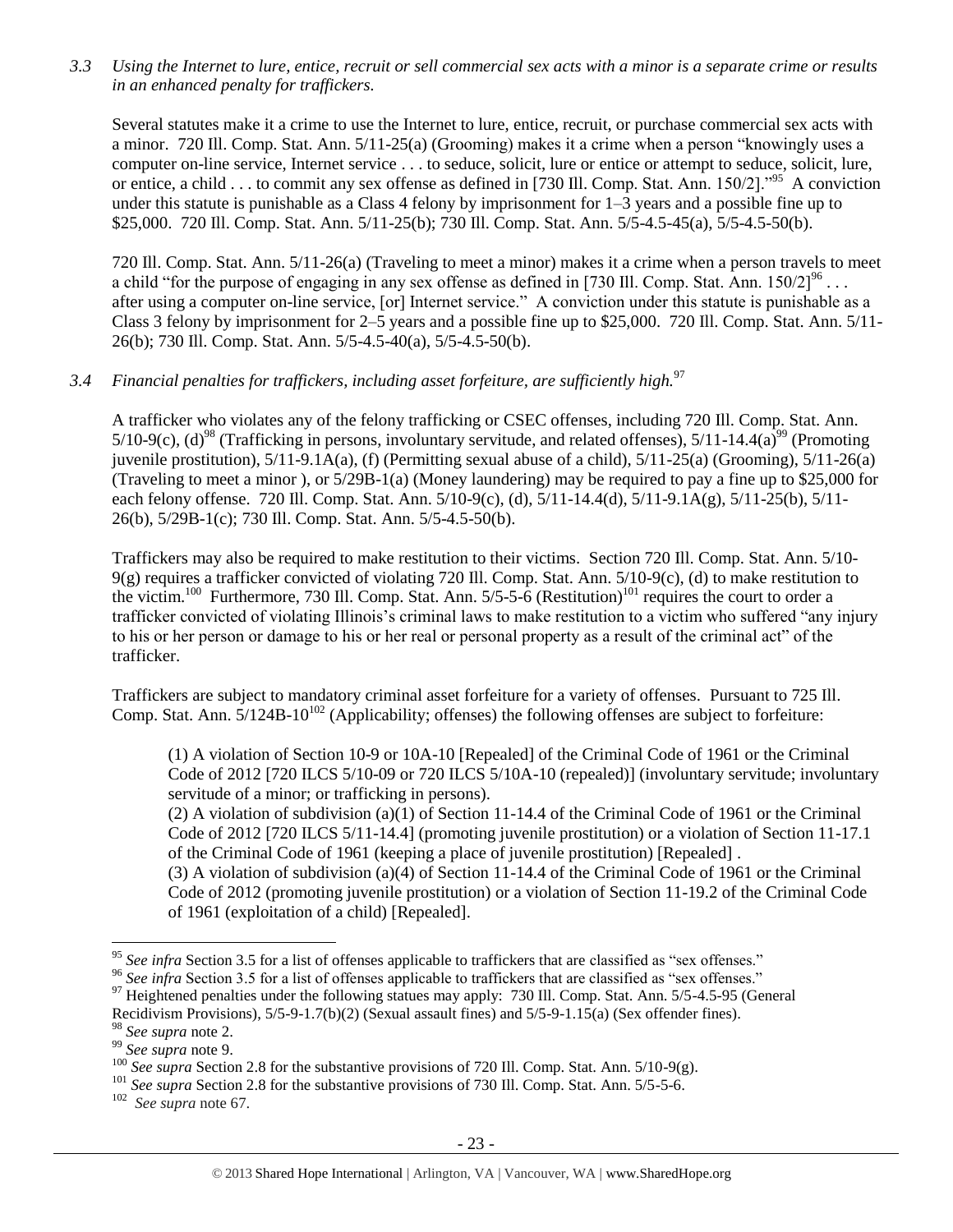(4) A second or subsequent violation of Section 11-20 of the Criminal Code of 1961 or the Criminal Code of 2012 (obscenity).

(5) A violation of Section 11-20.1 of the Criminal Code of 1961 or the Criminal Code of 2012 (child pornography).

(6) A violation of Section 11-20.1B [Repealed] or 11-20.3 [Renumbered as Section 11-20.1B— Repealed] of the Criminal Code of 1961 (aggravated child pornography). . . . .

Pursuant to 725 Ill. Comp. Stat. Ann. 5/124B-150 (Protective order; probable cause), "[u]pon application of the State, the circuit court presiding over the trial of the person or persons charged with the offense giving rise to forfeiture may enter a restraining order or injunction, or take other appropriate action, to preserve the availability of property for forfeiture under this Article."

Property subject to forfeiture pursuant to 725 Ill. Comp. Stat. Ann.  $5/124B-300^{103}$  (Persons and property subject to forfeiture—Involuntary Servitude and Trafficking in Persons) for violations of involuntary servitude includes:

any profits or proceeds and any property he or she has acquired or maintained in violation of Section 10A-10 [now repealed] or Section 10-9 [720 ILCS 5/10-9] of the Criminal Code of 1961 or the Criminal Code of 2012 that the sentencing court determines, after a forfeiture hearing under this Article, to have been acquired or maintained as a result of maintaining a person in involuntary servitude or participating in trafficking of persons for forced labor or services.

Property subject to forfeiture pursuant to 725 Ill. Comp. Stat. Ann.  $5/124B-500^{104}$  (Persons and property subject to forfeiture—Other Sex Offenses) includes the following:

(1) Any profits or proceeds and any property the person has acquired or maintained in violation of subdivision (a)(1) or (a)(4) of Section 11-14.4 [Promoting juvenile prostitution] or in violation of Section 11-17.1 [Keeping a place of juvenile prostitution—Repealed], 11-19.2 [Exploitation of a child—Repealed], 11-20.1 [Child pornography], 11-20.1B [Aggravated child pornography— Repealed], or 11-20.3 [Renumbered as Section 11-20.1B—Repealed] of the Criminal Code of 1961 or the Criminal Code of 2012 that the sentencing court determines, after a forfeiture hearing under this Article, to have been acquired or maintained as a result of keeping a place of juvenile prostitution [Repealed], exploitation of a child [Repealed], child pornography, or aggravated child pornography [Repealed].

(2) Any interest in, securities of, claim against, or property or contractual right of any kind affording a source of influence over any enterprise that the person has established, operated, controlled, or conducted in violation of subdivision (a)(1) or (a)(4) of Section 11-14.4 or in violation of Section 11-17.1 [Keeping a place of juvenile prostitution—Repealed], 11-19.2 [Exploitation of a child—Repealed], 11-20.1 [Child pornography], 11-20.1B [Aggravated child pornography—Repealed], or 11-20.3 [Renumbered as Section 11-20.1B—Repealed] of the Criminal Code of 1961 or the Criminal Code of 2012 that the sentencing court determines, after a forfeiture hearing under this Article, to have been acquired or maintained as a result of keeping a place of juvenile prostitution [Repealed], exploitation of a child [Repealed], child pornography, or aggravated child pornography [Repealed].

(3) Any computer that contains a depiction of child pornography in any encoded or decoded format in violation of Section 11-20.1 [Child pornography], 11-20.1B [Aggravated child pornography—Repealed], or 11-20.3 [Renumbered as Section 11-20.1B—Repealed] of the Criminal Code of 1961 or the Criminal Code of 2012. For purposes of this paragraph (3),

<sup>&</sup>lt;sup>103</sup> *See supra* note [67.](#page-14-0)

<sup>104</sup> *See supra* not[e 68.](#page-14-1)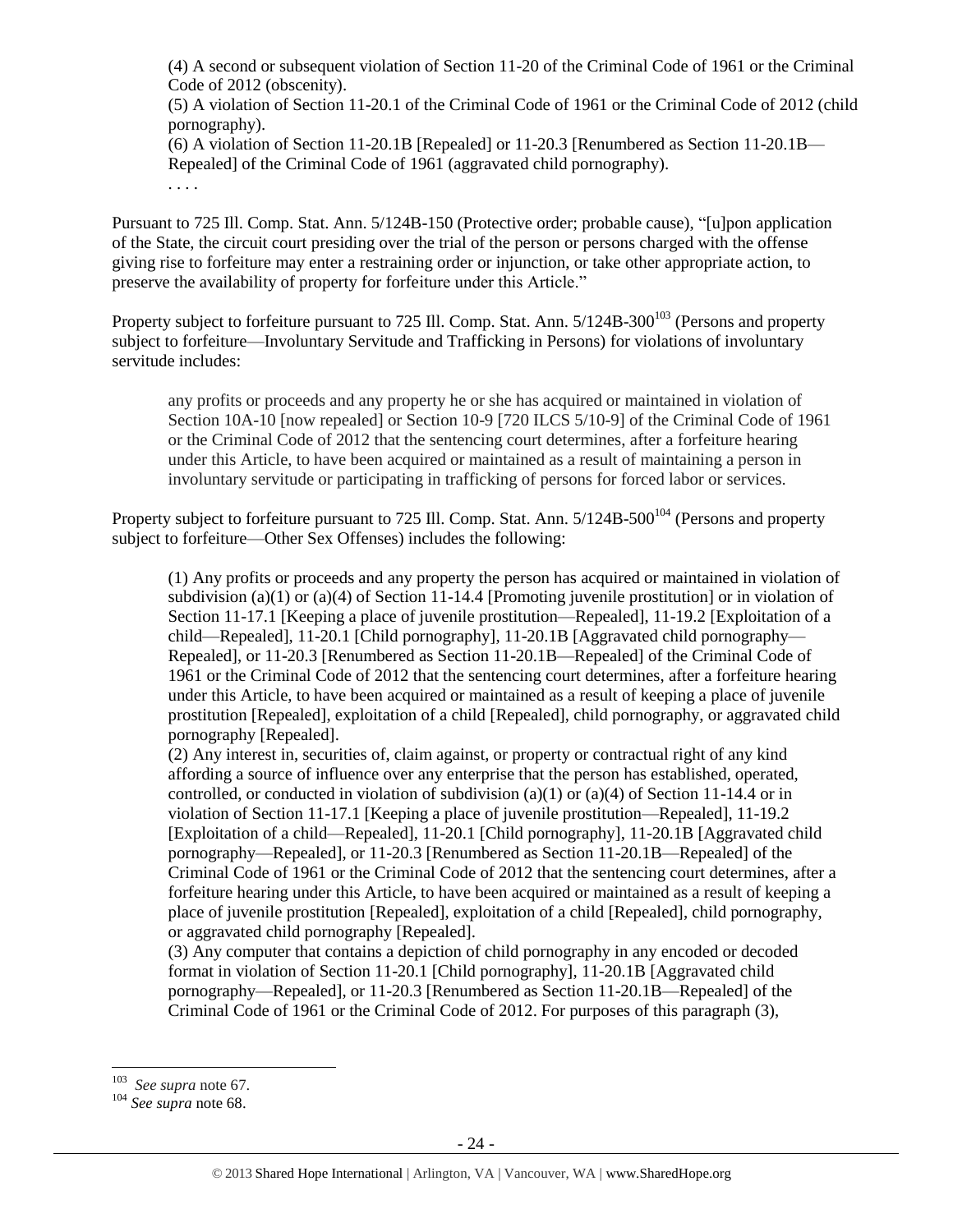"computer" has the meaning ascribed to it in Section 17-0.5 of the Criminal Code 2012 [720 ILCS 5/17-0.5].

Distribution of the above property is governed by 725 Ill. Comp. Stat. Ann. § 5/124B-305<sup>105</sup> and § 5/124B-505, both of which state:

All moneys and the sale proceeds of all other property forfeited and seized under this Part . . . shall be distributed as follows:

(1) 50% shall be divided equally between all State agencies and units of local government whose officers or employees conducted the investigation that resulted in the forfeiture.

(2) 50% shall be deposited into the DHS State Projects Fund and targeted to services for victims of the offenses of involuntary servitude, involuntary sexual servitude of a minor, and trafficking in persons.

Under section 300, the funds deposited in the DHS State Projects Fund shall be targeted to services for victims of the offenses of involuntary servitude, involuntary sexual servitude of a minor, and trafficking in persons. 725 Ill. Comp. Stat. Ann. § 5/124B-305.

Pursuant to 725 Ill. Comp. Stat. Ann. § 5/124B-405, property subject to forfeiture for obscenity offenses shall include the following:

(1) Any property constituting or derived from any proceeds that the person obtained, directly or indirectly, as a result of the offense.

2) Any of the person's property used in any manner, wholly or in part, to commit the offense.

Distribution of this property is governed by 725 Ill. Comp. Stat. Ann. §5/124B-420,<sup>106</sup> which provides that the moneys and sale proceeds shall be distributed to units of government, the county in which the prosecution was instituted to be used for the "enforcement of laws governing obscenity and child pornography," and to the Obscenity Profits Forfeiture Fund.

Also, some traffickers may face vehicle impoundment and a \$1000 fee for committing certain offenses, pursuant to 720 Ill. Comp. Stat. Ann.  $5/36.5-5(a)$ , (b) (Vehicle impoundment).<sup>107</sup>

*3.5 Convicted traffickers are required to register as sex offenders.*

Traffickers convicted of certain offenses are required to registers as sex offenders or sexual predators. Persons convicted under 720 Ill. Comp. Stat. Ann. 5/10-9 (Trafficking in persons, involuntary servitude, and related offenses) or 5/11-9.1A(a), (f) (Permitting sexual abuse of a child) are not required to register as sex offenders. 730 Ill. Comp. Stat. Ann. 150/3(a) (Duty to register) requires sexual offenders,<sup>108</sup> who are persons convicted of sexual offenses, and sexual predators<sup>109</sup> to register. 730 Ill. Comp. Stat. Ann. 150/2(B) (Definitions) provides that a "sex offense" includes any violation of 720 Ill. Comp. Stat. Ann. 5/11-20.1 (Child pornography), 5/11- 14.4<sup>110</sup> (Promoting juvenile prostitution), 5/11-25 (Grooming), or 5/11-26 (Traveling to meet a minor). A "sexual predator" is defined in 730 Ill. Comp. Stat. Ann.  $150/2(E)(1)$  as a person who was convicted after July 1, 1999 of, among other things, 720 Ill. Comp. Stat. Ann. 5/11-14.4(a)(2)–(4), 5/11-20.1.

 $\overline{a}$ 

<sup>109</sup> *See supra* Section 2.10 for the substantive provisions of 730 Ill. Comp. Stat. Ann. 150/3(a).

<sup>105</sup> *See supra* not[e 71.](#page-15-1)

<sup>&</sup>lt;sup>106</sup> The text of 725 Ill. Comp. Stat. Ann. 5/124B-405 included here and elsewhere in this report includes amendments made by the passage of House Bill 3804 during the 97th session of the Illinois Legislature and enacted by P.A. 97-1150 §635 (effective Jan. 25, 2013).

 $10^{107}$  *See supra* Section 2.8 for the substantive provisions of 720 Ill. Comp. Stat. Ann. 5/36.5-5(a), (b).

<sup>&</sup>lt;sup>108</sup> See supra Section 2.10 for the definition of "sex offender" provided under 730 Ill. Comp. Stat. Ann. 150/2(A).

<sup>110</sup> *See supra* not[e 9.](#page-2-1)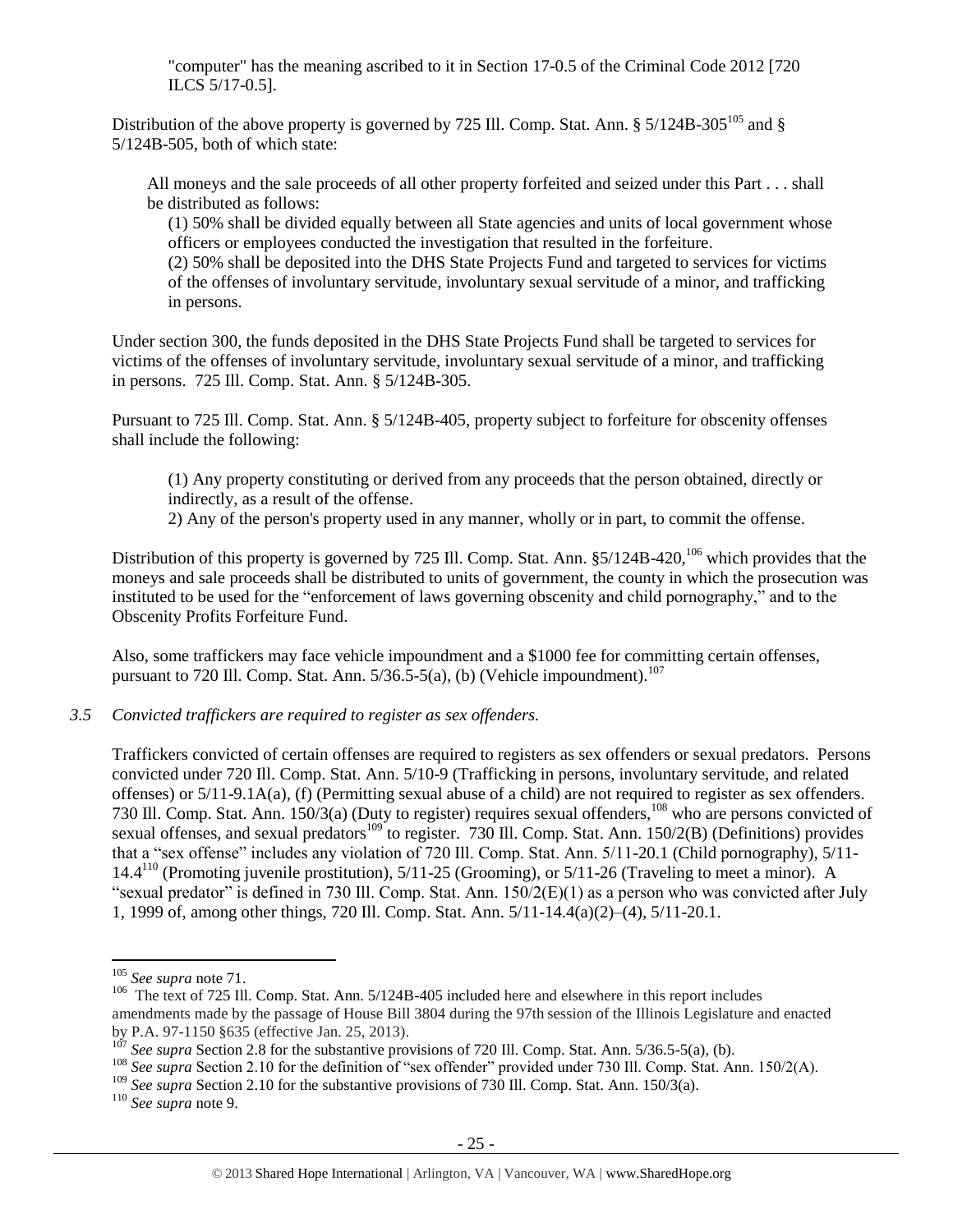- 3.5.1 Recommendation: Amend 730 Ill. Comp. Stat. Ann. 150/2(B) (Definitions) to add 720 Ill. Comp. Stat. Ann. 5/10-9 (Trafficking in persons, involuntary servitude, and related offenses) and 5/11- 9.1A(a), (f) (Permitting sexual abuse of a child) as convictions for which registration is required.
- *3.6 Laws relating to termination of parental rights for certain offenses include sex trafficking or commercial sexual exploitation of children (CSEC) offenses in order to remove the children of traffickers from their control and potential exploitation.*

Illinois law authorizes the termination of parental rights where a parent commits a violation of 720 Ill. Comp. Stat. Ann. 5/10-9 (Trafficking in persons, involuntary servitude, and related offenses) or allows a minor to engage in prostitution. 705 Ill. Comp. Stat. Ann. 405/2-21(5) (Findings and adjudication) provides that the court can terminate parental rights if:

(i) the original or amended petition contains a request for termination of parental rights and appointment of a guardian with power to consent to adoption; and

(ii) the court has found by a preponderance of evidence, introduced or stipulated to at an adjudicatory hearing, that the child comes under the jurisdiction of the court as an abused, neglected, or dependent minor<sup>111</sup> under Section 2-18 [705 Ill. Comp. Stat. Ann.  $405/2-18$ ]; and

<span id="page-25-0"></span>(iii) the court finds, on the basis of clear and convincing evidence admitted at the adjudicatory hearing that the parent is an unfit person under subdivision D of Section 1 of the Adoption Act [750 ILCS 50/1]; and

(iv) the court determines in accordance with the rules of evidence for dispositional proceedings, that: (A) it is in the best interest of the minor and public that the child be made a ward of the court; (A-5) reasonable efforts under subsection (l-1) of Section 5 of the Children and Family Services Act [20 ILCS 505/5] are inappropriate or such efforts were made and were unsuccessful; and (B) termination of parental rights and appointment of a guardian with power to consent to adoption is in the best interest of the child pursuant to Section 2-29 [705 ILCS 405/2-29].

705 Ill. Comp. Stat. Ann.  $405/2-3(2)(vi)$ ,  $(vii)^{112}$  (Neglected or abused minor) states that "abused" minors include

(2) any minor under 18 years of age whose parent or immediate family member, or any person responsible for the minor's welfare, or any person who is in the same family or household as the minor, or any individual residing in the same home as the minor, or a paramour of the minor's parent:

. . . (vi) commits or allows to be committed the offense of involuntary servitude, involuntary sexual servitude of a minor, or trafficking in persons for forced labor or services defined in Section 10-9 [720 Ill. Comp. Stat. Ann. 5/10-9] of the Criminal Code of 1961 or the Criminal Code of 2012, upon such minor; or

(vii) allows, encourages or requires a minor to commit any act of prostitution, as defined in the Criminal Code of 1961 or the Criminal Code of 2012, and extending those definitions to include minors under 18 years of age.

<sup>&</sup>lt;sup>111</sup> 705 Ill. Comp. Stat. Ann. 405/2-4 (Dependent minor) defines a "dependent minor" as including one who is under 18 and "without a parent, guardian or legal custodian."

<sup>&</sup>lt;sup>112</sup> The text of 705 Ill. Comp. Stat. Ann. 405/2-3 included here and elsewhere in this report includes amendments made by the passage of House Bill 3804 during the 97th session of the Illinois Legislature and enacted by P.A. 97- 1150 §600 (effective Jan. 25, 2013).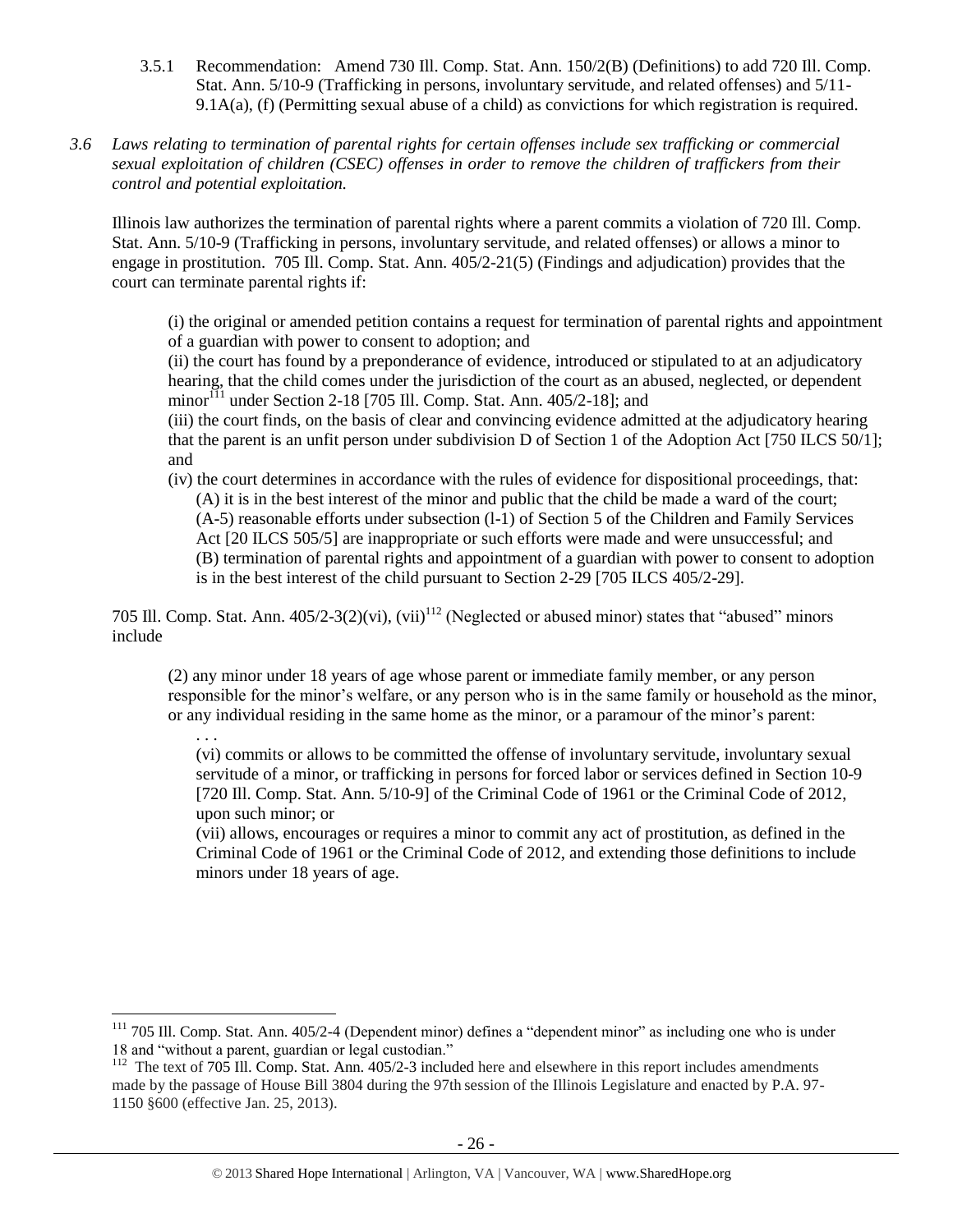#### **FRAMEWORK ISSUE 4: CRIMINAL PROVISIONS FOR FACILITATORS**

#### *Legal Components:*

- *4.1 The acts of assisting, enabling, or financially benefitting from child sex trafficking are included as criminal offenses in the state sex trafficking statute.*
- *4.2 Financial penalties, including asset forfeiture laws, are in place for those who benefit financially from or aid and assist in committing domestic minor sex trafficking.*

*\_\_\_\_\_\_\_\_\_\_\_\_\_\_\_\_\_\_\_\_\_\_\_\_\_\_\_\_\_\_\_\_\_\_\_\_\_\_\_\_\_\_\_\_\_\_\_\_\_\_\_\_\_\_\_\_\_\_\_\_\_\_\_\_\_\_\_\_\_\_\_\_\_\_\_\_\_\_\_\_\_\_\_\_\_\_\_\_\_\_\_\_\_\_*

- *4.3 Promoting and selling child sex tourism is illegal.*
- *4.4 Promoting and selling child pornography is illegal.*

#### *Legal Analysis:*

*4.1 The acts of assisting, enabling, or financially benefitting from child sex trafficking are included as criminal offenses in the state sex trafficking statute.*

Facilitators may be prosecuted under 720 Ill. Comp. Stat. Ann.  $5/10-9(d)^{113}$  (Trafficking in persons, involuntary servitude, and related offenses). 720 Ill. Comp. Stat. Ann. 5/10-9(d)(2) expressly makes it a crime when a person "benefits, financially or by receiving anything of value, from participation in a venture that has engaged in an act of . . . involuntary sexual servitude of a minor." A conviction under this statute is punishable as a Class 1 felony by imprisonment for 4–15 years and a possible fine up to \$25,000. 720 Ill. Comp. Stat. Ann. 5/10-9(d); 730 Ill. Comp. Stat. Ann. 5/5-4.5-30(a), 5/5-4.5-50(b).

A facilitator may also be prosecuted under 720 Ill. Comp. Stat. Ann.  $5/11-14.4(a)(2)$ ,  $(3)^{114}$  (Promoting juvenile prostitution), which is committed when a person "profits from prostitution by any means." When the victim is 13–18, a conviction under this statute is punishable as a Class 1 felony by imprisonment for 4–15 years and a possible fine up to \$25,000. 720 Ill. Comp. Stat. Ann. 5/11-14.4(d); 730 Ill. Comp. Stat. Ann. 5/5-4.5-30(a), 5/5-4.5-50(b). When the victim is under 13, a conviction is punishable as a Class X felony by imprisonment for 6–30 years and a possible fine up to \$25,000. 720 Ill. Comp. Stat. Ann. 5/11-14.4(d); 730 Ill. Comp. Stat. Ann.  $5/5-4.5-25(a)$ ,  $5/5-4.5-50(b)$ .<sup>115</sup>

A facilitator also may be prosecuted under 720 Ill. Comp. Stat. Ann.  $5/29B-1(a)$  (Money laundering),  $^{116}$  to the extent that "he or she conducts or attempts to conduct such a financial transaction which in fact involves criminally derived property" or "transports, transmits, or transfers, or attempts to transport, transmit, or transfer a monetary instrument" intending to promote criminal activity or disguise some aspect of criminally derived property. The felony classifications for a conviction under this statute range from a Class 3 felony to a Class X felony, based on the value of the property that is laundered. 720 Ill. Comp. Stat. Ann.  $5/29B-1(c)$ .<sup>117</sup> In addition to a possible fine up to \$25,000 for all felonies, Class 3 felonies are punishable by imprisonment for 2– 5 years, Class 2 felonies are punishable by imprisonment for 3–7 years, Class 1 felonies are punishable by imprisonment for 4–15 years, and Class X felonies are punishable by imprisonment for 6–30 years. 730 Ill. Comp. Stat. Ann. 5/5-4.5-50(b), 5/5-4.5-40(a), 5/5-4.5-35(a), 5/5-4.5-30(a), 5/5-4.5-25(a).

<sup>113</sup> *See supra* not[e 2.](#page-0-0)

<sup>114</sup> *See supra* not[e 9.](#page-2-1)

<sup>115</sup> *See supra* not[e 13.](#page-3-1)

<sup>116</sup> *See supra* Section 3.1 for the provisions of 720 Ill. Comp. Stat. Ann. 5/29B-1(a).

<sup>&</sup>lt;sup>117</sup> See supra Section 3.1 for the felony classifications listed in 720 Ill. Comp. Stat. Ann. 5/29B-1(c).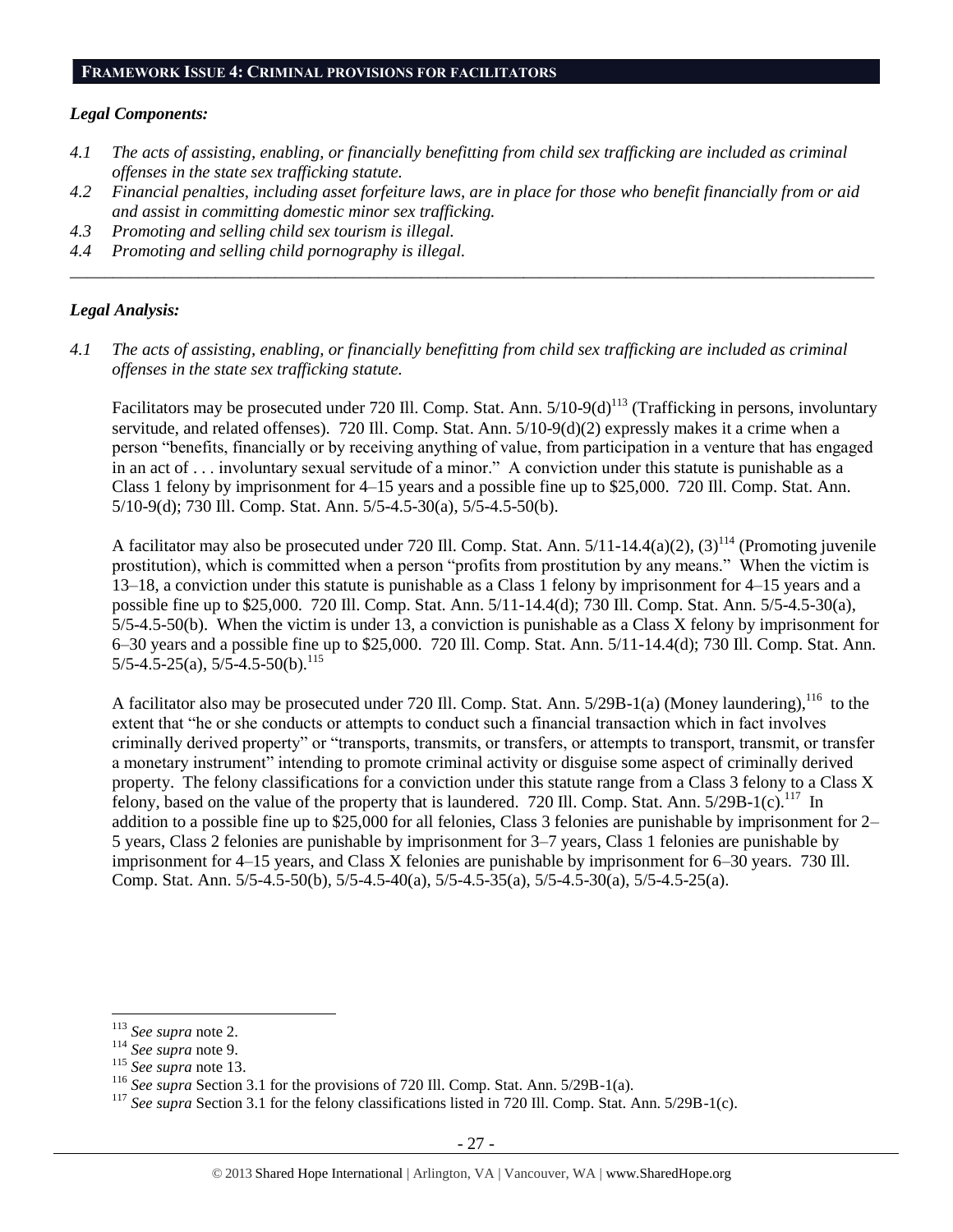*4.2 Financial penalties, including asset forfeiture laws, are in place for those who benefit financially from or aid and assist in committing domestic minor sex trafficking.*

Facilitators may be required to pay fines up to \$25,000 for convictions under 720 Ill. Comp. Stat. Ann. 5/10- 9(c), (d)<sup>118</sup> (Trafficking in persons, involuntary servitude, and related offenses),  $5/11-14.4(a)(2)$ ,  $(3)^{119}$ (Promoting juvenile prostitution), or 5/29B-1(a) (Money laundering). 720 Ill. Comp. Stat. Ann. 5/10-9(c), (d), 5/11-14.4(d), 5/29B-1(c); 730 Ill. Comp. Stat. Ann. 5/5-4.5-50(b).

Facilitators are subject to mandatory criminal asset forfeiture for a variety of offenses. Pursuant to 725 Ill. Comp. Stat. Ann.  $5/124B-10^{120}$  (Applicability; offenses) the following offenses are subject to forfeiture:

(1) A violation of Section 10-9 or 10A-10 [Repealed] of the Criminal Code of 1961 or the Criminal Code of 2012 [720 ILCS 5/10-09 or 720 ILCS 5/10A-10 (repealed)] (involuntary servitude; involuntary servitude of a minor; or trafficking in persons).

(2) A violation of subdivision (a)(1) of Section 11-14.4 of the Criminal Code of 1961 or the Criminal Code of 2012 [720 ILCS 5/11-14.4] (promoting juvenile prostitution) or a violation of Section 11-17.1 of the Criminal Code of 1961 (keeping a place of juvenile prostitution) [Repealed] .

(3) A violation of subdivision (a)(4) of Section 11-14.4 of the Criminal Code of 1961 or the Criminal Code of 2012 (promoting juvenile prostitution) or a violation of Section 11-19.2 of the Criminal Code of 1961 (exploitation of a child) [Repealed].

(4) A second or subsequent violation of Section 11-20 of the Criminal Code of 1961 or the Criminal Code of 2012 (obscenity).

(5) A second or subsequent violation of Section 11-20.1 of the Criminal Code of 1961 or the Criminal Code of 2012 (child pornography).

. . . .

Pursuant to 725 Ill. Comp. Stat. Ann. 5/124B-150 (Protective order; probable cause), "Upon application of the State, the circuit court presiding over the trial of the person or persons charged with the offense giving rise to forfeiture may enter a restraining order or injunction, or take other appropriate action, to preserve the availability of property for forfeiture under this Article."

Property seized pursuant to 725 Ill. Comp. Stat. Ann.  $5/124B-300^{121}$  (Persons and property subject to forfeiture—Involuntary Servitude and Trafficking in Persons) for violations of involuntary servitude includes:

any profits or proceeds and any property he or she has acquired or maintained in violation of Section 10A-10 [Repealed] or Section 10-9<sup>122</sup> of the Criminal Code of 1961 or the Criminal Code of 2012 that the sentencing court determines, after a forfeiture hearing under this Article, to have been acquired or maintained as a result of maintaining a person in involuntary servitude or participating in trafficking of persons for forced labor or services.

Property subject to forfeiture pursuant to 725 Ill. Comp. Stat. Ann.  $5/124B-500^{123}$  (Persons and property subject to forfeiture—Other Sex Offenses) includes the following:

 $\overline{a}$ 

<sup>123</sup> *See supra* not[e 70.](#page-15-2)

<sup>118</sup> *See supra* not[e 2.](#page-0-0)

<sup>119</sup> *See supra* not[e 9.](#page-2-1)

<sup>120</sup> *See supra* not[e 67.](#page-14-0)

<sup>121</sup> *See supra* not[e 68.](#page-14-1)

 $122$  Pursuant to 725 Ill. Comp. Stat. Ann.  $5/124B-310$  (Standard forfeiture provisions incorporated by reference), "All of the provisions of Part 100 of this Article are incorporated by reference into this Part 300." Pursuant to 725 Ill. Comp. Stat. Ann. 5/124B-100 (Definition; "offense"), "For purposes of this Article, 'offense' is defined as follows: (1) In the case of forfeiture authorized under Section 10A-15 of the Criminal Code of 1961 or Section 10-9 of the Criminal Code of 2012, 'offense' means the offense of involuntary servitude, involuntary servitude of a minor, or trafficking in persons in violation of Section 10-9 or 10A-10 of those Codes."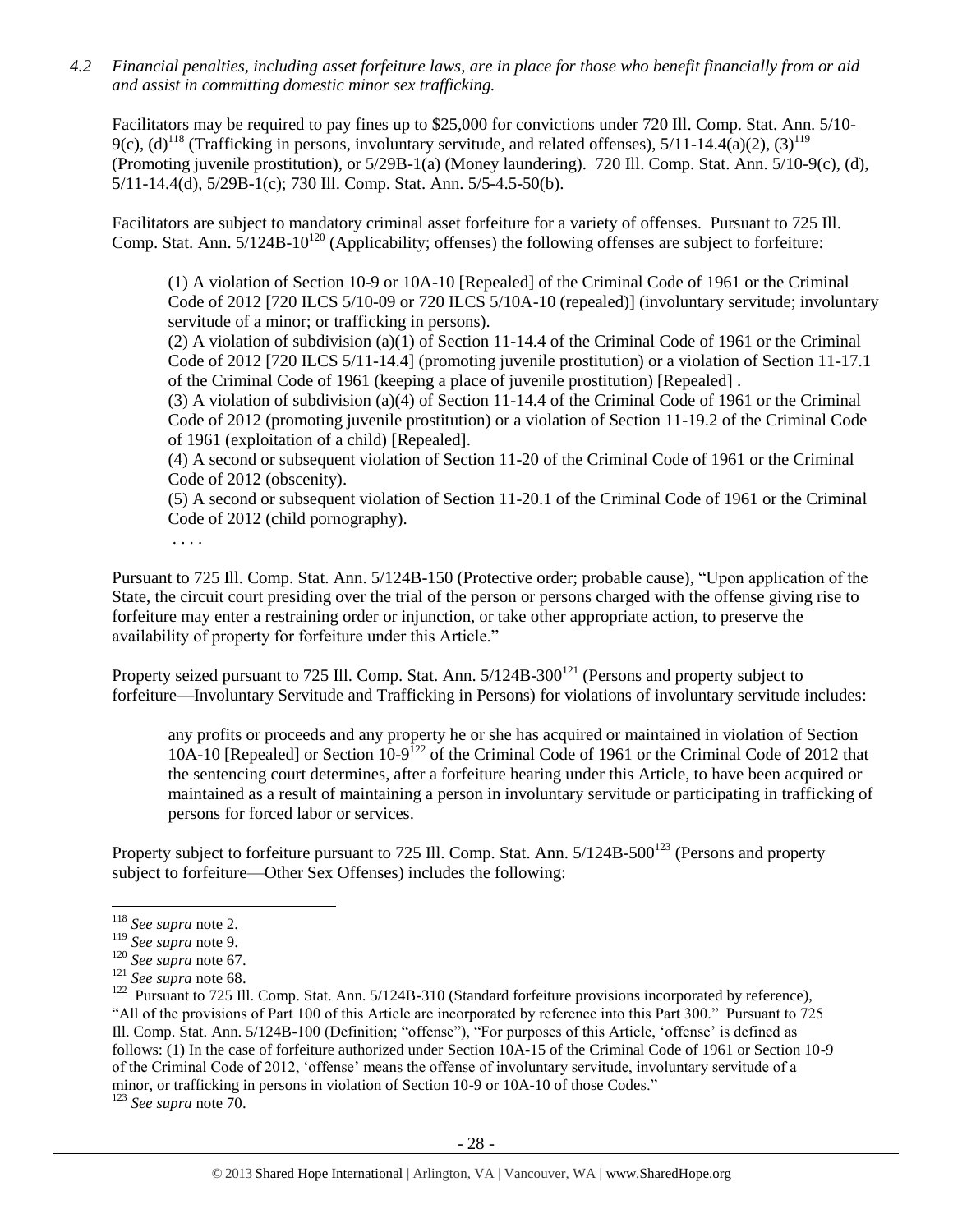(1) Any profits or proceeds and any property the person has acquired or maintained in violation of subdivision (a)(1) or (a)(4) of Section 11-14.4 [Promoting juvenile prostitution] or in violation of Section 11-17.1 [Keeping a place of juvenile prostitution—Repealed], 11-19.2 [Exploitation of a child—Repealed], 11-20.1 [Child pornography], 11-20.1B [Aggravated child pornography— Repealed], or 11-20.3 [Renumbered as Section 11-20.1B—Repealed] of the Criminal Code of 1961 or the Criminal Code of 2012 that the sentencing court determines, after a forfeiture hearing under this Article, to have been acquired or maintained as a result of keeping a place of juvenile prostitution [Repealed], exploitation of a child [Repealed], child pornography, or aggravated child pornography [Repealed].

(2) Any interest in, securities of, claim against, or property or contractual right of any kind affording a source of influence over any enterprise that the person has established, operated, controlled, or conducted in violation of subdivision (a)(1) or (a)(4) of Section 11-14.4 or in violation of Section 11-17.1 [Keeping a place of juvenile prostitution—Repealed], 11-19.2 [Exploitation of a child—Repealed], 11-20.1 [Child pornography], 11-20.1B [Aggravated child pornography—Repealed], or 11-20.3 [Renumbered as Section 11-20.1B—Repealed] of the Criminal Code of 1961 or the Criminal Code of 2012 that the sentencing court determines, after a forfeiture hearing under this Article, to have been acquired or maintained as a result of keeping a place of juvenile prostitution [Repealed], exploitation of a child [Repealed], child pornography, or aggravated child pornography [Repealed].

(3) Any computer that contains a depiction of child pornography in any encoded or decoded format in violation of Section 11-20.1 [Child pornography], 11-20.1B [Aggravated child pornography—Repealed], or 11-20.3 [Renumbered as Section 11-20.1B—Repealed] of the Criminal Code of 1961. For purposes of this paragraph (3), "computer" has the meaning ascribed to it in Section 17-0.5 of the Criminal Code of 2012.

Also, some facilitators may face vehicle impoundment and a \$1000 fee for committing certain offenses, pursuant to 720 Ill. Comp. Stat. Ann.  $5/36.5-5(a)$ , (b) (Vehicle impoundment).<sup>124</sup>

Facilitators may be subject to mandatory orders of restitution under certain code sections. 720 Ill. Comp. Stat. Ann. 5/10-9(g) expressly requires a facilitator convicted of violating 720 Ill. Comp. Stat. Ann. 5/10-9(c), (d) to make restitution,<sup>125</sup> while 730 Ill. Comp. Stat. Ann. 5/5-5-6 (Restitution) requires facilitators of other crimes to make restitution.<sup>126</sup>

*4.3 Promoting and selling child sex tourism is illegal.*

There is no specific provision in the Illinois code prohibiting child sex tourism.

- 4.3.1 Recommendation: Enact a law that prohibits selling or offering to sell travel services that include or facilitate travel for the purpose of engaging in commercial sexual exploitation of a minor or prostitution of a minor, if the travel is occurring in Illinois.
- *4.4 Promoting and selling child pornography is illegal.*

 $\overline{a}$ 

Promoting or selling child pornography is illegal in Illinois. 720 Ill. Comp. Stat. Ann. 5/11-20.1(a)(2) (Child pornography) makes it unlawful when any person

<sup>&</sup>lt;sup>124</sup> *See supra* Section 2.8 for the substantive provisions of 720 Ill. Comp. Stat. Ann. 5/36.5-5(a), (b).

<sup>&</sup>lt;sup>125</sup> *See supra* Section 2.8 for the provisions of 720 Ill. Comp. Stat. Ann. 5/10-9(g).

<sup>126</sup> *See supra* Section 2.8 for the provisions of 730 Ill. Comp. Stat. Ann. 5/5-5-6.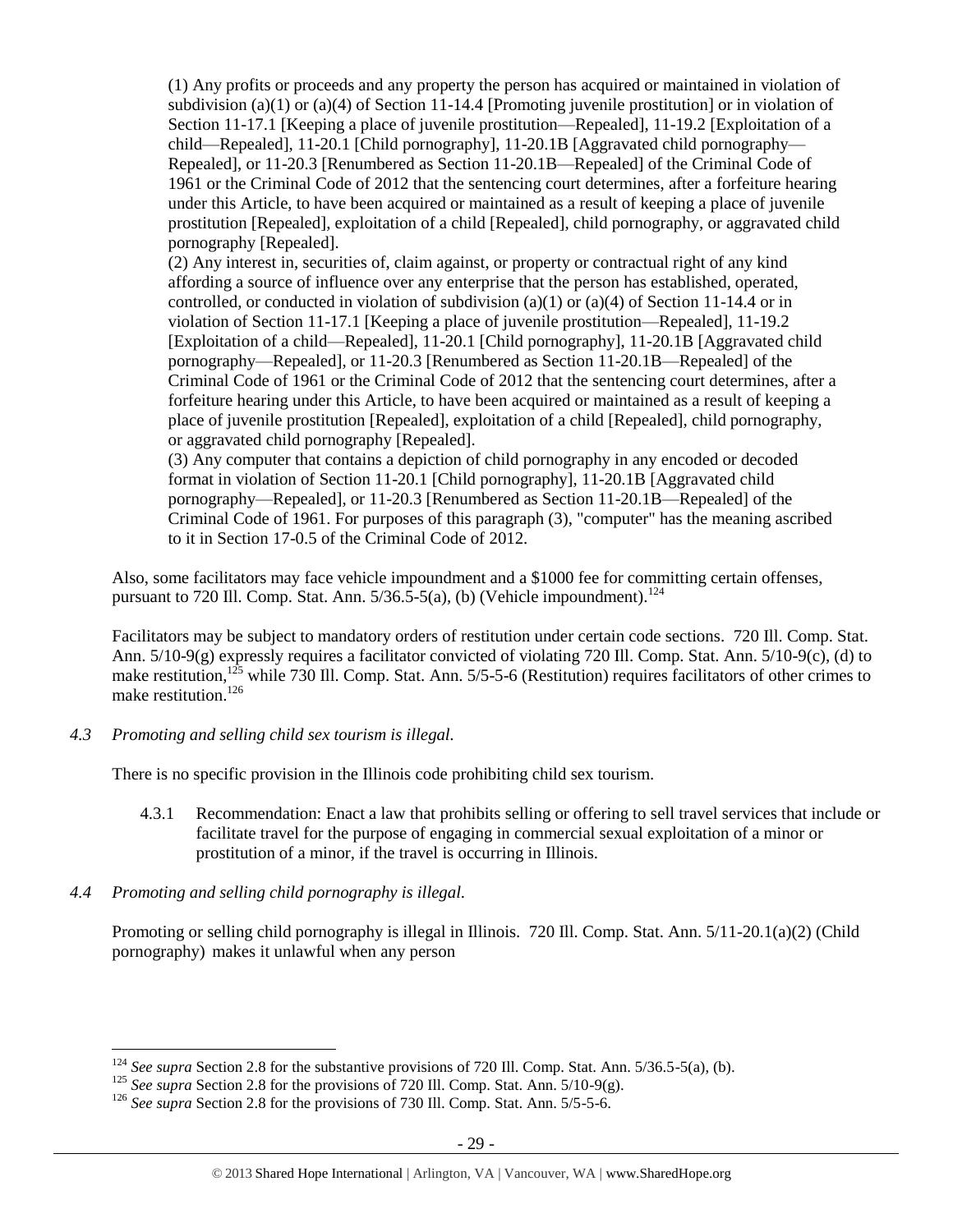with the knowledge of the nature or content thereof, reproduces, $127$  disseminates,  $128$  offers to disseminate, exhibits or possesses with intent to disseminate any film, videotape, photograph or other similar visual reproduction or depiction by computer of any child . . . whom the person knows or reasonably should know to be under the age of 18 and at least 13 years of age . . . engaged in any activity described in subparagraphs (i) through (vii) of paragraph (1) of this subsection; ...

A conviction under this statute is punishable as a Class X felony by imprisonment for 6–30 years and a fine of \$1,000–\$100,000 in cases where "the violation involves a film, videotape, or other moving depiction." 720 Ill. Comp. Stat. Ann. 5/11-20.1(c); 730 Ill. Comp. Stat. Ann. 5/5-4.5-25(a). Otherwise, a conviction is punishable as a Class 1 felony by imprisonment for 4–15 years and a fine of \$1,000–\$100,000. 720 Ill. Comp. Stat. Ann. 5/11-20.1(c); 730 Ill. Comp. Stat. Ann. 5/5-4.5-30(a).

 $\overline{a}$ <sup>127</sup> See supra not[e 88](#page-20-0) for the definition of "reproduce."

<sup>&</sup>lt;sup>128</sup> *See supra* not[e 89](#page-20-1) for the definition of "disseminate."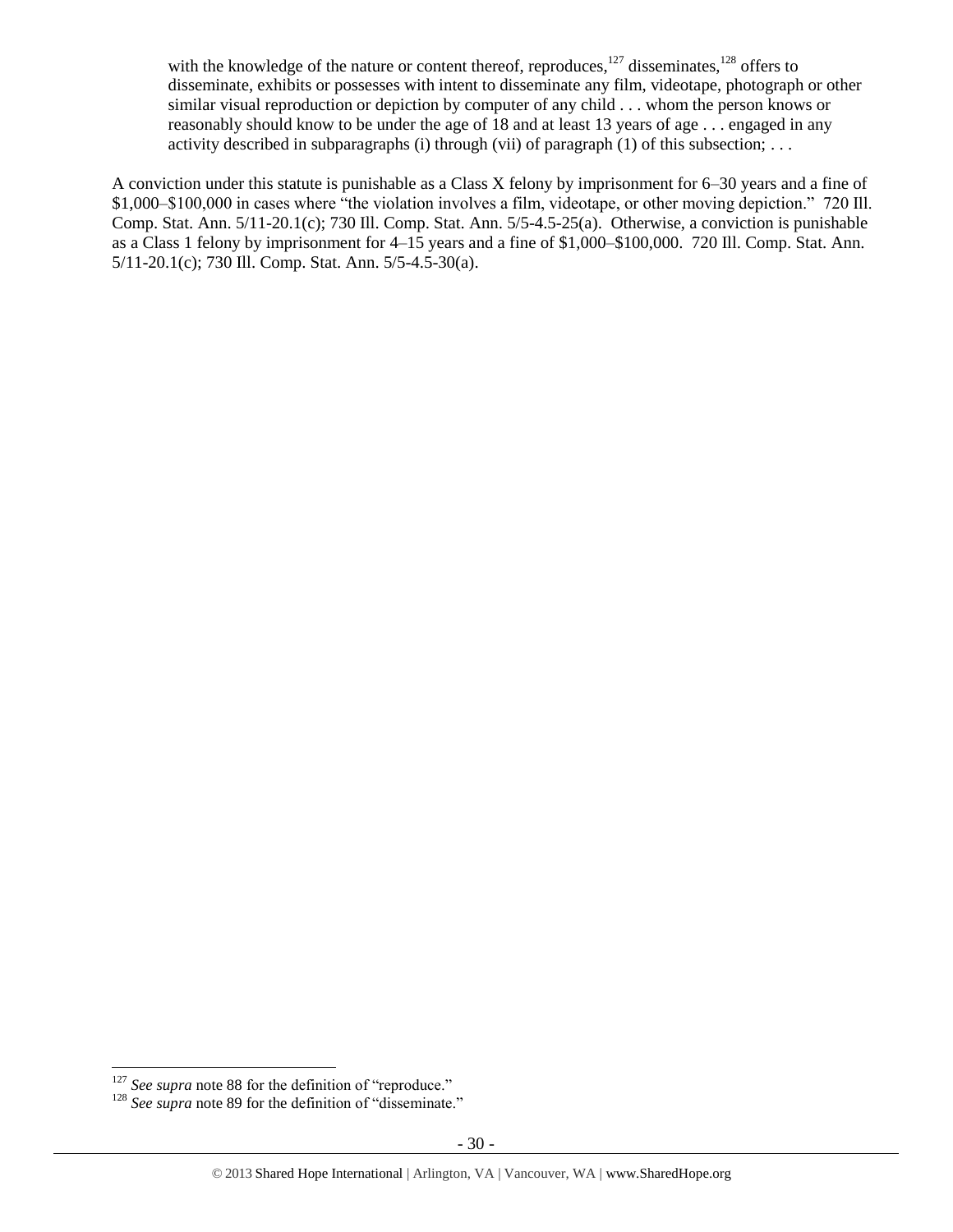# **FRAMEWORK ISSUE 5: PROTECTIVE PROVISIONS FOR THE CHILD VICTIMS**

#### *Legal Components:*

- *5.1 Statutorily-mandated victim services define "victim" to specifically include victims of domestic minor sex trafficking or commercial sexual exploitation of children (CSEC) to ensure prompt identification and access to victims' rights and services.*
- *5.2 The state sex trafficking statute expressly prohibits a defendant from raising consent of the minor to the commercial sex acts as a defense.*
- *5.3 Prostitution laws apply only to adults, making minors under 18 specifically immune from this offense.*
- *5.4 Child victims of sex trafficking or commercial sexual exploitation are provided with a child protection response, including specialized shelter and services, and are not detained in juvenile detention facilities.*
- *5.5 Commercial sexual exploitation is identified as a type of abuse and neglect within child protection statutes.*
- *5.6 The definition of "caregiver" (or similar term) in the child welfare statutes is broad enough to include a trafficker who has custody or control of a child in order to bring a trafficked child into protection of child protective services.*
- *5.7 Crime victims' compensation is specifically available to a child victim of sex trafficking or commercial sexual exploitation of children (CSEC) without regard to ineligibility factors.*
- *5.8 Victim-friendly procedures and protections are provided in the trial process for minors under 18.*
- *5.9 Expungement or sealing of juvenile delinquency records resulting from arrests or adjudications for prostitution-related offenses committed as a result of, or in the course of, the commercial sexual exploitation of a minor is available within a reasonable time after turning 18.*
- *5.10 Victim restitution and civil remedies for victims of domestic minor sex trafficking or commercial sexual exploitation of children (CSEC) are authorized by law.*
- *5.11 Statutes of limitations for civil and criminal actions for child sex trafficking or commercial sexual exploitation of children (CSEC) offenses are eliminated or lengthened sufficiently to allow prosecutors and victims a realistic opportunity to pursue criminal action and legal remedies.*

*\_\_\_\_\_\_\_\_\_\_\_\_\_\_\_\_\_\_\_\_\_\_\_\_\_\_\_\_\_\_\_\_\_\_\_\_\_\_\_\_\_\_\_\_\_\_\_\_\_\_\_\_\_\_\_\_\_\_\_\_\_\_\_\_\_\_\_\_\_\_\_\_\_\_\_\_\_\_\_\_\_\_\_\_\_\_\_\_\_\_\_\_\_\_*

# *Legal Analysis:*

*5.1 Statutorily-mandated victim services define "victim" to specifically include victims of domestic minor sex trafficking or commercial sexual exploitation of children (CSEC) to ensure prompt identification and access to victims' rights and services.*

A commercially sexually exploited child is defined as a victim under several provisions of Illinois law. "Trafficking victim" is defined in 720 Ill. Comp. Stat. Ann.  $5/10-9(a)(10)^{129}$  as "a person subjected to the practices set forth in subsection (b), (c), or (d)," which includes involuntary sexual servitude of a minor.

For purposes of the civil cause of action provided in 740 Ill. Comp. Stat. Ann 128/15 (Cause of action) of Illinois's Predator Accountability Act, 740 Ill. Comp. Stat. Ann 128/10 (Definitions) defines "victim of the sex trade" as

- (1) soliciting for a prostitute: the prostitute who is the object of the solicitation;
- (2) soliciting for a juvenile prostitute: the juvenile prostitute . . . who is the object of the solicitation;
- (3) promoting prostitution . . . or pandering: the person intended or compelled to act as a prostitute; (4) keeping a place of prostitution: any person intended or compelled to act as a prostitute, while
- present at the place, during the time period in question;
- (5) keeping a place of juvenile prostitution: any juvenile intended or compelled to act as a prostitute, while present at the place, during the time period in question;
- (6) promoting prostitution . . . or pimping: the prostitute from whom anything of value is received;

<sup>129</sup> *See supra* not[e 2.](#page-0-0)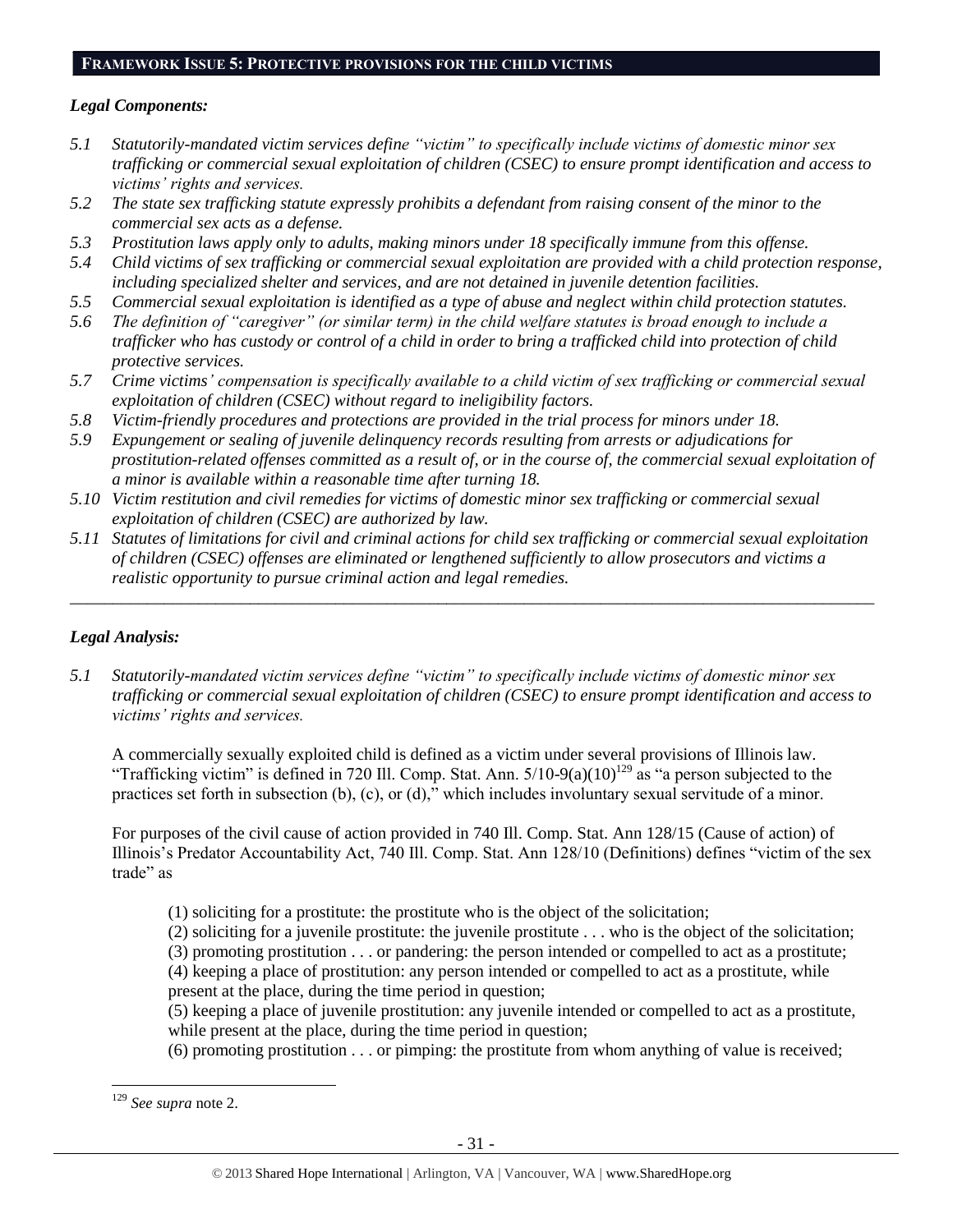(7) promoting juvenile prostitution as described in [720 Ill. Comp. Stat. Ann.  $5/11-14.4(a)(2)$ , (3)] or juvenile pimping and aggravated juvenile pimping: the juvenile . . . from whom anything of value is received for that person's act of prostitution;

(8) promoting juvenile prostitution as described in [720 Ill. Comp. Stat. Ann. 5/11-14.4(a)(4)] or exploitation of a child: the juvenile . . . intended or compelled to act as a prostitute or from whom anything of value is received for that person's act of prostitution;

(9) obscenity: any person who appears in or is described or depicted in the offending conduct or material;

(10) child pornography or aggravated child pornography: any child . . . who appears in or is described or depicted in the offending conduct or material; or

(11) trafficking of persons or involuntary servitude: a "trafficking victim" as defined in [720 Ill. Comp. Stat. Ann. 5/10-9].

For purposes of the Rights of Crime Victims and Witnesses Act, 725 Ill. Comp. Stat. Ann. 120/3(a) (Definitions) defines "crime victim" and "victim" as

(1) a person physically injured in this State as a result of a violent crime perpetrated or attempted against that person or (2) a person who suffers injury to or loss of property as a result of a violent crime<sup>130</sup> perpetrated or attempted against that person or  $(3)$  a single representative who may be the spouse, parent, child or sibling of a person killed as a result of a violent crime perpetrated against the person killed or the spouse, parent, child or sibling of any person granted rights under this Act who is physically or mentally incapable of exercising such rights, except where the spouse, parent, child or sibling is also the defendant or prisoner or (4) any person against whom a violent crime has been committed . . . .

For purposes of eligibility to receive crime victims' compensation, 740 Ill. Comp. Stat. Ann. 45/2(d) (Definitions) defines a "victim" in part as "a person killed or injured in this State as a result of a crime of violence perpetrated or attempted against him or her." 740 Ill. Comp. Stat. Ann. 45/2(c) defines a "crime of violence" to include the offenses listed in 720 Ill. Comp. Stat. Ann. 5/11-1.40 (Predatory criminal sexual assault of a child),  $5/11-1.60$  (Aggravated criminal sexual abuse),  $5/11-20.1$  (Child pornography), and  $5/11-14.4(a)(4)$ (Promoting juvenile prostitution).

*5.2 The state sex trafficking statute expressly prohibits a defendant from raising consent of the minor to the commercial sex acts as a defense.*

The consent of a minor to a commercial sex act may constitute a defense to certain offenses. Many statutes do not expressly prohibit consent as a defense, including 720 Ill. Comp. Stat. Ann. 5/10-9 (Trafficking in persons, involuntary servitude, and related offenses), 5/11-14.1 (Solicitation of a sexual act), 5/11-14.4<sup>131</sup> (Promoting juvenile prostitution), 5/11-18.1 (Patronizing a minor engaged in prostitution), 5/11-9.1A (Permitting sexual abuse of a child), 5/11-25 (Grooming), and 5/11-26 (Traveling to meet a minor).

In contrast, for the purpose of recovering civil damages from individuals who "recruited, harmed, profited from, or maintained" victims in the sex trade industry,<sup>132</sup> 740 Ill. Comp. Stat. Ann. 128/25(a) (Non-defenses) states,

(a) It is not a defense to an action brought under this Act that: (1) the victim of the sex trade and the defendant had a marital or consenting sexual relationship; . . .

 $^{130}$  725 Ill. Comp. Stat. Ann. 120/3(c) defines a "violent crime" in part, as "any offense involving sexual exploitation . . . or a violation of Section 11-20.1 [Child pornography], [or] 11-20.1B [Aggravated child pornography] [Repealed]." <sup>131</sup> *See supra* not[e 9.](#page-2-1)

<sup>&</sup>lt;sup>132</sup> 740 Ill. Comp. Stat. Ann. 128/5 states that the act's purpose is "to allow persons who have been or who are subjected to the sex trade to seek civil damages and remedies from individuals and entities that recruited, harmed, profited from, or maintained them in the sex trade."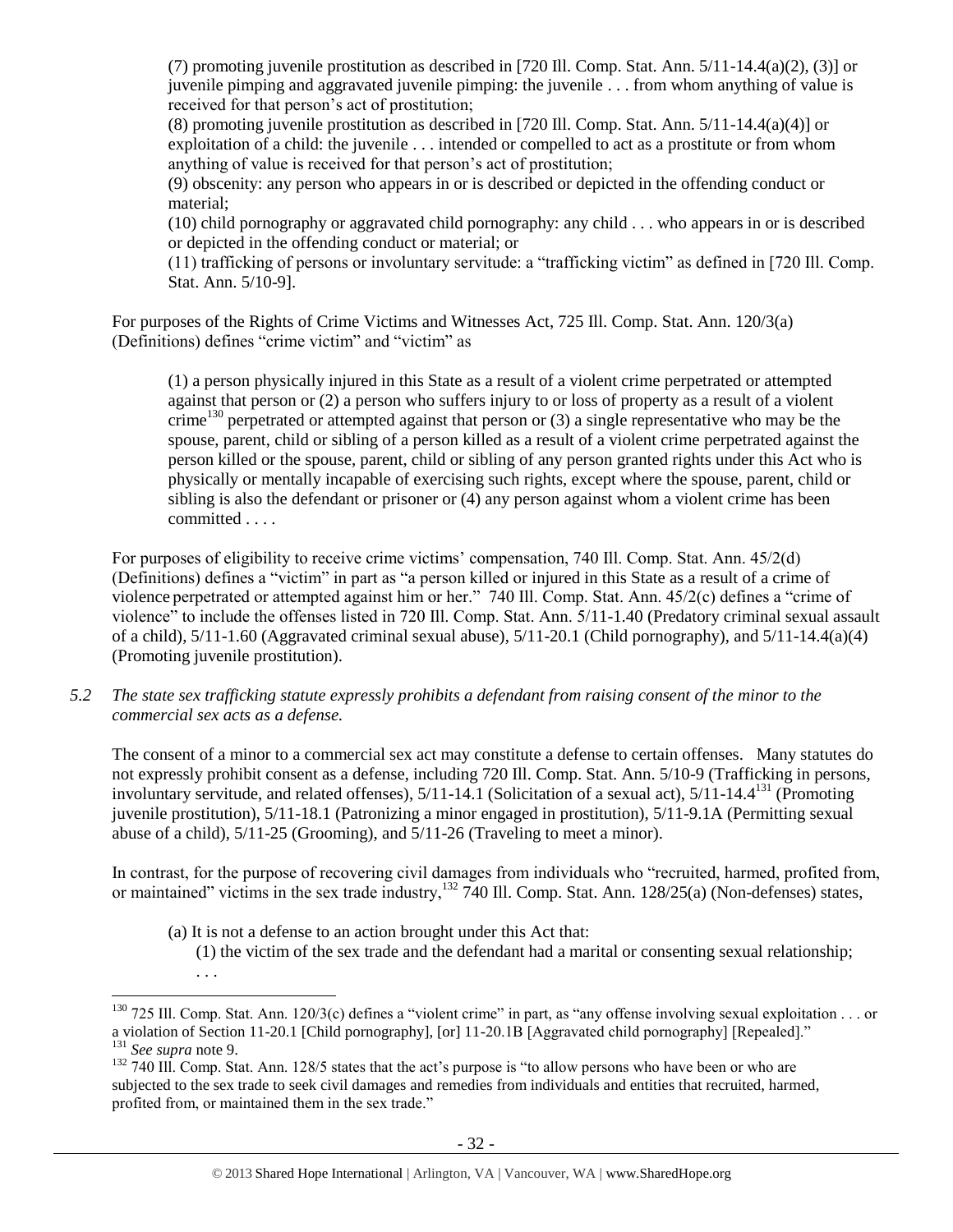(3) the victim of the sex trade was paid or otherwise compensated for sex trade activity;

. . .

(5) the victim of the sex trade made no attempt to escape, flee, or otherwise terminate contact with the defendant;

(6) the victim of the sex trade consented to engage in acts of the sex trade;

. . . .

# *5.3 Prostitution laws apply only to adults, making minors under 18 specifically immune from this offense.*

Illinois's prostitution law does not apply to minors under 18. 720 Ill. Comp. Stat. Ann. 5/11-14(d) (Prostitution) states,

[I]f it is determined, after a reasonable detention for investigative purposes, that a person suspected of or charged with a violation of this Section is a person under the age of 18, that person shall be immune from prosecution for a prostitution offense under this Section, and shall be subject to the temporary protective custody provisions of [705 Ill. Comp. Stat. Ann. 405/2-5 and 405/2-6]. Pursuant to the provisions of [705 Ill. Comp. Stat. Ann. 405/2-6], a law enforcement officer who takes a person under 18 years of age into custody under this Section shall immediately report an allegation of a violation of [720 Ill. Comp. Stat. Ann. 5/10-9] to the Illinois Department of Children and Family Services State Central Register, which shall commence an initial investigation into child abuse or child neglect within 24 hours . . . .

720 Ill. Comp. Stat. Ann. 5/11-14.3(a)(2)(C) (Promoting prostitution) also clarifies that an offense for profiting from prostitution "does not apply to a person engaged in prostitution who is under 18 years of age."

*5.4 Child victims of sex trafficking or commercial sexual exploitation are provided with a child protection response, including specialized shelter and services, and are not detained in juvenile detention facilities.*

# **Child Identified as Abused/Neglected/Dependent**

Pursuant to 705 Ill. Comp. Stat. Ann.  $405/2-3(1)(b)$ ,  $^{133}$  a sexually exploited child is likely to be identified as abused or neglected. Illinois does not specifically use the term "caregiver" in its child welfare statutes, however if a child is identified as abused or neglected, the definition of "person responsible for the child's welfare" under 325 Ill. Comp. Stat. Ann.  $5/3(h)^{134}$  is sufficiently broad to involve Child Protective Services in investigations where the child is in the custody or control of a non-family trafficker.

A domestic minor sex trafficking victim could be identified and referred to the Illinois Department of Children and Families Services (DCFS) through a report of abuse, which is defined to include commercial sexual exploitation of minors.

*I. Initial Custody:* 

 $\overline{a}$ 

# a. Authority for initial custody

The Abused and Neglected Child Reporting Act authorizes a child to be taken into temporary protective custody without a court order in certain situations. 325 Ill. Comp. Stat. Ann. 5/5 (Temporary protective custody) permits a law enforcement agency, employee of the Department, or doctor treating a child to

<sup>&</sup>lt;sup>133</sup> See *infra* section 5.5 for a full analysis of the definition of "abuse" as it relates to identification of sexually exploited children.

 $134$  See *infra* section 5.6 for a full analysis of the definition of "caregiver."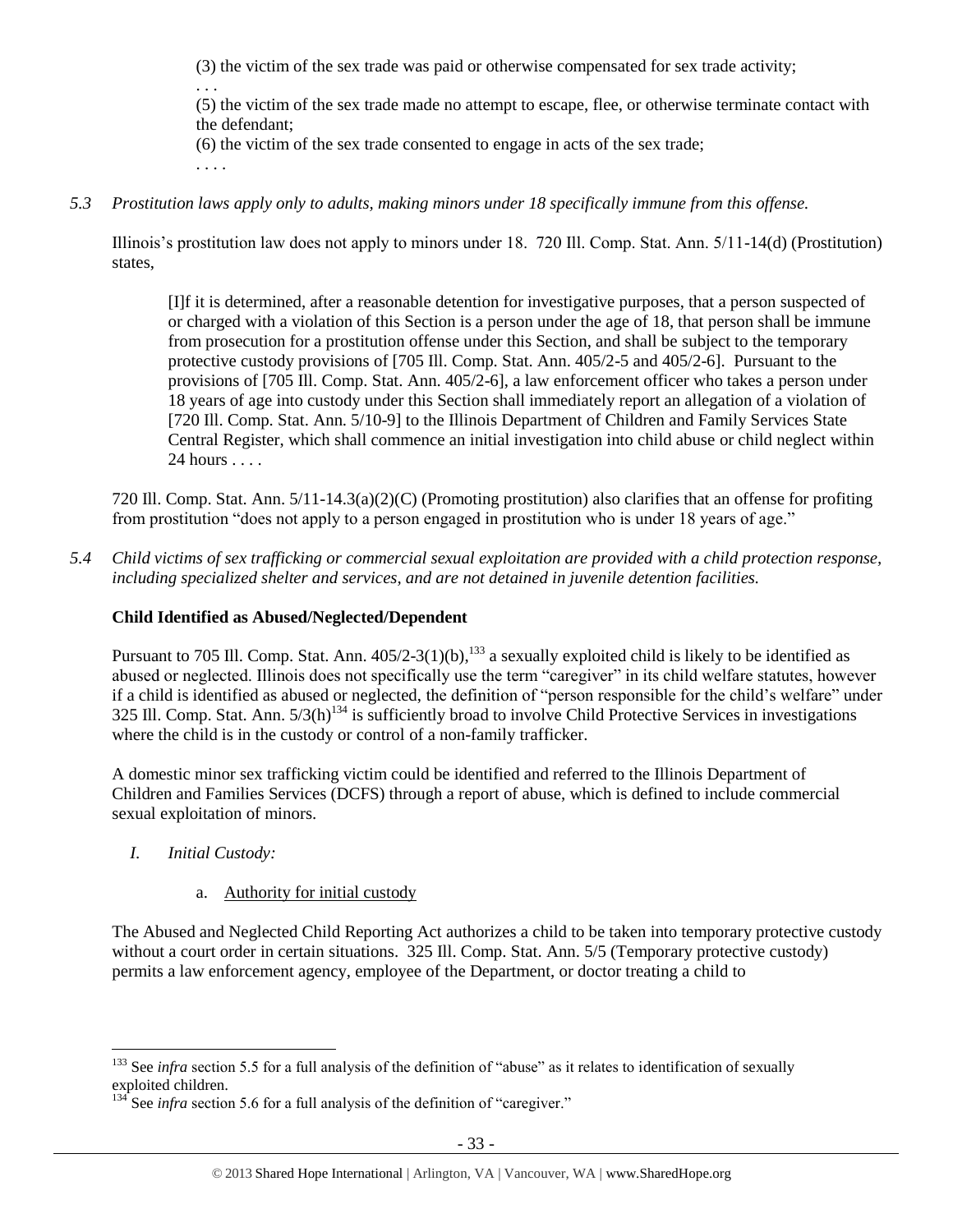take or retain temporary protective custody of the child without the consent of the person responsible for the child's welfare, if (1) he has reason to believe that the child cannot be cared for at home or in the custody of the person responsible for the child's welfare without endangering the child's health or safety; and (2) there is not time to apply for a court order ....

In addition, 705 Ill. Comp. Stat. Ann. 405/2-5(1), (2) (Taking into custody) provides,

(1) A law enforcement officer may, without a warrant, take into temporary custody a minor (a) whom the officer with reasonable cause believes to be a person described in [705 Ill. Comp. Stat. Ann. 405/2-3 (Neglected or abused minor)<sup>135</sup> or 405/2-4 (Dependent minor)<sup>136</sup>]; (b) who has been adjudged a ward of the court and has escaped from any commitment ordered by the court under this Act; or (c) who is found in any street or public place suffering from any sickness or injury which requires care, medical treatment or hospitalization.

(2) Whenever a petition has been filed under [705 Ill. Comp. Stat. Ann 405/2-13] and the court finds that the conduct and behavior of the minor may endanger the health, person, welfare, or property of himself or others or that the circumstances of his home environment may endanger his health, person, welfare or property, a warrant may be issued immediately to take the minor into custody.

## b. Placement:

Pursuant to 705 Ill. Comp. Stat. Ann. 405/5-410(1) (Non-secure custody or detention), a minor arrested or taken into custody "who requires care away from his or her home but who does not require physical restriction shall be given temporary care in a foster family home or other shelter facility."

## *II. Process following initial custody:*

The Department of Child and Family Services is required to "commence an initial investigation into child abuse or child neglect within 24 hours" of a report of a violation of a violation of 720 Ill. Comp. Stat. Ann 5/10-9 (Trafficking in persons, involuntary servitude, and related offenses). 720 Ill. Comp. Stat. Ann. 5/11-14(d).

Under 325 Ill. Comp. Stat. Ann. 5/7.4(a-5) (Investigation procedures), the Department of Children and Family Services (Department) must "determine whether to conduct a family assessment or an investigation as appropriate to prevent or provide a remedy for child abuse or neglect." Pursuant to 325 Ill. Comp. Stat. Ann. 5/8.2 (Service plan; report to General Assembly),

If the Child Protective Service Unit determines, following an investigation . . . that there is credible evidence that the child is abused or neglected,<sup>137</sup> the Department shall assess the family's need for services, and, as necessary, develop, with the family, an appropriate service plan for the family's voluntary acceptance or refusal. . . .

. . . . Family preservation services shall be offered, where safe and appropriate, to prevent the placement of children in substitute care when the children can be cared for at home or in the custody of the person responsible for the children's welfare without endangering the children's health or safety, to reunite them with their families if so placed when reunification is an appropriate goal, or to maintain an adoptive placement. . . .

After a probation officer or other public officer completes an initial investigation and determines that the child should remain in custody, the officer must "cause a petition to be filed" under 705 Ill. Comp. Stat.

<sup>&</sup>lt;sup>135</sup> See infra Section 5.5 for the definition of "abused child" and "neglected child."

<sup>&</sup>lt;sup>136</sup> *See supra* not[e 111](#page-25-0) for the definition of "dependent minor."

<sup>&</sup>lt;sup>137</sup> See infra Section 5.5 for the definitions of "abused child" and "neglected child."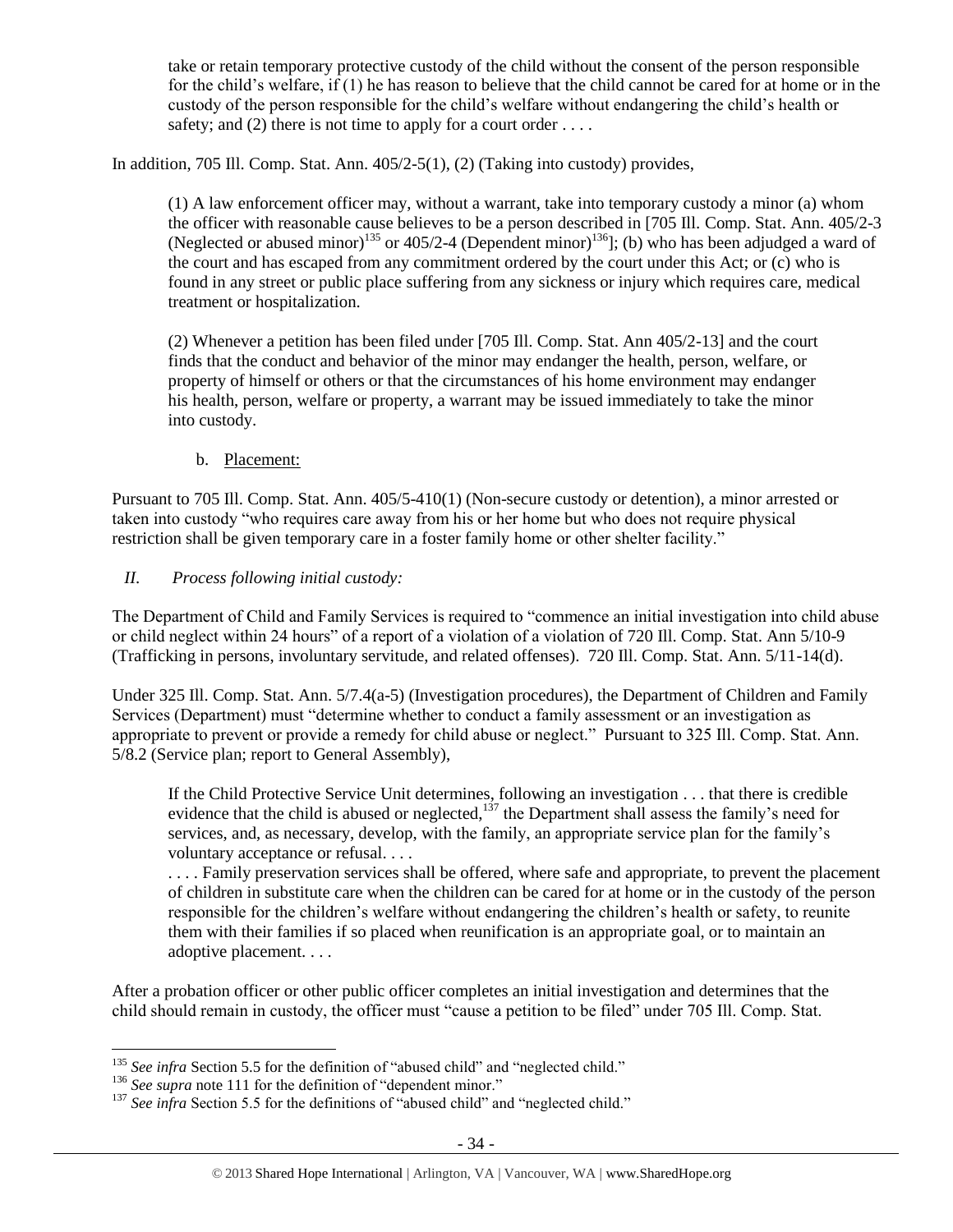Ann. 405/2-9(2). Pursuant to 705 Ill. Comp. Stat. 405/2-13(1), "Any adult person, any agency or association by its representative may file, or the court on its own motion, consistent with the health, safety and best interests of the minor may direct the filing through the State's Attorney of a petition in respect of a minor under this Act…"

# *III. Placement process pending adjudication/ investigation:*

When placed in temporary custody, 705 Ill. Comp. Stat. Ann. 405/2-9(1) (Setting of temporary custody hearing; notice; release) specifies that a minor "must be brought before a judicial officer within 48 hours . . . for a temporary custody hearing to determine whether" the child will be released or held further in custody. At the custody hearing, pursuant to 705 Ill. Comp. Stat. Ann. 405/2-10(2) (Temporary custody hearing), "If the court finds that there is probable cause to believe that the minor is abused, or neglected or dependent," the court may enter an order releasing the child to the child's parent, guardian, or custodian, or remove the child from the child's home and prescribe shelter care. 705 Ill. Comp. Stat. Ann. 405/2-10(2) further explains in part,

In determining the health, safety and best interests of the minor to prescribe shelter care, the court must find that it is a matter of immediate and urgent necessity for the safety and protection of the minor or of the person or property of another that the minor be placed in a shelter care facility<sup>138</sup> or that he or she is likely to flee the jurisdiction of the court, and must further find that reasonable efforts have been made or that, consistent with the health, safety and best interests of the minor, no efforts reasonably can be made to prevent or eliminate the necessity of removal of the minor from his or her home....

. . . . Once the court finds that it is a matter of immediate and urgent necessity for the protection of the minor that the minor be placed in a shelter care facility, the minor shall not be returned to the parent, custodian or guardian until the court finds that such placement is no longer necessary for the protection of the minor.

705 Ill. Comp. Stat. Ann. 405/5-501(2) (Detention or shelter care hearing) states in part,

If the court finds that it is a matter of immediate and urgent necessity for the protection of the minor or of the person or property of another that the minor be detained or placed in a shelter care facility or that he or she is likely to flee the jurisdiction of the court, the court may prescribe detention or shelter care and order that the minor be kept in a suitable place designated by the court or in a shelter care facility designated by the Department of Children and Family Services or a licensed child welfare agency; ....

# *IV. Adjudication:*

An adjudicatory hearing must be held within 90 days, unless an earlier date is required. 705 Ill. Comp. Stat. 405/2-14(b). Pursuant to 705 Ill. Comp. Stat. 405/2-18(1), "At the adjudicatory hearing, the court shall first consider only the question whether the minor is abused, neglected or dependent."

# *V. Outcomes*

 $\overline{a}$ 

Under 705 Ill. Comp. Stat. Ann. 405/2-23(1)(a) (Kinds of dispositional orders), when a child is adjudicated abused, neglected, or dependent, the child may be

(1) continued in the custody of his or her parents, guardian or legal custodian; (2) placed in accordance with Section 2-27 [705 ILCS 405/2-27]; (3) restored to the custody of the parent, parents, guardian, or legal custodian, provided the court shall order the parent, parents, guardian, or legal custodian to

<sup>&</sup>lt;sup>138</sup> 705 Ill. Comp. Stat. Ann.  $405/2-7(2)$  defines "shelter care" as "a physically unrestrictive facility designated by the Department of Children and Family Services or a licensed child welfare agency, or other suitable place designated by the court for a minor who requires care away from his or her home."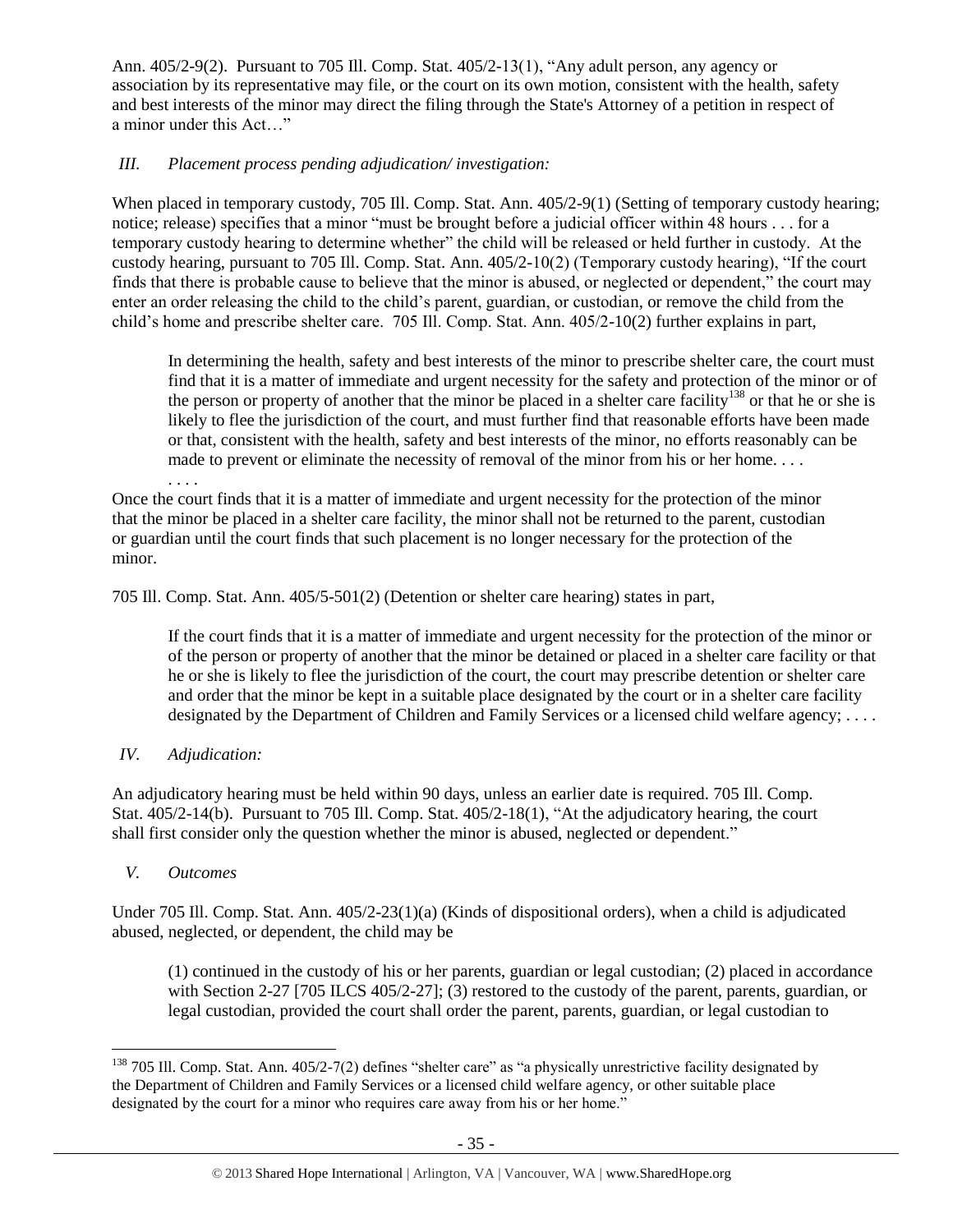cooperate with the Department of Children and Family Services and comply with the terms of an aftercare plan or risk the loss of custody of the child and the possible termination of their parental rights; or (4) ordered partially or completely emancipated in accordance with the provisions of the Emancipation of Minors Act [750 ILCS 30/1 et seq.].

However, in any case in which a minor is found by the court to be neglected or abused under Section 2- 3 [Neglected or abused minor] of this Act, custody of the minor shall not be restored to any parent, guardian or legal custodian whose acts or omissions or both have been identified . . . as forming the basis for the court's finding of abuse or neglect . . . .

705 Ill. Comp. Stat. Ann. 405/2-27 (Placement; legal custody or guardianship) authorizes the court to

(a) place the minor in the custody of a suitable relative or other person as legal custodian or guardian; (a-5) with the approval of the Department of Children and Family Services, place the minor in the subsidized guardianship of a suitable relative or other person as legal guardian; . . .

(b) place the minor under the guardianship of a probation officer;

(c) commit the minor to an agency for care or placement, except an institution under the authority of the Department of Corrections or of the Department of Children and Family Services;

(d) commit the minor to the Department of Children and Family Services for care and service . . . .

# **Child Identified as Requiring Authoritative Intervention<sup>139</sup>**

A sexually exploited minor may be identified as a child requiring authoritative intervention under 705 Ill. Comp. Stat. 405/3-3(1) (Minor requiring authoritative intervention.) This section states that children who require authoritative intervention include any child who is:

(a) absent from home without consent of parent, guardian or custodian, or

(b) beyond the control of his or her parent, guardian or custodian, in circumstances which constitute a substantial or immediate danger to the minor's physical safety

- *I. Initial Custody:* 
	- a. Authority for initial custody

Pursuant to 705 Ill. Comp. Stat. 405/3-7 (Taking into temporary custody),

(1) A law enforcement officer may, without a warrant, take into temporary custody a minor (a) whom the officer with reasonable cause believes to be a minor requiring authoritative intervention;

(b) who has been adjudged a ward of the court and has escaped from any commitment ordered by the court under this Act;

#### **Child Identified as Delinquent**

 $\overline{a}$ 

A victim of domestic minor sex trafficking might also be brought into custody and placed through delinquency procedures; however, this is less likely in Illinois as 720 Ill. Comp. Stat. Ann. 5/11-14(d) (Prostitution) makes minors under the age of 18 specifically immune from prosecution for prostitution.

<sup>&</sup>lt;sup>139</sup> Some domestic minor sex trafficking victims may be identified as addicted, directing them into a separate process. Pursuant to 705 ILCS 405/4-1 (Jurisdictional facts), "[p]roceedings may be instituted under the provisions of this Article concerning boys and girls who are addicted as defined in Section 4-3."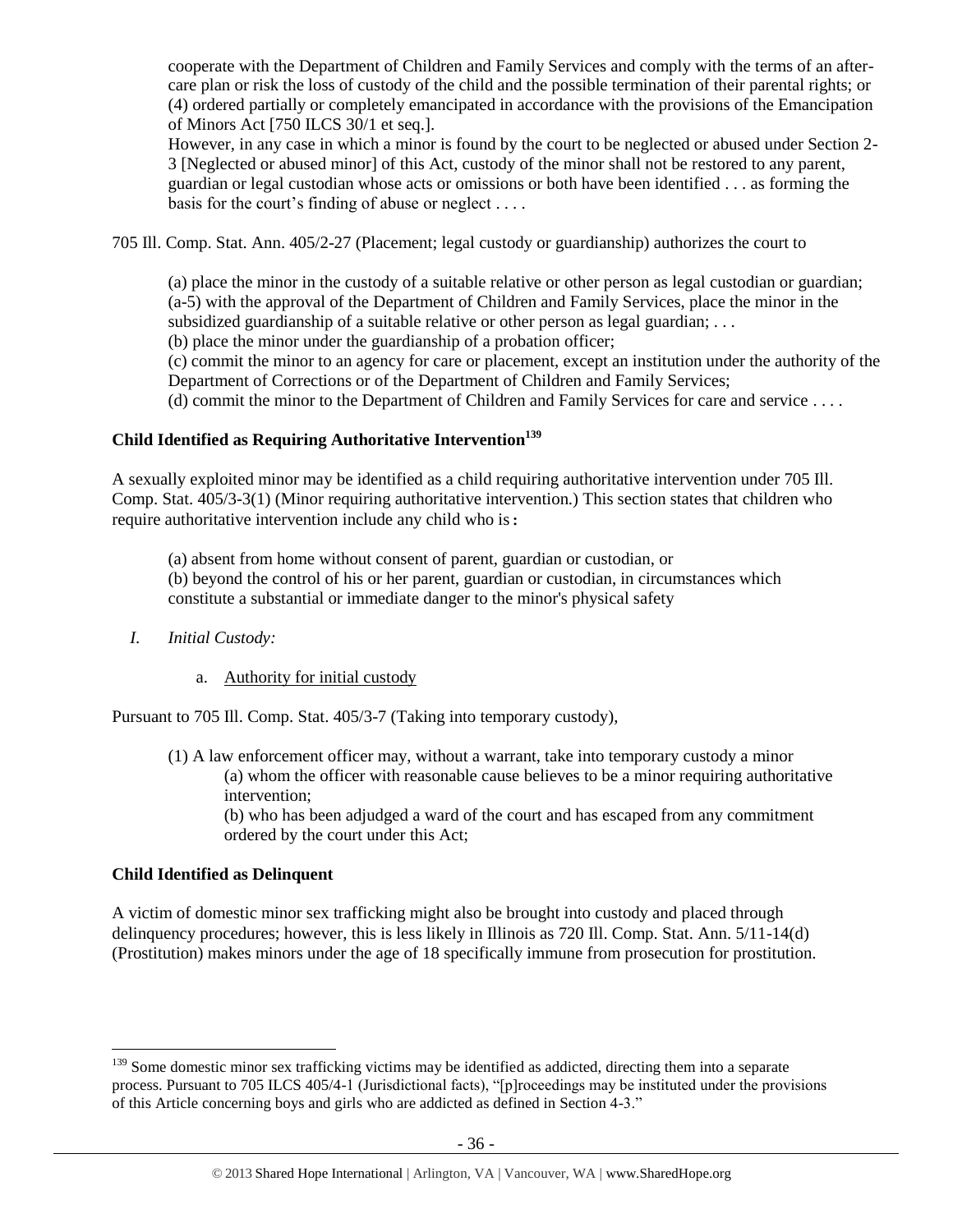# *I. Initial Custody:*

# a. Authority for initial custody

Under 705 Ill. Comp. Stat. Ann 405/5-401(1) (Arrest and taking into custody of a minor.), a law enforcement officer may arrest a child when the office has probable cause to believe that the minor is delinquent.

# *b.* Placement:

Pursuant to 705 Ill. Comp. Stat. Ann. 405/5-410(1) (Non-secure custody or detention), a minor arrested or taken into custody "who requires care away from his or her home but who does not require physical restriction shall be given temporary care in a foster family home or other shelter facility."

# *II. Process following initial custody:*

Once a child has been taken into custody, the arresting law enforcement officer must notify the child's parents or guardian, and determine whether to refer the child to court, or offer the child a station adjustment, which would divert the child out of an adjudicatory hearing. 705 Ill. Comp. Stat. Ann 405/5- 405 (Duty of officer; admissions by minor). If a child is not diverted, the state's attorney will file a petition with the court alleging delinquency. 705 Ill. Comp. Stat. Ann. 405/5-520 (Petition; supplemental petitions).

# *III. Placement process pending adjudication:*

Pursuant to 705 Ill. Comp. Stat. Ann. 405/5-415 (Setting of detention or shelter care hearing; release), "a shelter hearing of detention hearing must be held within 40 hours of a child being taken into initial custody."

705 Ill. Comp. Stat. Ann. 405/5-501(2) (Detention or shelter care hearing) states in part,

If the court finds that it is a matter of immediate and urgent necessity for the protection of the minor or of the person or property of another that the minor be detained or placed in a shelter care facility or that he or she is likely to flee the jurisdiction of the court, the court may prescribe detention or shelter care and order that the minor be kept in a suitable place designated by the court or in a shelter care facility designated by the Department of Children and Family Services or a licensed child welfare agency; ....

# *IV. Adjudication or referral to alternate process:*

a. Adjudication:

An adjudicatory hearing must be held within 120 days of the filing of a petition. 705 Ill. Comp. Stat. Ann. 405/5-601(1) (Trial). Under 705 Ill. Comp. Stat. Ann. 405/5-620 (Findings), at the hearing, the court will determine whether or not the minor is guilty of the offenses alleged in the petition.

# b. Referral to Alternate Process:

Victims of domestic minor sex trafficking encountered through arrest by law enforcement may receive a protective response through 720 Ill. Comp. Stat. Ann. 5/11-14(d) (Prostitution), which states that "if it is determined, after a reasonable detention for investigative purposes, that a person suspected of or charged with a violation of this Section is a person under the age of 18, that person . . . shall be subject to . . . temporary protective custody."<sup>140</sup> The detaining officer is instructed to report to the Illinois Department

 $\overline{a}$  $140$  705 Ill. Comp. Stat. Ann. 405/2-7 (Temporary custody) defines "temporary custody" as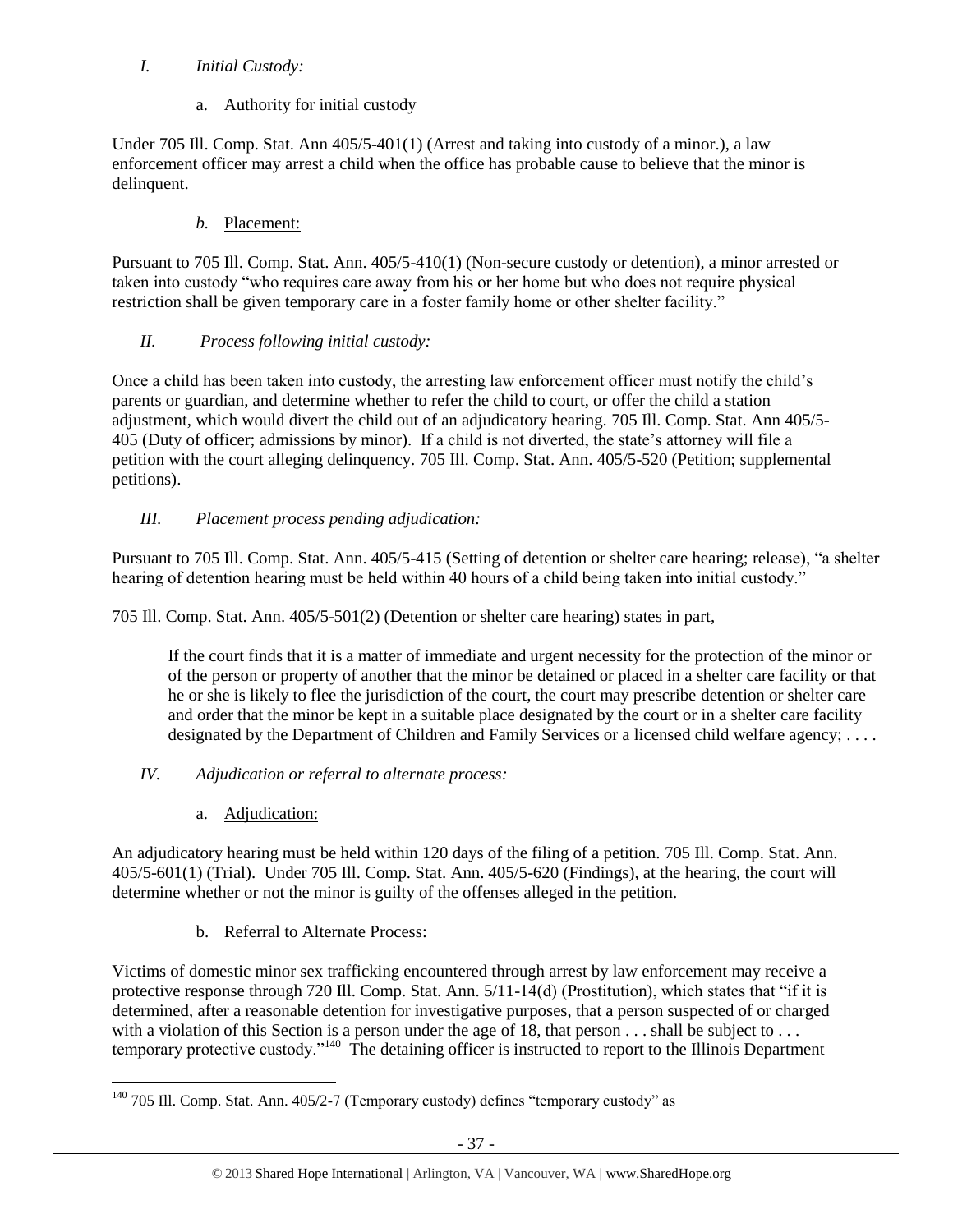of Children and Family Services State Central Register if someone alleges that there has been a violation of 720 Ill. Comp. Stat. Ann 5/10-9 (Trafficking in persons, involuntary servitude, and related offenses). 720 Ill. Comp. Stat. Ann. 5/11-14(d). Pursuant to 705 Ill. Comp. Stat. Ann. 405/5-301 (Station Adustments), a child arrested for an offense other than prostitution may be able to participate in a diversionary process, called a station adjustment. The station adjustment may allow the child to avoid an adjudicatory hearing, and detention. A station adjustment will include certain conditions that must be agreed to, and followed by the minor, including participation in services. 705 Ill. Comp. Stat. Ann. 405/5- 301.

#### *V. Outcomes*

In the event that a domestic minor sex trafficking victim is found to be a delinquent minor for having committed some crime other than 720 Ill. Comp. Stat. Ann. 5/11-14 (Prostitution), under 705 Ill. Comp. Stat. Ann. 405/5- 710 (Kinds of sentencing orders), the court may order a minor to be

(i) put on probation or conditional discharge and released to his or her parents, guardian or legal custodian . . .

(ii) placed in accordance with Section 5-740 [705 ILCS 405/5-740], with or without also being put on probation or conditional discharge;

. . .

(iv) placed in the guardianship of the Department of Children and Family Services, but only if the delinquent minor is under 15 years of age or, pursuant to Article II [Abused, neglected or dependent minors] of this Act, a minor for whom an independent basis of abuse, neglect, or dependency exists. An independent basis exists when the allegations or adjudication of abuse, neglect, or dependency do not arise from the same facts, incident, or circumstances which give rise to a charge or adjudication of delinquency;

(v) placed in detention for a period not to exceed 30 days, either as the exclusive order of disposition or, where appropriate, in conjunction with any other order of disposition issued under this paragraph, provided that any such detention shall be in a juvenile detention home and the minor so detained shall be 10 years of age or older. However, the 30-day limitation may be extended by further order of the court for a minor under age 15 committed to the Department of Children and Family Services if the court finds that the minor is a danger to himself or others. . . .

. . .

. . .

 $\overline{a}$ 

(viii) put on probation or conditional discharge and placed in detention under Section 3-6039 of the Counties Code [55 ILCS 5/3-6039] for a period not to exceed the period of incarceration permitted by law for adults found guilty of the same offense or offenses for which the minor was adjudicated delinquent, and in any event no longer than upon attainment of age  $21; \ldots$  [or]

(x) placed in electronic home detention under Part 7A of this Article [705 ILCS 405/5-7A-101 et seq.].

5.4.1 Recommendation: Establish a mandatory response law directing any minor involved in prostitution, pornography or sexual performance into specialized services and shelter.

temporary placement of the minor out of the custody of his or her guardian or parent, and includes the following: (1) "Temporary protective custody" means custody within a hospital or other medical facility or a place previously designated for such custody by the Department of Children and Family Services, subject to review by the court, including a licensed foster home, group home, or other institution. However, such place shall not

be a jail or other place for the detention of the criminal or juvenile offenders.

(2) "Shelter care" means a physically unrestrictive facility designated by the Department of Children and Family Services or a licensed child welfare agency, or other suitable place designated by the court for a minor who requires care away from his or her home.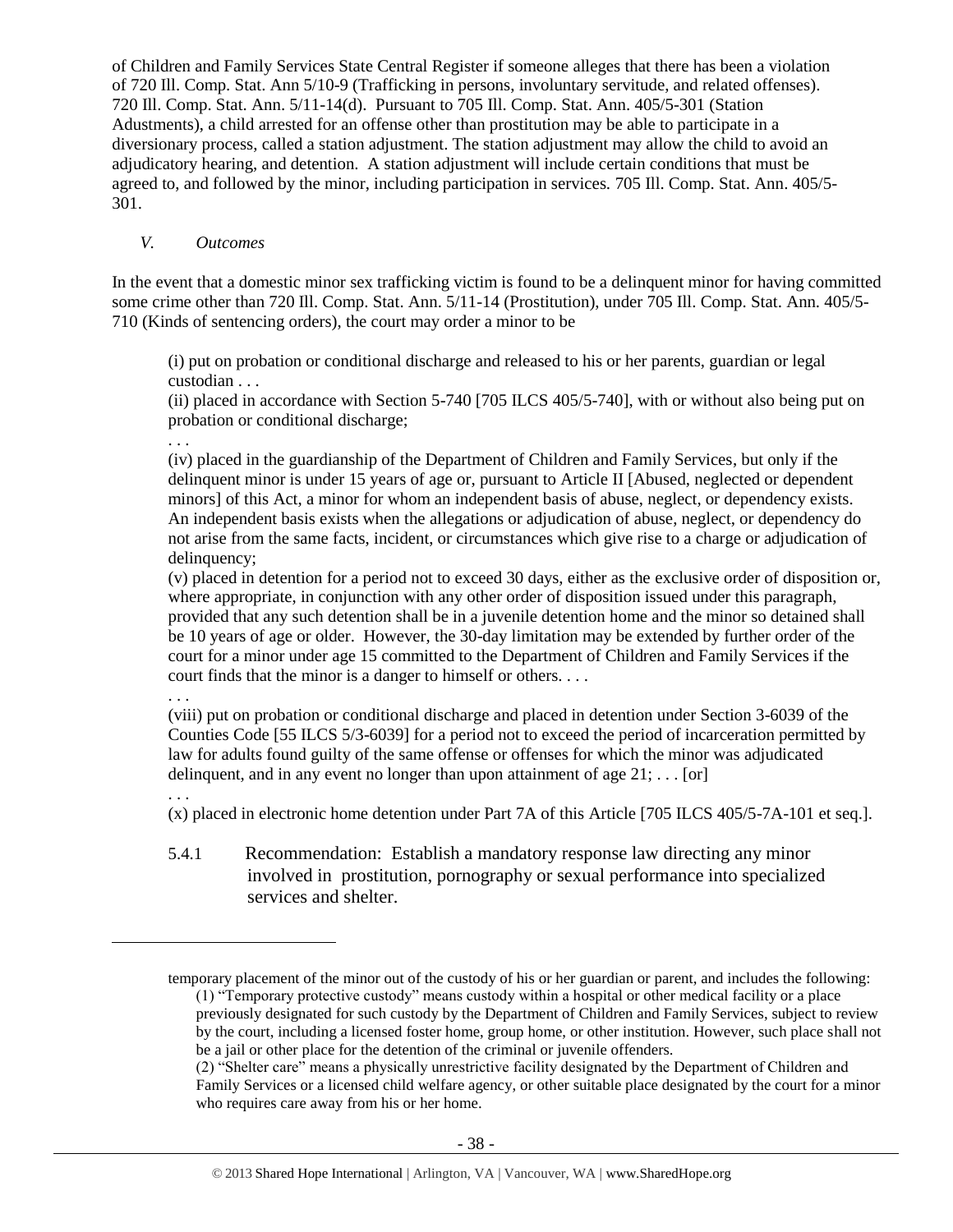#### *5.5 Commercial sexual exploitation is identified as a type of abuse and neglect within child protection statutes.*

Commercial sexual exploitation is identified as a type of abuse under Illinois's child protection and child abuse reporting laws. 705 Ill. Comp. Stat. Ann.  $405/2-3(1)(b)^{141}$  (Neglected or abused minor)  $^{142}$  states that a neglected minor includes one "whose environment is injurious to his or her welfare." 705 Ill. Comp. Stat. Ann. 405/2-3(2)(vi), (vii) provides that an abused minor includes

(2) any minor under 18 years of age whose parent or immediate family member, or any person responsible for the minor's welfare, or any person who is in the same family or household as the minor, or any individual residing in the same home as the minor, or a paramour of the minor's parent:

. . .

(vi) commits or allows to be committed the offense of involuntary servitude, involuntary sexual servitude of a minor, or trafficking in persons for forced labor or services defined in Section 10-9 [720 Ill. Comp. Stat. Ann. 5/10-9] of the Criminal Code of 1961 or the Criminal Code of 2012, upon such minor; or

(vii) allows, encourages or requires a minor to commit any act of prostitution, as defined in the Criminal Code of 1961 or the Criminal Code of 2012, and extending those definitions to include minors under 18 years of age.

Similarly, 325 Ill. Comp. Stat. Ann.  $5/3$  (Definitions)<sup>143</sup> defines an "abused child" in part as one

whose parent or immediate family member, or any person responsible for the child's welfare, or any individual residing in the same home as the child, or a paramour of the child's parent:

. . .

(h) commits or allows to be committed the offense of involuntary servitude, involuntary sexual servitude of a minor, or trafficking in persons as defined in [720 Ill. Comp. Stat. Ann. 5/10-9] against the child.

Under 325 Ill. Comp. Stat. Ann. 5/3, a "neglected child" includes one

who is not receiving the proper or necessary nourishment or medically indicated treatment including food or care . . . necessary for a child's well-being, or other care necessary for his or her well-being, including adequate food, clothing and shelter; or who is subjected to an environment which is injurious insofar as (i) the child's environment creates a likelihood of harm to the child's health, physical wellbeing, or welfare and (ii) the likely harm to the child is the result of a blatant disregard of parent or caretaker responsibilities . . .

*5.6 The definition of "caregiver" (or similar term) in the child welfare statutes is broad enough to include a trafficker who has custody or control of a child in order to bring a trafficked child into protection of child protective services.*

No definition of "caregiver" or "person responsible for the child's welfare" is provided within Illinois's child protection laws; however, 325 Ill. Comp. Stat. Ann. 5/3(h) (Definitions), Illinois's child abuse reporting law, defines a "person responsible for the child's welfare" as including "any other person responsible for the child's welfare at the time of the alleged abuse or neglect."

 $\overline{a}$ <sup>141</sup> *See infra section* 5.5 for a full analysis of the definition of "abuse" as it relates to identification of sexually exploited children.

 $142^{\circ}$ Under Juvenile Court Act of 1987, Article II. Abused, Neglected or Dependent Minors.

<sup>&</sup>lt;sup>143</sup> Under the Abused and Neglected Child Reporting Act. The text of 325 Ill. Comp. Stat. Ann. 5/3 included here and elsewhere in this report includes amendments made by the passage of House Bill 5278 during the 97th session of the Illinois Legislature (effective Jan. 1, 2013).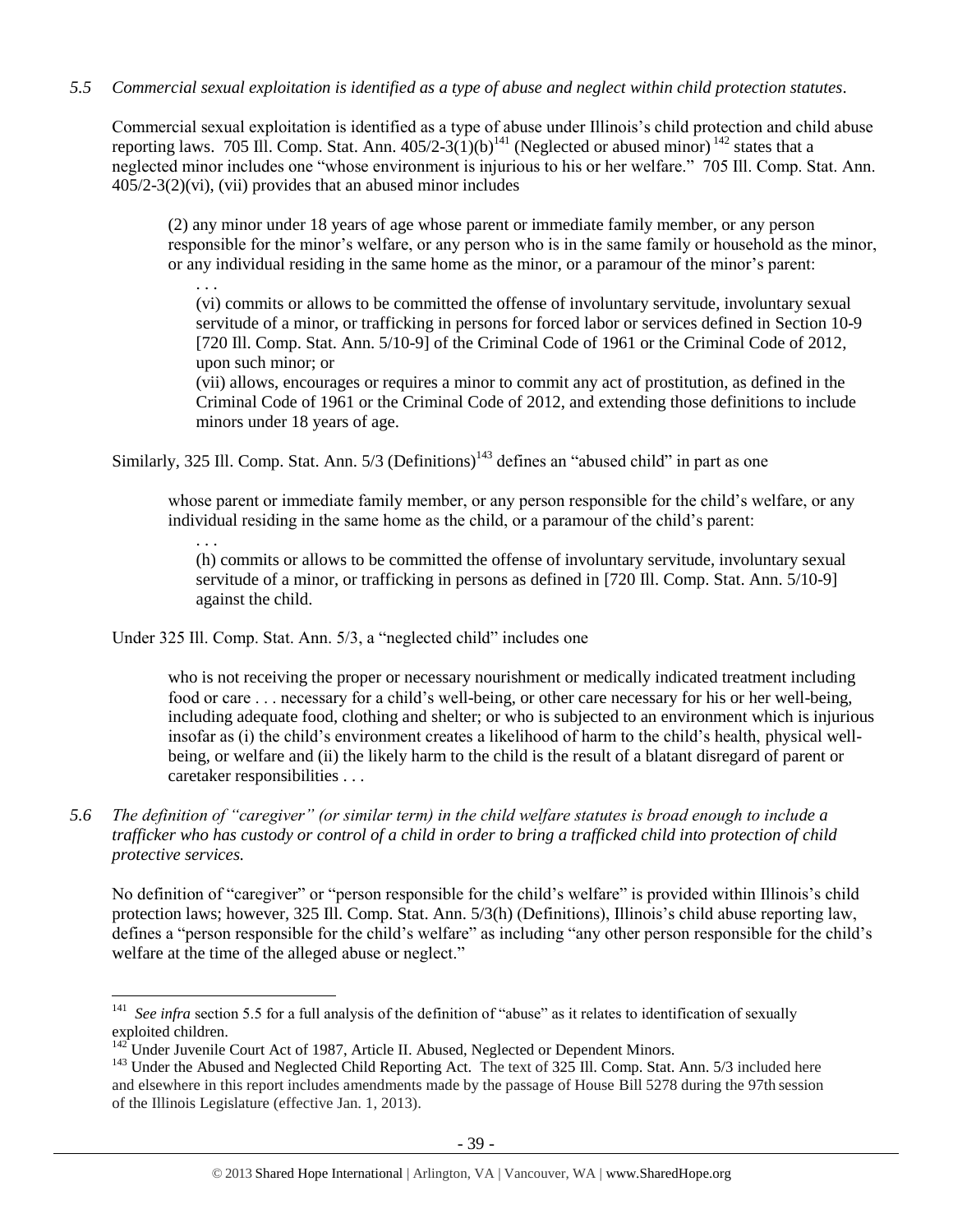*5.7 Crime victims' compensation is specifically available to a child victim of sex trafficking or commercial sexual exploitation of children (CSEC) without regard to ineligibility factors.*

A domestic minor sex trafficking victim may be eligible to obtain crime victims compensation. 740 Ill. Comp. Stat. Ann. 45/2(d) defines a "victim" to include "a person killed or injured in this State as a result of a crime of violence perpetrated or attempted against him or her." 740 Ill. Comp. Stat. Ann. 45/2(c) defines a "crime of violence" to include the offenses listed in 720 Ill. Comp. Stat. Ann. 5/11-1.40 (Predatory criminal sexual assault),  $5/11-1.60$  (Aggravated criminal sexual abuse),  $5/11-20.1$  (Child pornography), and  $5/11-14.4(a)(4)$ (Promoting juvenile prostitution).

740 Ill. Comp. Stat. Ann. 45/6.1 (Right to compensation) specifies the requirements for receiving compensation under the Crime Victims Compensation Act, several of which could make prostituted victims of domestic minor sex trafficking ineligible to receive compensation. 740 Ill. Comp. Stat. Ann. 45/6.1(a) requires the victim to file a claim for compensation "[w]ithin 2 years of the occurrence of the crime, or within one year after a criminal charge of a person for an offense, upon which the claim is based," unless the victim is under 18 or is under another "legal disability" at the time of the offense, in which case the victim may file an application for compensation "within 2 years after he attains the age of 18 years or the disability is removed . . . . Legal disability includes a diagnosis of posttraumatic stress disorder." Similarly, under 740 Ill. Comp. Stat. Ann. 45/6.1(b), victims must report the crime to law enforcement within 72 hours of the crime's commission, with later notice permissible only if "the applicant establishes that such notice was timely under the circumstances." For certain non-CSEC sex offenses, 740 Ill. Comp. Stat. Ann. 45/6.1(b-1) provides an extended reporting period of 7 days after the perpetration of the crime, or longer if the "applicant establishes that the notice was timely under the circumstances." No explanation is provided as to what constitutes "timely under the circumstances."

Additionally, 740 Ill. Comp. Stat. Ann. 45/6.1(d) disqualifies an applicant if the applicant is the "offender or an accomplice of the offender and the award would . . . unjustly benefit the offender or his accomplice." 740 Ill. Comp. Stat. Ann. 45/6.1(e) requires that the injury to the victim "was not substantially attributable to his own wrongful act and was not substantially provoked by the victim." 740 Ill. Comp. Stat. Ann. 45/10.1(d) (Amount of compensation) further limits the amount a domestic minor sex trafficking victim may receive by stating,

An award shall be reduced or denied according to the extent to which the victim's acts or conduct provoked or contributed to his or her injury or death, or the extent to which any prior criminal conviction or conduct of the victim may have directly or indirectly contributed to the injury or death of the victim.

- 5.7.1 Recommendation: Amend 740 Ill. Comp. Stat. Ann. 45/6.1 (Right to compensation) to create exceptions for child victims of trafficking or commercial sexual exploitation from filing requirements and ineligibility factors.
- *5.8 Victim-friendly procedures and protections are provided in the trial process for minors under 18.*

 $\overline{a}$ 

725 Ill. Comp. Stat. Ann. 5/115-7(a) (Prior sexual activity or reputation of victim of sexual offense) makes evidence relating to the prior sexual activity or reputation of an alleged victim of a sexual offense inadmissible in any prosecution for specified sex offenses,<sup>144</sup> unless the evidence relates to "the past sexual conduct of the

<sup>&</sup>lt;sup>144</sup> Pursuant to 725 Ill. Comp. Stat. Ann.  $5/115$ -7(a) (Prior sexual activity or reputation of victim of sexual offense),

In prosecutions for predatory criminal sexual assault of a child, aggravated criminal sexual assault, criminal sexual assault, aggravated criminal sexual abuse, criminal sexual abuse, or criminal transmission of HIV; and in prosecutions for battery and aggravated battery, when the commission of the offense involves sexual penetration or sexual conduct as defined in Section 11-0.1 of the Criminal Code of 2012; and with the trial or retrial of the offenses formerly known as rape, deviate sexual assault, indecent liberties with a child, and aggravated indecent liberties with a child, the prior sexual activity or the reputation of the alleged victim or corroborating witness under Section 115-7.3 of this Code is inadmissible . . . ."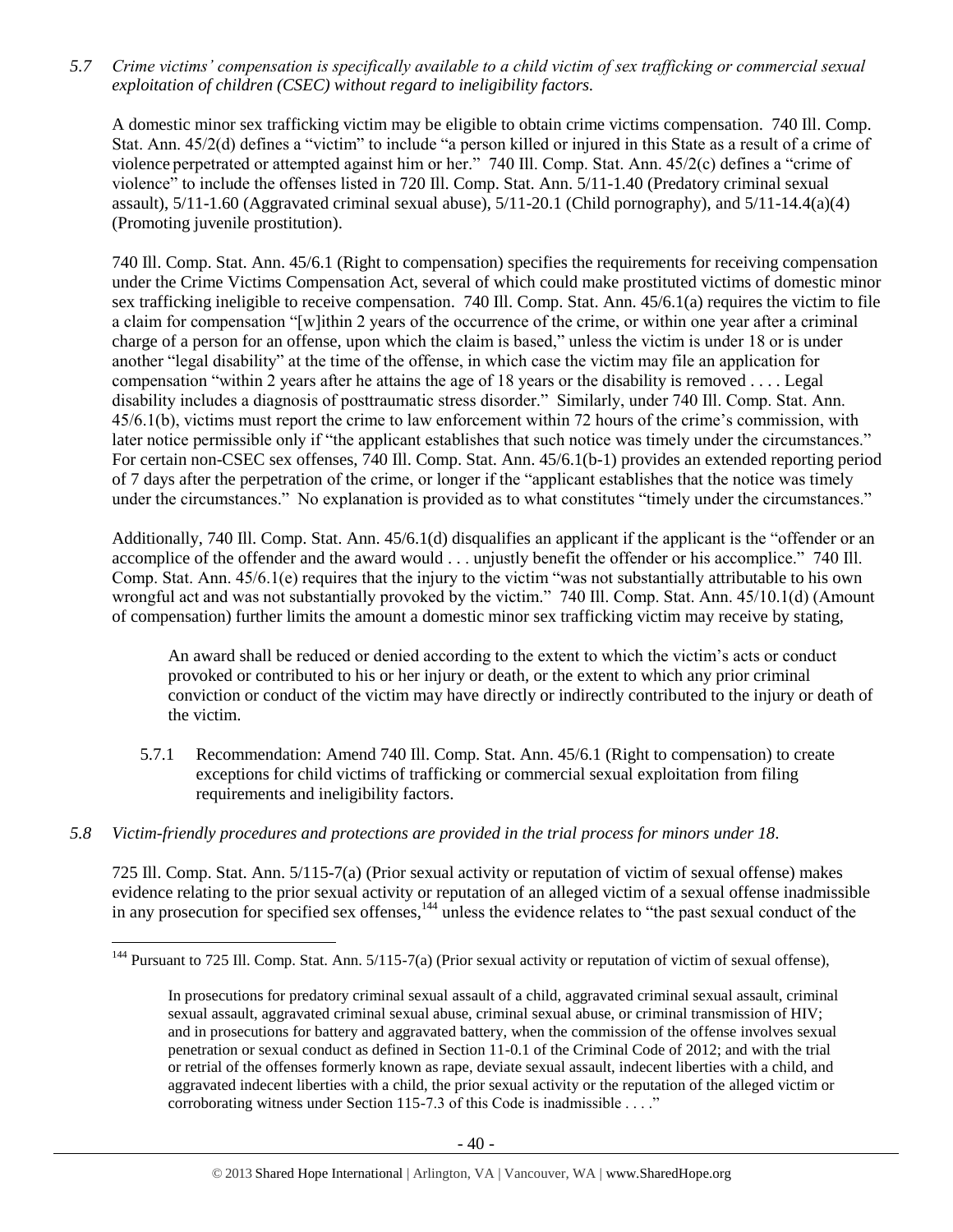alleged victim . . . with the accused when . . . offered by the accused upon the issue of whether the alleged victim . . . consented to the sexual conduct to which the offense is alleged" or to the extent the evidence is "constitutionally required to be admitted." 725 Ill. Comp. Stat. Ann. 5/115-11 (Closed trial during testimony of child victim of a sexual offense permitted) permits a child under 18, who is the victim of specified sex offenses, to have "all persons, who, in the opinion of the court, do not have a direct interest in the case, except the media," excluded from the courtroom while giving testimony.

Additionally, 725 Ill. Comp. Stat. Ann. 5/106B-5(a)(2) (Testimony by a victim who is a child) authorizes a victim of specified sexual offenses who is under 18 years old to give testimony via closed circuit television if "the judge determines that testimony by the child victim . . . in the courtroom will result in the child . . . suffering serious emotional distress such that the child . . . cannot reasonably communicate or . . . will suffer severe emotional distress that is likely to cause the child . . . to suffer severe adverse effects." Pursuant to 725 Ill. Comp. Stat. Ann. 5/106B-5(d), when a child provides testimony via closed circuit television, the prosecuting and defense attorneys, the judge, and "any person or persons whose presence, in the opinion of the court, contributes to the well-being of the child . . . including a person who has dealt with the child in a therapeutic setting concerning the abuse, [or] a parent or guardian of the child" may be present in the room with the child.

725 Ill. Comp. Stat. Ann. 190/3 (Confidentiality of Law Enforcement and Court Records) provides that in any investigation or proceeding pertaining to a criminal sexual offense, the identity of any child-victim must be excluded from the records and kept confidential.

Certain protections are available to domestic minor sex trafficking victims in dependency proceedings. For example, 750 Ill. Comp. Stat. Ann. 5/506(a) (Representation of child) permits the appointment of an attorney "[i]n any proceedings involving the support, custody, . . . parentage, . . . or general welfare of a minor or dependent child." Also, a guardian ad litem may be appointed to "testify or submit a written report to the court regarding his or her recommendations in accordance with the best interest of the child." 750 Ill. Comp. Stat. Ann. 5/506(a)(2). Finally, a child representative may be appointed to "advocate what the child representative finds to be in the best interests of the child after reviewing the facts and circumstances of the case." 750 Ill. Comp. Stat. Ann. 5/506(a)(3).

*5.9 Expungement or sealing of juvenile delinquency records resulting from arrests or adjudications for prostitution-related offenses committed as a result of, or in the course of, the commercial sexual exploitation of a minor is available within a reasonable time after turning 18.*

720 Ill. Comp. Stat. Ann. 5/11-14(d) (Prostitution) makes minors immune from prosecution for a prostitution violation; therefore, minors in Illinois should not be adjudicated as delinquents based on offenses perpetrated in the course of their commercial sexual exploitation. As a result, a domestic minor sex trafficking victim should be able to petition the court under 705 Ill. Comp. Stat. Ann.  $405/5-915^{145}$  (Expungement of juvenile law enforcement and court records) to have records relating to an arrest for 720 Ill. Comp. Stat. Ann. 5/11-14 expunged. 705 Ill. Comp. Stat. Ann. 405/5-915(1), (2) states,

(1) Whenever any person has attained the age of 18 or whenever all juvenile court proceedings relating to that person have been terminated, whichever is later, the person may petition the court to expunge<sup>146</sup>

<sup>&</sup>lt;sup>145</sup> The text of 705 Ill. Comp. Stat. Ann. 405/5-915 included here and elsewhere in this report includes amendments made by the passage of House Bill 2404 during the 2013 session of the Illinois Legislature and enacted by P.A. 98- 0061 (effective Jan.1 2014).

<sup>146</sup> 705 Ill. Comp. Stat. Ann. 405/5-915 defines "expunge" as "to physically destroy the records and to obliterate the minor's name from any official index or public record, or both. Nothing in this Act shall require the physical destruction of the internal office records, files, or databases maintained by a State's Attorney's Office or other prosecutor."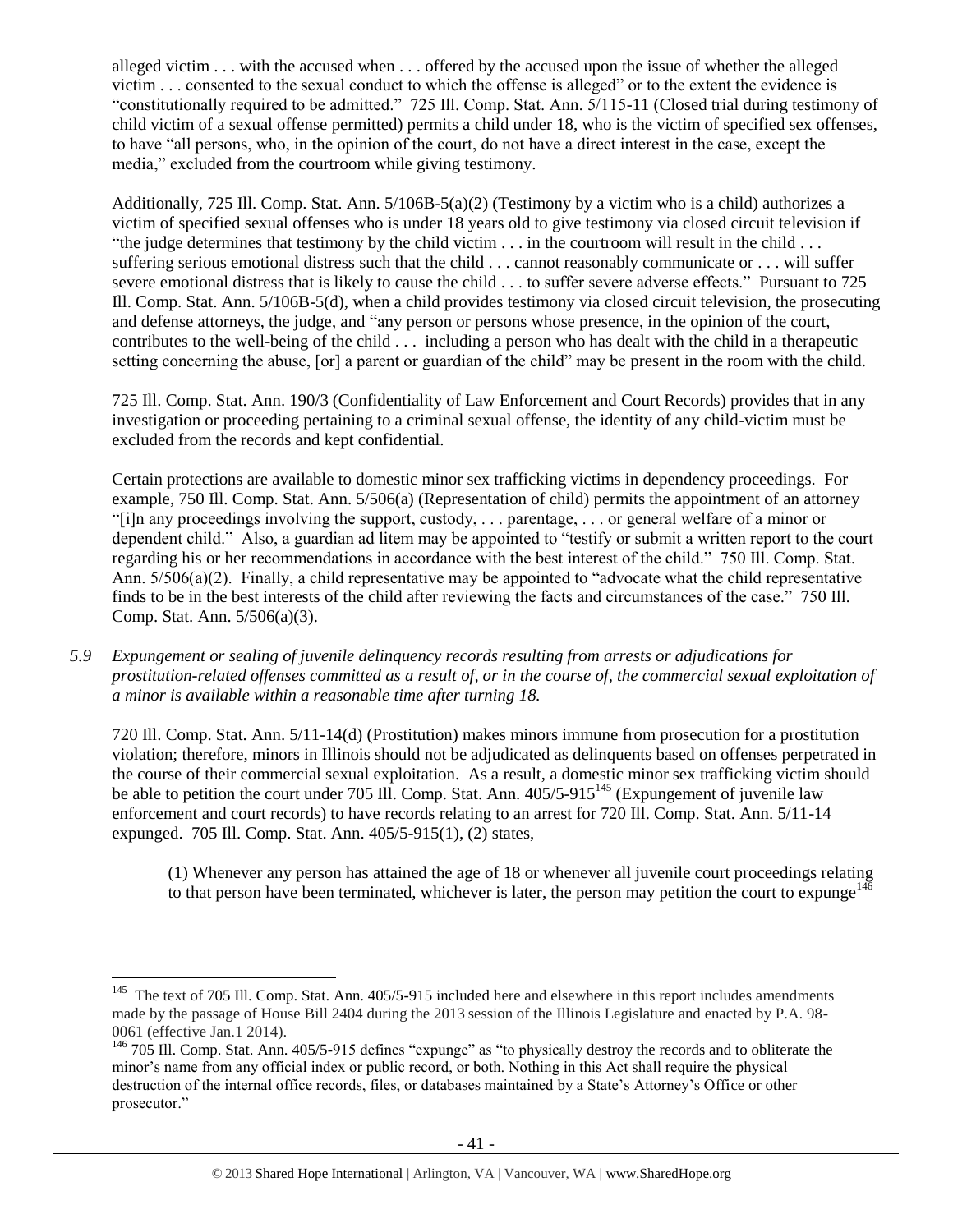law enforcement records<sup>147</sup> relating to incidents occurring before his or her 18th birthday or his or her juvenile court records, or both, but only in the following circumstances:

(a) the minor was arrested and no petition for delinquency was filed with the clerk of the circuit court; or

(b) the minor was charged with an offense and was found not delinquent of that offense; or

(c) the minor was placed under supervision pursuant to Section 5-615 [705 ILCS 405/5-615] [Continuance under supervision], and the order of supervision has since been successfully terminated; or

(d) the minor was adjudicated for an offense which would be a Class B misdemeanor, Class C misdemeanor, or a petty or business offense if committed by an adult.

(2) Any person may petition the court to expunge all law enforcement records relating to any incidents occurring before his or her 18th birthday which did not result in proceedings in criminal court and all juvenile court records with respect to any adjudications except those based upon first degree murder and sex offenses which would be felonies if committed by an adult, if the person for whom expungement is sought has had no convictions for any crime since his or her 18th birthday and:

(a) has attained the age of 21 years; or

(b) 5 years have elapsed since all juvenile court proceedings relating to him or her have been terminated or his or her commitment to the Department of Juvenile Justice pursuant to this Act has been terminated;

whichever is later of (a) or (b). Nothing in this Section 5-915 precludes a minor from obtaining expungement under Section 5-622 [Expungement review].

. . . .

Under 705 Ill. Comp. Stat. Ann. 405/5-622 (Expungement review), a minor charged for the first time with a misdemeanor offense generally "is eligible for expungement review by the court upon his or her 18th birthday or upon completion of the minor's sentence or disposition of the charge against the minor, whichever is later." The statute clarifies that the expungement may only be objected to in certain cases, including if the investigation or proceedings are still active, if the arrest was for a sex offense,<sup>148</sup> or if "the minor is a potential witness in an upcoming court proceeding and that such arrest record is relevant to that proceeding." 705 Ill. Comp. Stat. Ann. 405/5-622.

For expungement of records other than delinquency proceedings, 705 Ill. Comp. Stat. Ann.  $405/1-9(2)^{149}$ (Expungement of law enforcement and juvenile court records) states that, once a minor reaches age 18 and juvenile proceedings are over, "the person may petition the court to expunge law enforcement records relating to incidents occurring before his 18th birthday or his juvenile court records, or both if the minor was placed under supervision . . . and such order of supervision has since been successfully terminated."

*5.10 Victim restitution and civil remedies for victims of domestic minor sex trafficking or commercial sexual exploitation of children (CSEC) are authorized by law.* 

720 Ill. Comp. Stat. Ann.  $5/10-9(g)^{150}$  (Trafficking in persons, involuntary servitude, and related offenses) requires the court to order a defendant convicted of sex trafficking to make restitution to the victim for the greater of:

 $\overline{a}$ <sup>147</sup> 705 Ill. Comp. Stat. Ann. 405/5-915 defines "law enforcement record" as including but not "limited to records of arrest, station adjustments, fingerprints, probation adjustments, the issuance of a notice to appear, or any other records maintained by a law enforcement agency relating to a minor suspected of committing an offense." <sup>148</sup> *See supra* Sections 2.10 and 3.5 for a list of the relevant sex offenses.

<sup>&</sup>lt;sup>149</sup> The text of 705 Ill. Comp. Stat. Ann. 405/1-9 included here and elsewhere in this report includes amendments made by the passage of House Bill 2404 during the 2013 session of the Illinois Legislature and enacted by P.A. 98- 0061 (effective Jan.1 2014). The bill altered the applicable age from 17 to 18, and applies to juveniles arrested or taken into custody after January 1, 2014.

<sup>150</sup> *See supra* not[e 2.](#page-0-0)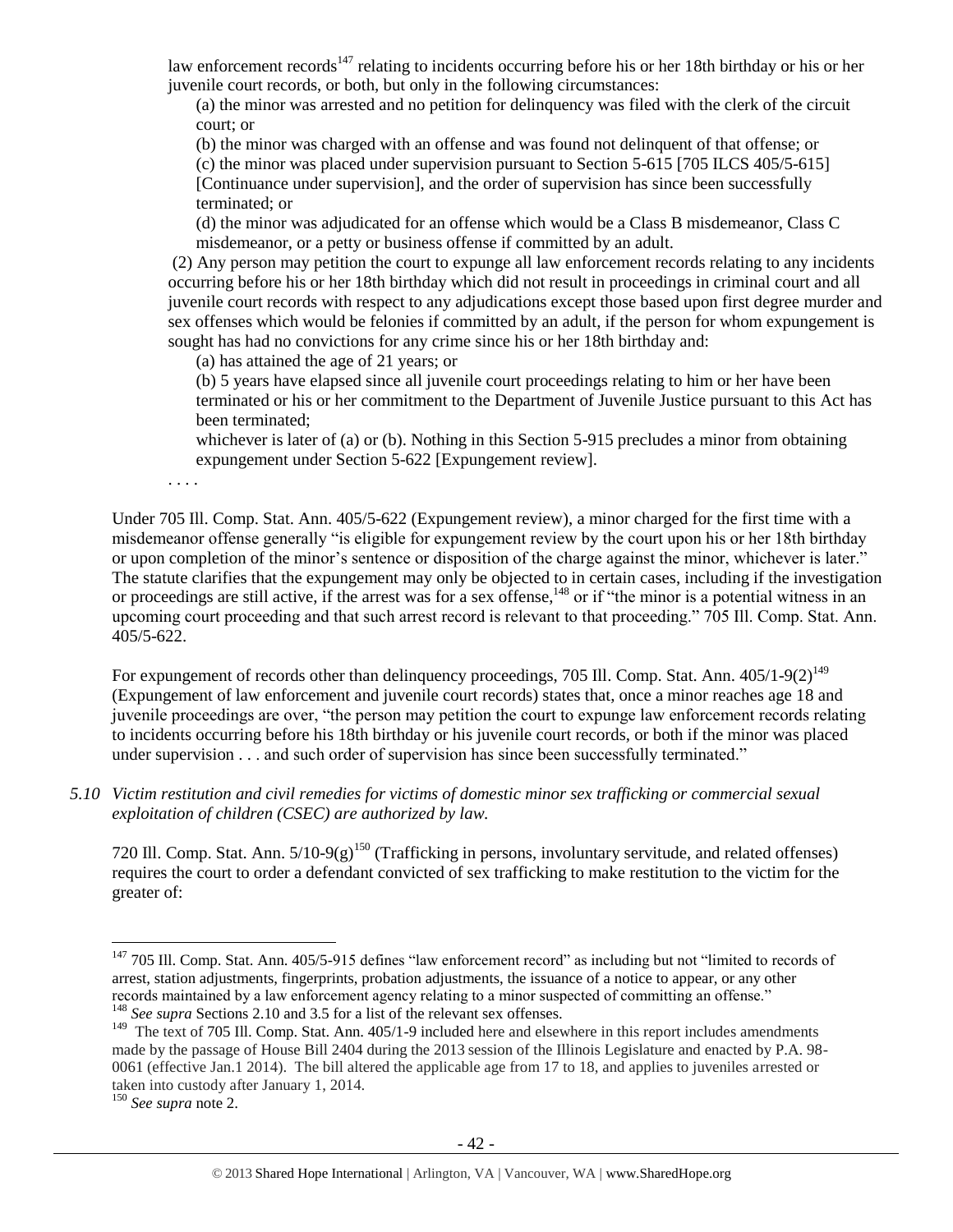(1) the gross income or value to the defendant of the victim's labor or services or (2) the value of the victim's labor as guaranteed under the Minimum Wage Law and overtime provisions of the Fair Labor Standards Act (FLSA) [29 U.S.C. § 201 et seq.] or the Minimum Wage Law [820 ILCS 105/1 et seq.], whichever is greater.

Furthermore, 730 Ill. Comp. Stat. Ann. 5/5-5-6 (Restitution) requires the court to order a defendant convicted of any offense under Illinois's criminal laws to make restitution to a victim who "received any injury to his or her person or damage to his or her real or personal property as a result of the criminal act of the defendant." Additionally, the offender may be required to pay the victim's long-term physical health care costs, which also includes mental health care costs. 730 Ill. Comp. Stat. Ann. 5/5-5-6(f-1). For convictions under 720 Ill. Comp. Stat. Ann. 5/11-1.20 (Criminal sexual assault), 5/11-1.30 (Aggravated criminal sexual assault), 5/11-1.40 (Predatory criminal sexual assault of a child), 5/11-1.50 (Criminal sexual abuse), 5/11-1.60 (Aggravated criminal sexual abuse), 5/11-19.2 (Exploitation of a child) [Repealed], 5/11-20.1 (Child pornography), 5/11- 20.1B (Aggravated child pornography) [Repealed] and 5/11-14.4(a)(4) (Promoting juvenile prostitution), an offender may also be required to "meet all or any portion of the financial obligations of treatment, including but not limited to medical, psychiatric, or rehabilitative treatment or psychological counseling, prescribed for the victim or victims of the offense. 730 Ill. Comp. Stat. Ann. 5/5-5-6(g).

Civil remedies are available to victims of domestic minor sex trafficking in the Predator Accountability Act located in Chapter 740 (Civil liabilities). The Predator Accountability Act was enacted for the purpose of allowing "persons who have been or who are subjected to the sex trade to seek civil damages and remedies from individuals and entities that recruited, harmed, profited from, or maintained them in the sex trade." 740 Ill. Comp. Stat. Ann. 128/5. Specifically, 740 Ill. Comp. Stat. Ann. 128/15 (Cause of action) provides a civil cause of action to victims of 720 Ill. Comp. Stat. Ann. 5/10-9 (Trafficking in persons, involuntary servitude, and related offenses), 5/11-14.4(a)(2)–(4) (Promoting juvenile prostitution), 5/11-20.1(Child pornography).

*5.11 Statutes of limitations for civil and criminal actions for child sex trafficking or commercial sexual exploitation of children (CSEC) offenses are eliminated or lengthened sufficiently to allow prosecutors and victims a realistic opportunity to pursue criminal action and legal remedies.*

720 Ill. Comp. Stat. Ann. 5/3-5(b) (General Limitations) establishes the generally applicable statute of limitations for criminal offenses, which is 3 years for felonies and 1.5 years for misdemeanors, unless otherwise specified. 720 Ill. Comp. Stat. Ann. 5/3-5(a) eliminates the statute of limitations when the prosecution is for violations of 720 Ill. Comp. Stat. Ann. 5/11-20.1(a)(1) (Child pornography), or "any offense involving sexual conduct<sup>151</sup> or sexual penetration,<sup>152</sup> as defined by Section 11-0.1 of this Code in which the DNA profile of the offender is obtained and entered into a DNA database within 10 years after the commission of the offense," so long as the offense is reported to law enforcement within 3 years of its commission, unless a longer time is provided.

Additionally, 720 Ill. Comp. Stat. Ann. 5/3-6(d) (Extended limitations) tolls the statute of limitations for certain CSEC offenses and trafficking offenses until at least 1 year after the victim turns 18. 720 Ill. Comp. Stat. Ann. 5/3-6states:

 (b-5) When the victim is under 18 years of age at the time of the offense, a prosecution for involuntary servitude, involuntary sexual servitude of a minor, or trafficking in persons and related offenses under Section 10-9 of this Code may be commenced within one year of the victim attaining the age of 18 years. However, in no such case shall the time period for prosecution expire sooner than 3 years after the commission the offense.

<sup>…</sup>

<sup>&</sup>lt;sup>151</sup> See supra not[e 23](#page-4-0) for the definition of "sexual conduct."

<sup>&</sup>lt;sup>152</sup> See supra not[e 8](#page-2-0) for the definition of "sexual penetration."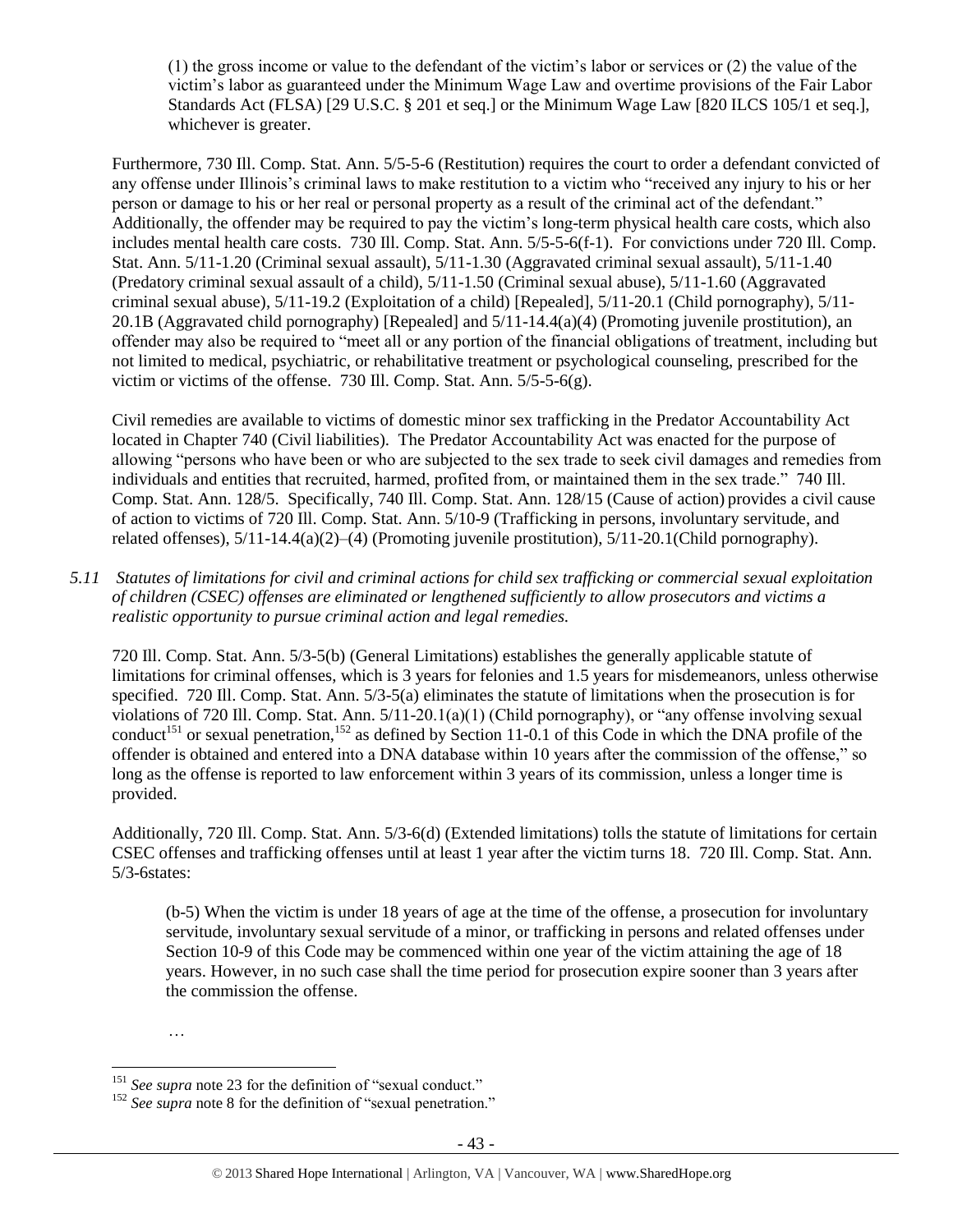(d) A prosecution for child pornography, aggravated child pornography, indecent solicitation of a child, soliciting for a juvenile prostitute, juvenile pimping, exploitation of a child, or promoting juvenile prostitution except for keeping a place of juvenile prostitution may be commenced within one year of the victim attaining the age of 18 years. However, in no such case shall the time period for prosecution expire sooner than 3 years after the commission of the offense. When the victim is under 18 years of age, a prosecution for criminal sexual abuse may be commenced within one year of the victim attaining the age of 18 years. However, in no such case shall the time period for prosecution expire sooner than 3 years after the commission of the offense.

Because both involve "sexual conduct or sexual penetration," therefore, prosecutions for violations of 720 Ill. Comp. Stat. Ann. 5/11-14.1 (Solicitation of a sexual act) and 5/11-18.1 (Patronizing a minor engaged in prostitution) can be commenced at any time.

For civil causes of action arising under the Predator Accountability Act,<sup>153</sup> 735 Ill. Comp. Stat. Ann. 5/13-225(b) (Predator accountability) states,

[A]n action under the Predator Accountability Act must be commenced within 10 years of the date the limitation period begins to run under subsection (d) or within 10 years of the date the plaintiff discovers or through the use of reasonable diligence should discover both (i) that the sex trade<sup>154</sup> act occurred, and (ii) that the defendant caused, was responsible for, or profited from the sex trade act. The fact that the plaintiff discovers or through the use of reasonable diligence should discover that the sex trade act occurred is not, by itself, sufficient to start the discovery period under this subsection (b).

735 Ill. Comp. Stat. Ann. 5/13-225(d)–(f) provide that the statute of limitations is tolled until the minor reaches the age of 18, until the plaintiff is no longer "subject to threats, intimidation, manipulation, or fraud perpetrated by the defendant," and until "the expiration of all limitations periods applicable to the criminal prosecution of the plaintiff for any acts which form the basis of a cause of action."

Other civil actions are subject to varying statutes of limitations; however, pursuant to 735 Ill. Comp. Stat. Ann. 5/13-211 (Minors and persons under legal disability), these otherwise applicable civil statutes of limitations may be extended up to 2 years after the minor turns 18.

735 Ill. Comp. Stat. Ann. 5/13-202.1(a) (No limitations on certain actions—Duties of Department of Corrections and State's Attorneys) provides that civil actions for convictions of or conduct that amounts to a Class X or Class 1 felony at the time of filing have no statute of limitations. Also, 735 Ill. Comp. Stat. Ann. 5/13-202.3 (Actions arising out of injuries by sexual conduct or sexual penetration) states that for civil actions for violations involving sexual conduct or sexual penetration, the applicable statute of limitations is tolled while "the person injured is subject to threats, intimidation, manipulation, or fraud."

735 Ill. Comp. Stat. Ann. 5/13-202 (Personal Injury―penalty) generally assigns a 2 year statute of limitations to civil actions involving injury to the person; however, if the offender is convicted of a Class X felony and causes injury to the person, the applicable statute of limitations is 10 years. 735 Ill. Comp. Stat. Ann. 5/13-214.1.

<sup>&</sup>lt;sup>153</sup> See supra Section 2.8 for the offenses to which the Predator Accountability Act applies.

<sup>&</sup>lt;sup>154</sup> 735 Ill. Comp. Stat. Ann. 5/13-225(a) defines "sex trade" and "victim of the sex trade" as having the meanings as set forth in 740 Ill. Comp. Stat. Ann. 128/10*. See supra* Section 5.1 for these definitions.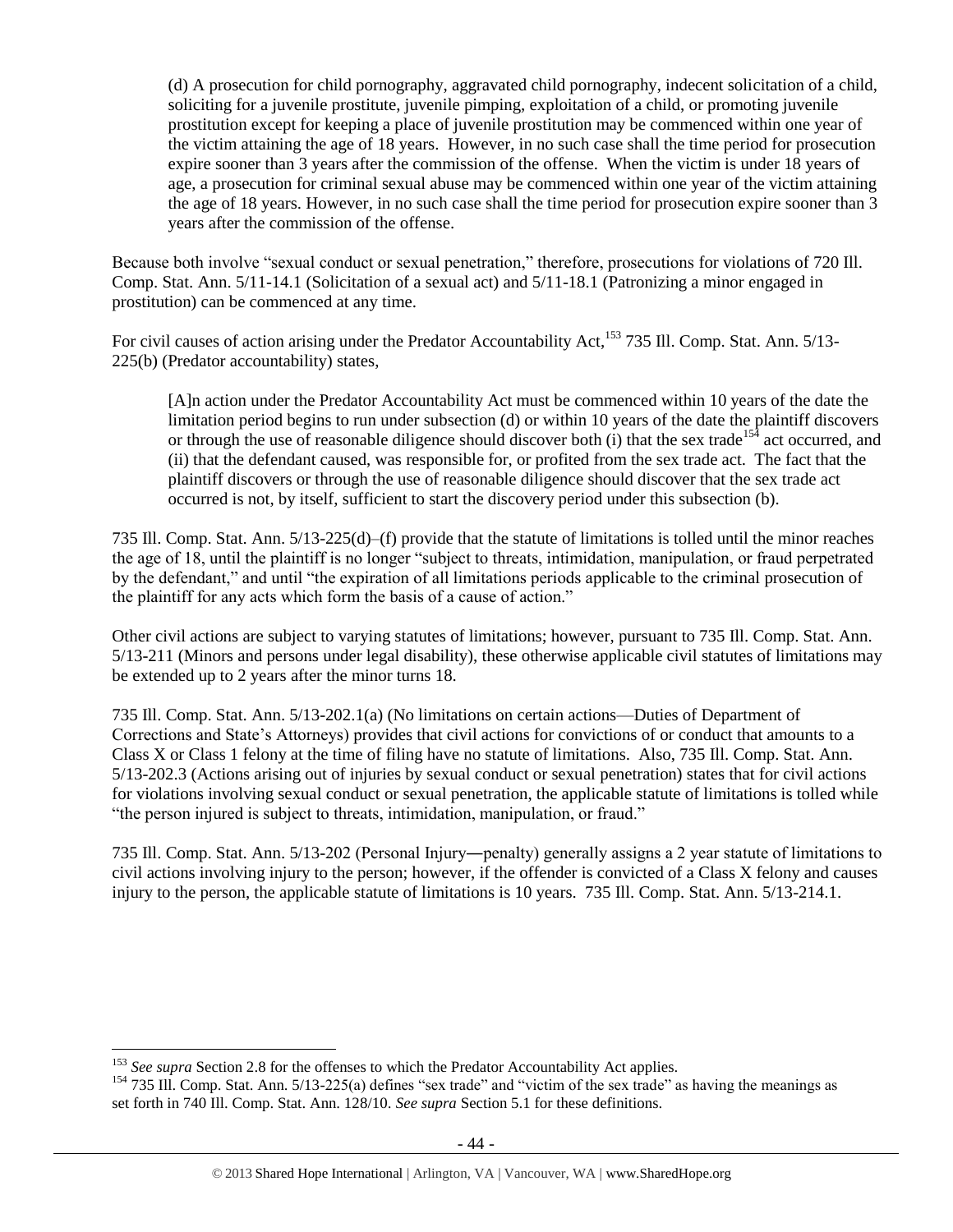#### **FRAMEWORK ISSUE 6: CRIMINAL JUSTICE TOOLS FOR INVESTIGATION AND PROSECUTIONS**

#### *Legal Components:*

- *6.1 Training on human trafficking and domestic minor sex trafficking for law enforcement is statutorily mandated or authorized.*
- *6.2 Single party consent to audio-taping is permitted in law enforcement investigations.*
- *6.3 Wiretapping is an available tool to investigate domestic minor sex trafficking.*
- *6.4 Using a law enforcement posing as a minor to investigate buying or selling of commercial sex acts is not a defense to soliciting, purchasing, or selling sex with a minor.*
- *6.5 Using the Internet to investigate buyers and traffickers is a permissible investigative technique.*
- *6.6 Law enforcement and child welfare agencies are mandated to promptly report missing and recovered children. \_\_\_\_\_\_\_\_\_\_\_\_\_\_\_\_\_\_\_\_\_\_\_\_\_\_\_\_\_\_\_\_\_\_\_\_\_\_\_\_\_\_\_\_\_\_\_\_\_\_\_\_\_\_\_\_\_\_\_\_\_\_\_\_\_\_\_\_\_\_\_\_\_\_\_\_\_\_\_\_\_\_\_\_\_\_\_\_\_\_\_\_\_\_*

#### *Legal Analysis:*

- *6.1 Training on human trafficking and domestic minor sex trafficking for law enforcement is statutorily mandated or authorized.*
	- 50 Ill. Comp. Stat. Ann. 705/7(a) (Rules and standards for schools) provides,

The Board shall adopt rules and minimum standards for such schools which shall include but not be limited to the following:

a. The curriculum for probationary police officers which shall be offered by all certified schools . . . . shall include specific training in techniques for immediate response to and investigation of cases of . . . sexual assault of adults and children. The curriculum shall include training in techniques designed to promote effective communication at the initial contact with crime victims and ways to comprehensively explain to victims and witnesses their rights under the Rights of Crime Victims and Witnesses Act and the Crime Victims Compensation Act. . . . The curriculum for permanent police officers shall include but not be limited to (1) refresher and inservice training in any of the courses listed above in this subparagraph, (2) advanced courses in any of the subjects listed above in this subparagraph, (3) training for supervisory personnel, and (4) specialized training in subjects and fields to be selected by the board....

50 Ill. Comp. Stat. Ann. 705/10.1 (Additional training programs) allows the Board to "initiate, administer, and conduct training programs for permanent police officers and permanent county corrections officers in addition to the basic recruit training program." 50 Ill. Comp. Stat. Ann. 705/10.10 (Training in child abduction and missing endangered senior alert system) further mandates that the Board conduct training programs for law enforcement personnel with regards to the "statewide coordinated child abduction alert system."

- 6.1.1 Recommendation: Amend the Illinois Police Training Act to specifically include domestic minor sex trafficking training for law enforcement officers..
- *6.2 Single party consent to audiotaping is permitted in law enforcement investigations.*

Illinois does not permit single party consent to audiotaping. 720 Ill. Comp. Stat. Ann. 5/14-2(a)(1) (Elements of the offense; affirmative defense) makes it a crime when someone

[k]nowingly and intentionally uses an eavesdropping device for the purpose of hearing or recording all or any part of any conversation or intercepts, retains, or transcribes electronic communication unless he does so (A) with the consent of all of the parties to such conversation or electronic communication or (B) in accordance with Article 108A [Authorization for use of eavesdropping device] or Article 108B [Electronic criminal surveillance] . . .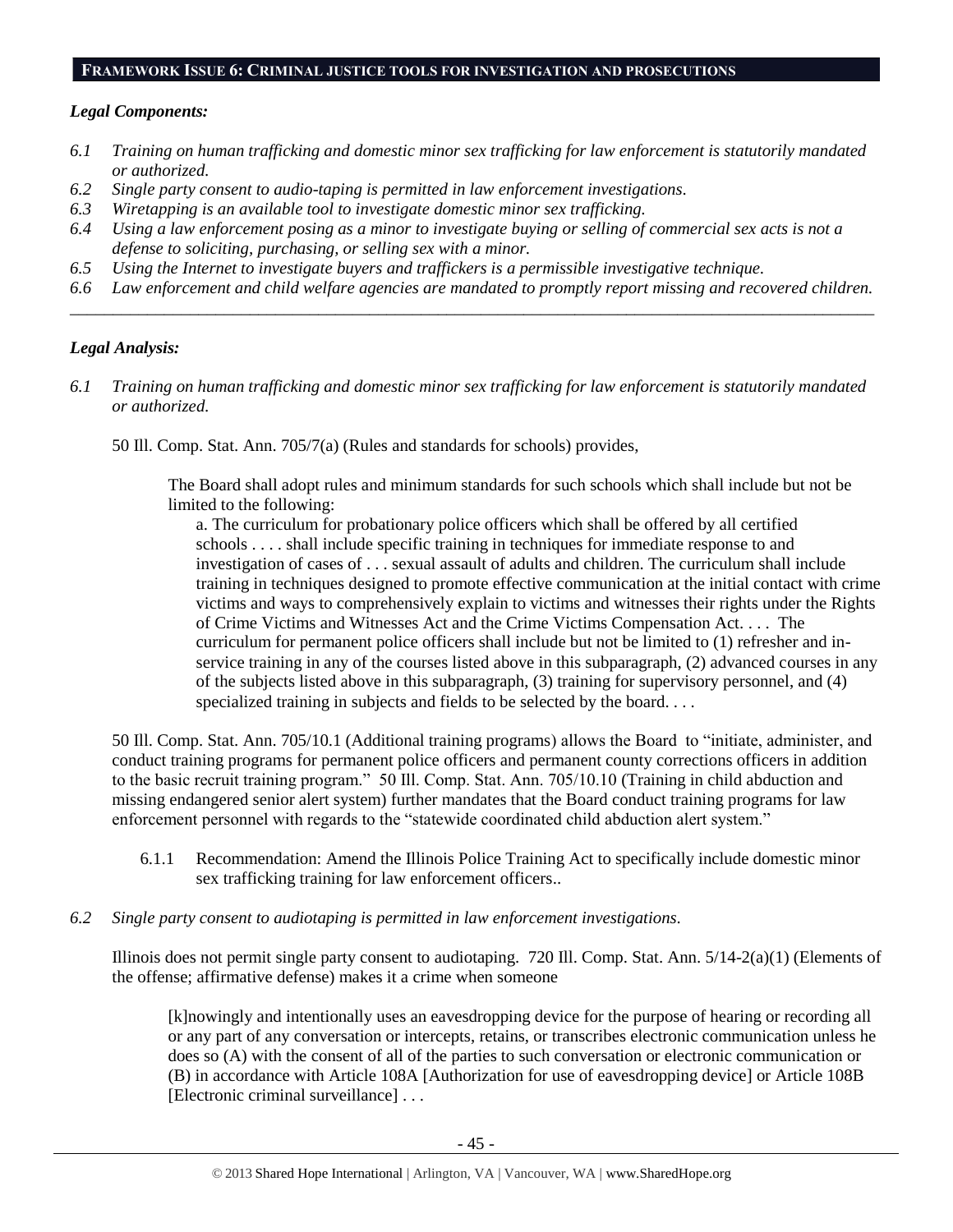The following activities shall be exempt from the provisions of this Article:

(g) With prior notification to the State's Attorney of the county in which it is to occur, recording or listening with the aid of any device to any conversation where a law enforcement officer, or any person acting at the direction of law enforcement, is a party to the conversation and has consented to it being intercepted or recorded under circumstances where the use of the device is necessary for the protection of the law enforcement officer or any person acting at the direction of law enforcement, in the course of an investigation of a forcible felony, a felony offense of involuntary servitude, involuntary sexual servitude of a minor, or trafficking in persons under Section 10-9 of this Code [720 ILCS 5/10-9 [Trafficking in persons, involuntary servitude, and related offenses], an offense involving prostitution, solicitation of a sexual act, or pandering, . . . Any recording or evidence derived as the result of this exemption shall be inadmissible in any proceeding, criminal, civil or administrative, except (i) where a party to the conversation suffers great bodily injury or is killed during such conversation, or (ii) when used as direct impeachment of a witness concerning matters contained in the interception or recording. The Director of the Department of State Police shall issue regulations as are necessary concerning the use of devices, retention of tape recordings, and reports regarding their use;

. . . .

. . . .

(g-6) With approval of the State's Attorney of the county in which it is to occur, recording or listening with the aid of any device to any conversation where a law enforcement officer, or any person acting at the direction of law enforcement, is a party to the conversation and has consented to it being intercepted or recorded in the course of an investigation of involuntary servitude, involuntary sexual servitude of a minor, trafficking in persons, child pornography, aggravated child pornography, indecent solicitation of a child, child abduction, luring of a minor, sexual exploitation of a child, predatory criminal sexual assault of a child, aggravated criminal sexual abuse in which the victim of the offense was at the time of the commission of the offense under 18 years of age, criminal sexual abuse by force or threat of force in which the victim of the offense was at the time of the commission of the offense under 18 years of age, or aggravated criminal sexual assault in which the victim of the offense was at the time of the commission of the offense under 18 years of age. . . . Any recording or evidence obtained or derived in the course of an investigation of [any of the above listed offenses] . . . shall, upon motion of the State's Attorney or Attorney General prosecuting any case involving [any of the above listed offenses] . . . be reviewed in camera with notice to all parties present by the court presiding over the criminal case, and, if ruled by the court to be relevant and otherwise admissible, it shall be admissible at the trial of the criminal case. Absent such a ruling, any such recording or evidence shall not be admissible at the trial of the criminal case;

- 6.2.1 Recommendation: Amend 720 Ill. Comp. Stat. Ann. 5/14-3(g), (g-6) (Exemptions) to allow single party consent for law enforcement to use audiotaping in investigations of trafficking and CSEC offenses and use of the resulting evidence in prosecutions.
- *6.3 Wiretapping is an available tool to investigate domestic minor sex trafficking.*

Illinois specifically allows law enforcement to use wiretapping in investigations relating to 720 Ill. Comp. Stat. Ann.  $5/10-9(c)-(f)^{156}$  (Trafficking in persons, involuntary servitude, and related offenses).

 $\overline{a}$ <sup>155</sup> The text of 720 Ill. Comp. Stat. Ann. 5/14-3 included here and elsewhere in this report includes amendments made by the passage of House Bill 5278 during the 97th session of the Illinois Legislature and enacted by P.A. 97- 897 §15 (effective Jan. 1, 2013).

<sup>156</sup> *See supra* not[e 2.](#page-0-0)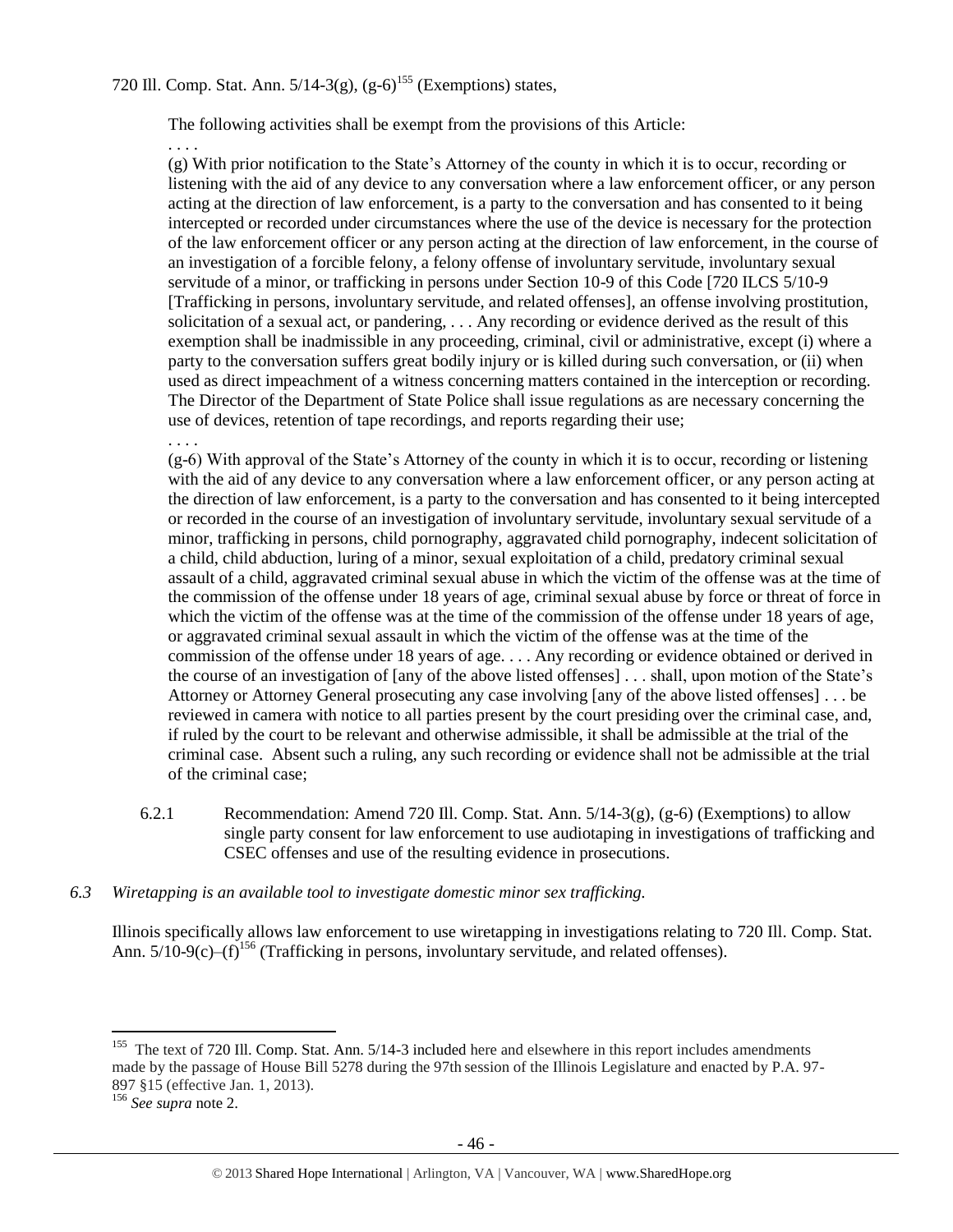725 Ill. Comp. Stat. Ann. 5/108B-2 (Request for application for interception) authorizes a State's Attorney to "apply for an order authorizing interception of private communications," as provided in Article 108B (Electronic criminal surveillance). 725 Ill. Comp. Stat. Ann. 5/108B-5(a) (Requirements for order of interception) permits a judge to enter an order

authorizing the interception of a private communication, if the chief judge determines on the basis of the application submitted by the applicant, that:

(1) There is probable cause for belief that (A) the person whose private communication is to be intercepted is committing, has committed, or is about to commit an offense enumerated in [725 Ill. Comp. Stat. Ann. 5/108B-3],<sup>157</sup> or (B) the facilities from which, or the place where, the private communication is to be intercepted, is, has been, or is about to be used in connection with the commission of the offense, or is leased to, listed in the name of, or commonly used by, the person; and

(2) There is probable cause for belief that a particular private communication concerning such offense may be obtained through the interception; and

(3) Normal investigative procedures with respect to the offense have been tried and have failed or reasonably appear to be unlikely to succeed if tried or too dangerous to employ; and

(4) The electronic criminal surveillance officers to be authorized to supervise the interception of the private communication have been certified by the Department.

Furthermore, 725 Ill. Comp. Stat. Ann. 5/108A-2 (Authorized disclosure or use of information) and 5/108B-2a (Authorized disclosure or use of information) allow a law enforcement officer who "obtained knowledge of the contents of any conversation overheard or recorded by use of an eavesdropping device or evidence derived therefrom" to disclose such information to another law enforcement or prosecuting attorney if the eavesdropping was authorized.

725 Ill. Comp. Stat. Ann.  $5/108B-3(a)^{158}$  (Authorization for the interception of private communication) permits a judge to authorize,

[T]he interception of a private communication when no party has consented to the interception and (i) the interception may provide evidence of, or may assist in the apprehension of a person who has committed, is committing or is about to commit, a violation of . . . 10-9 [720 ILCS 5/10-9] (involuntary servitude, involuntary sexual servitude of a minor, or trafficking in persons), paragraph (1), (2), or (3) of subsection (a) of Section 11-14.4 [720 ILCS 5/11-14.4] (promoting juvenile prostitution), subdivision (a)(2)(A) or (a)(2)(B) of Section 11-14.3 [720 ILCS  $5/11$ -14.3] (promoting prostitution)11-15.1 [720 ILCS 5/11-15.1] (soliciting for a minor engaged in prostitution) [Repealed], 11-16 [720 ILCS 5/11-17] (pandering) [Repealed], 11-17.1 [720 ILCS 5/11-17.1] (keeping a place of juvenile prostitution) [Repealed], 11-18.1 [720 ILCS 5/11-18.1] (patronizing a minor engaged in prostitution), 11-19.1 [720 ILCS 5/11-19.1] (juvenile pimping and aggravated juvenile pimping) [Repealed], . . . .

*6.4 Using a law enforcement posing as a minor to investigate buying or selling of commercial sex acts is not a defense to soliciting, purchasing, or selling sex with a minor.*

No law expressly permits the use of a decoy by law enforcement in the investigation of minor sex trafficking. However, certain sexual offense laws do provide that the involvement of law enforcement in the investigation of the crime is not a defense. For example, 720 Ill. Comp. Stat. Ann. 5/10-5.1(f)(3) (Luring of a minor) states that

<sup>&</sup>lt;sup>157</sup> Offenses listed in 725 Ill. Comp. Stat. Ann. 5/108B-3 include violations of 720 Ill. Comp. Stat. Ann. 5/10-9 (Trafficking in persons, involuntary servitude, and related offenses), 5/11-18.1 (Patronizing a minor engaged in prostitution), and 5/29B-1 (Money laundering).

<sup>&</sup>lt;sup>158</sup> The text of 725 Ill. Comp. Stat. Ann. 5/108B-3 included here and elsewhere in this report includes amendments made by the passage of House Bill 3804 during the 97th session of the Illinois Legislature and enacted by P.A. 97- 1150 §635 (effective Jan. 25, 2013).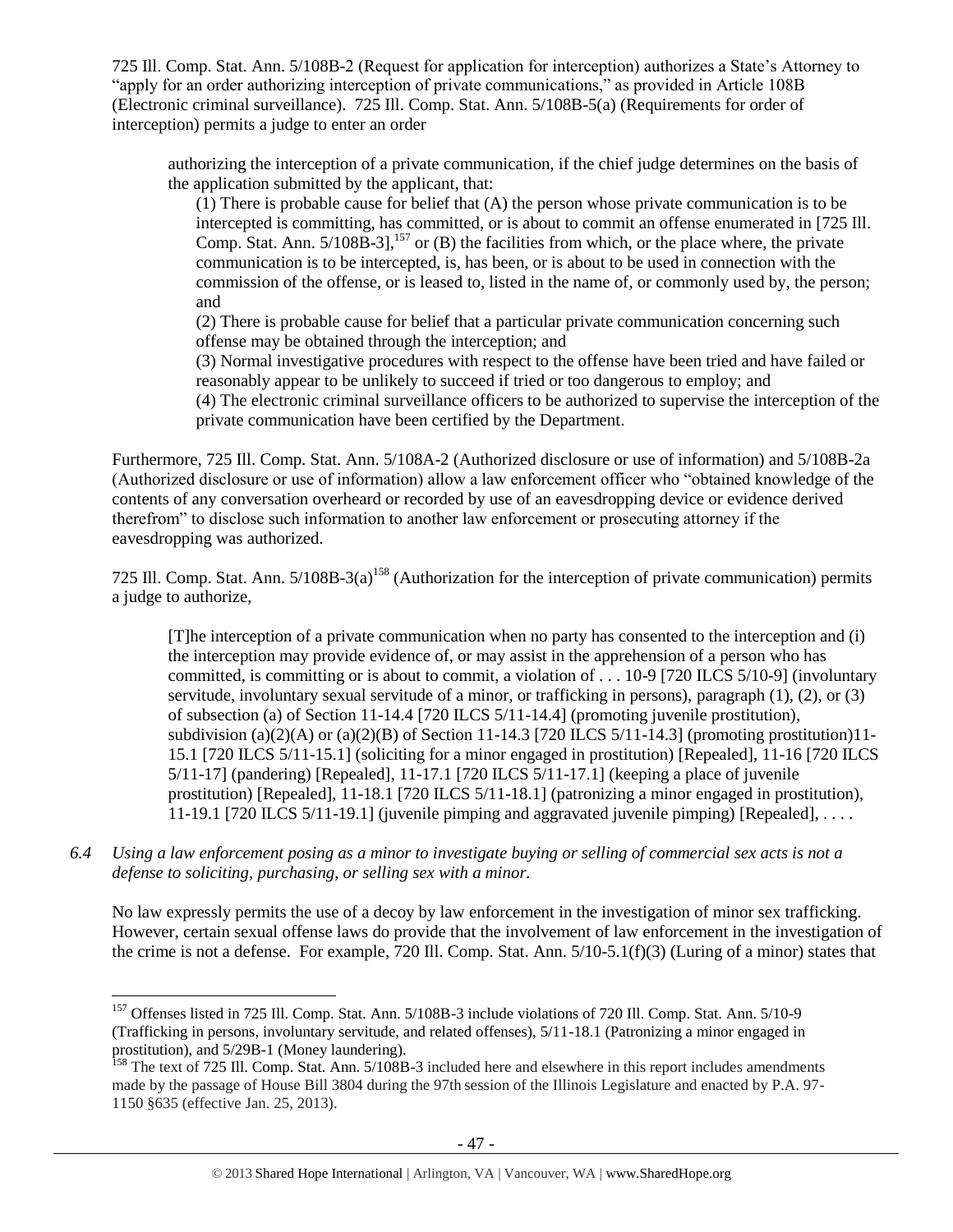"[i]t shall not be a defense to the prosecution of any offense under this Section 10-5.1 if the person who is contacted by the offender is posing as a minor and is in actuality an adult law enforcement officer."

720 Ill. Comp. Stat. Ann. 5/11-6(a), (a-5) (Indecent solicitation of a child) and 5/11-9.1(a) (Sexual exploitation of a child) state that the offenses can be committed against either a child or "one whom he or she believes to be a child," leaving open the possibility of the use of a law enforcement decoy in these investigations.

# *6.5 Using the Internet to investigate buyers and traffickers is a permissible investigative technique.*

720 Ill. Comp. Stat. Ann. 5/10-5.1(a)(3) (Luring of a minor) makes it a crime when a person "21 years of age or older . . . knowingly contacts or communicates electronically<sup>159</sup> to the minor: . . . for an unlawful purpose.<sup>160</sup> It expressly states, "It shall not be a defense to the prosecution of any offense under this Section 10-5.1 if the person who is contacted by the offender is posing as a minor and is in actuality an adult law enforcement officer." 720 Ill. Comp. Stat. Ann. 5/10-5.1(f)(3).

Several laws permit law enforcement to use the Internet to investigate buyers and traffickers by stating that the offense can be committed against a person merely believed to be a child. 720 Ill. Comp. Stat. Ann. 5/11- 6 (Indecent solicitation of a child), 5/11-6.6 (Solicitation to meet a child), and 5/11-9.1 (Sexual exploitation of a child) make it unlawful for any person to solicit "a child or one whom he or she believes to be a child" to engage in a sexual act, or to meet for an unlawful purpose through use of the Internet.<sup>161</sup> Also, 720 Ill. Comp. Stat. Ann. 5/11-25(a) (Grooming) makes it a crime when a person "knowingly uses a computer on-line service, [or] Internet service" to solicit or attempt to solicit "a child, a child's guardian, or another person believed by the person to be a child or a child's guardian" to commit CSEC offenses including: 720 Ill. Comp. Stat. Ann., 5/11-9.1 (Sexual exploitation of a child), 5/11-14.4 (Promoting juvenile prostitution), 5/11-18.1 (Patronizing a minor engaged in prostitution), and 5/11-26 (Traveling to meet a minor).

# *6.6 Law enforcement and child welfare agencies are mandated to promptly report missing and recovered children.*

Under 325 Ill. Comp. Stat. Ann. 40/3<sup>162</sup> (State Missing Persons Clearinghouse; powers) "[t]he Department shall establish a State Missing Persons Clearinghouse as a resource to promote an immediate and effective community response to missing children." 325 Ill. Comp. Stat. Ann. 40/3 authorizes state missing persons clearinghouses to do the following:

(a) To establish and conduct programs to educate parents, children and communities in ways to prevent the abduction of children.

(b) To conduct training programs and distribute materials providing guidelines for children when dealing with strangers, casual acquaintances, or non-custodial parents, in order to avoid abduction or kidnapping situations.

(c) To compile, maintain and make available data upon the request of law enforcement agencies and other entities deemed appropriate by the Department<sup>163</sup> to assist enforcement agencies in recovering missing children, including but not limited to data regarding the places of shelter commonly used by runaway children in a requested geographical area.

(d) To draft and implement plans for the most efficient use of available resources to publicize information regarding missing children.

 $159$  720 Ill. Comp. Stat. Ann.  $5/10-5.1(c)(3)$  defines "contacts or communicates electronically" as including "any attempt to make contact or communicate telephonically or through the Internet or text messages."

 $160$  720 Ill. Comp. Stat. Ann. 5/10-5.1(c)(7) defines "unlawful purpose" as "any misdemeanor or felony violation of State law or a similar federal or sister state law or local ordinance."

<sup>&</sup>lt;sup>161</sup> *See supra* Section 1.2 for the substantive provisions of 720 Ill. Comp. Stat. Ann. 5/11-6, 5/11-6.6, and 5/11-9.1.

<sup>&</sup>lt;sup>162</sup> The text of 325 Ill. Comp. Stat. Ann. 40/3 included here and elsewhere in this report includes amendments made by the passage of House Bill 5023 during the 97th session of the Illinois Legislature and enacted by P.A. 97-938 §5 (effective Jan. 1, 2013).

<sup>&</sup>lt;sup>163</sup> 325 Ill. Comp. Stat. Ann. 40/2 (Definitions) defines the "Department" as "the Department of State Police."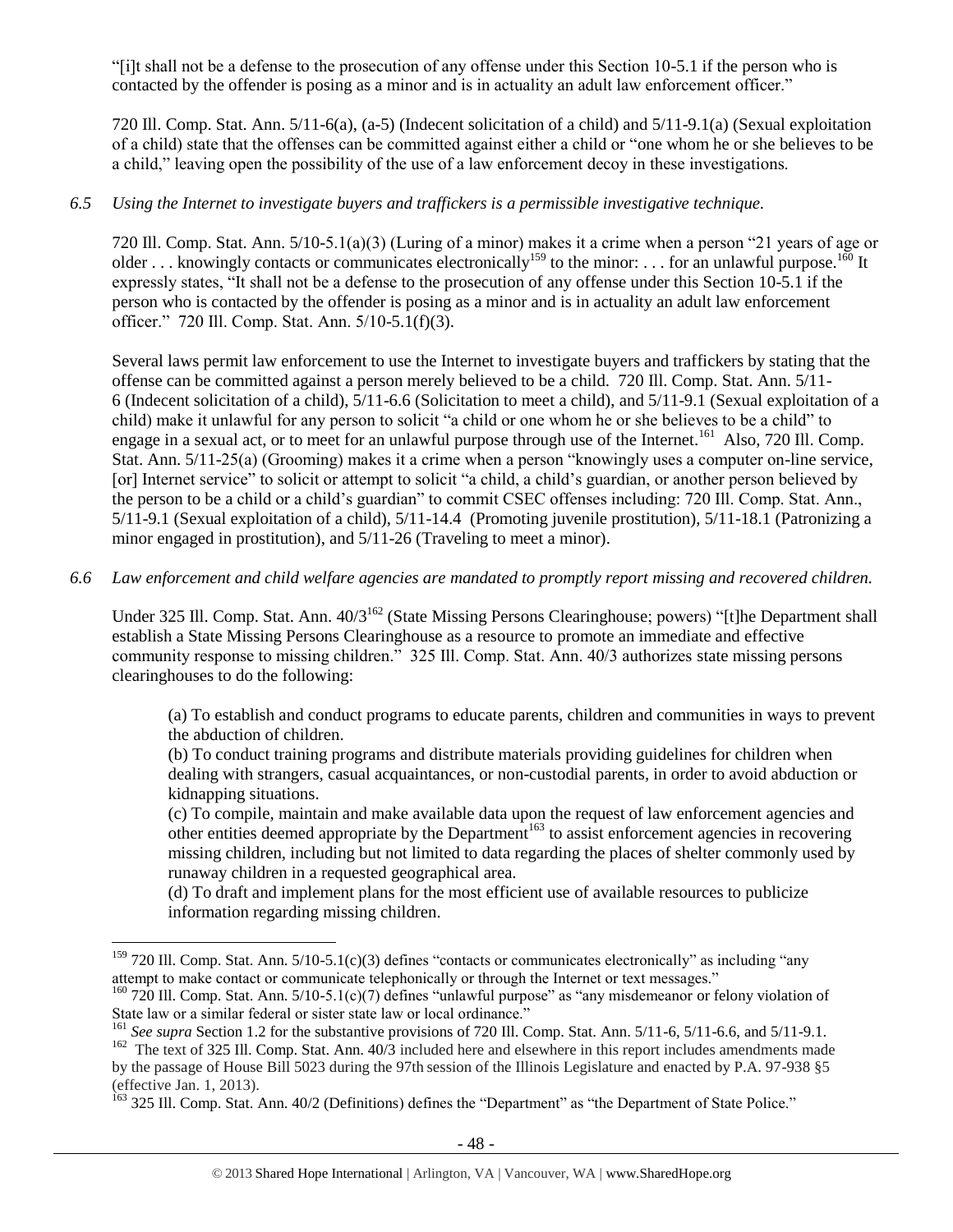(e) To establish and maintain contacts with other state missing persons clearinghouses, law enforcement agencies, and non-profit organizations in order to increase the probability of locating and returning missing children, and to otherwise assist in the recovery and tracking of missing children. (f) To coordinate the tracking and recovery of children under the custody or guardianship of the Department of Children and Family Services whose disappearance has been reported and to produce an annual report indicating the number of children under the custody or guardianship of that Department who have been reported missing and the number who have been recovered.

(g) To conduct other activities as may be necessary to achieve the goals established by this Act.

325 Ill. Comp. Stat. Ann. 40/6 (Department; powers and duties) mandates that the Department "[e]stablish and maintain a statewide Law Enforcement Agencies Data System (LEADS)" to respond to missing children reports, "exchange information regarding lost, missing or runaway children" with a national missing persons service, adopt a statewide or regional alert system for use in missing children cases, and keep information regarding missing children in a secure manner. Additionally, 325 Ill. Comp. Stat. Ann. 40/3.5<sup>164</sup> (Contact with Department of Children and Family Services) requires,

For each child reported missing and entered into the LEADS network, the Department shall, in the form and manner it determines, contact the Department of Children and Family Services to provide it with the name, age, and sex of the child, and the geographic area from which the child was reported missing so that the Department of Children and Family Services can determine if that child had been abandoned within the previous 2 months.

325 Ill. Comp. Stat. Ann. 40/7<sup>165</sup> (Law enforcement agencies; duties) further provides that, after receiving a report of a missing child, the recipient law enforcement agency must enter the report into LEADS, submit information regarding the missing or runaway children to the Department, make announcements over the radio with information about the missing child, and notify the State Missing Persons Clearinghouse personnel about the missing child.

Under both the Missing Children Records Act and the Missing Children Registration Law, the Department is required to notify the State Registrar of Vital Records about the disappearance and recovery of a child.<sup>166</sup> 325 Ill. Comp. Stat. Ann. 50/2 ( Department duties) states that "[u]pon entry of a report of a missing person born in Illinois into . . . (LEADS) . . . the Department shall notify the Registrar within 5 business days of the disappearance and shall provide the Registrar with information concerning the identity of the missing person." 325 Ill. Comp. Stat. Ann. 50/2 also requires the Department to notify the last known school of a missing person and, upon finding a missing person, notify both the Registrar and the school. Similarly, 325 Ill. Comp. Stat. Ann. 55/2 (Department duties) requires that the Department, "[u]pon entry of a report of a missing child born in Illinois into [LEADS], . . . notify the Registrar of the disappearance and shall provide the Registrar with information concerning the identity of the missing child." 325 Ill. Comp. Stat. Ann. 55/2 also requires the Department to notify the child's last known school and, upon finding the child, notify both the Registrar and the school.

<sup>&</sup>lt;sup>164</sup> The text of 325 Ill. Comp. Stat. Ann. 40/3.5 included here and elsewhere in this report includes amendments made by the passage of House Bill 5023 during the 97th session of the Illinois Legislature and enacted by P.A. 97- 938 §5 (effective Jan. 1, 2013).

<sup>&</sup>lt;sup>165</sup> The text of 325 Ill. Comp. Stat. Ann. 40/7 included here and elsewhere in this report includes amendments made by the passage of House Bill 5023 during the 97th session of the Illinois Legislature and enacted by P.A. 97-938 §5 (effective Jan. 1, 2013).

<sup>&</sup>lt;sup>166</sup> For purposes of the Missing Children Records Act, the term "missing person" is used and refers to a "person 17 years old or younger reported to any law enforcement authority as abducted, lost or a runaway." 325 Ill. Comp. Stat. Ann. 50/1(c). In contrast, the Missing Children Registration Law uses the term "missing child," which refers to "a person under the age of 18 years, reported to any law enforcement authority as abducted, lost or a runaway, whose identity is entered into the Law Enforcement Agencies Data System." 325 Ill. Comp. Stat. Ann. 55/1(c).